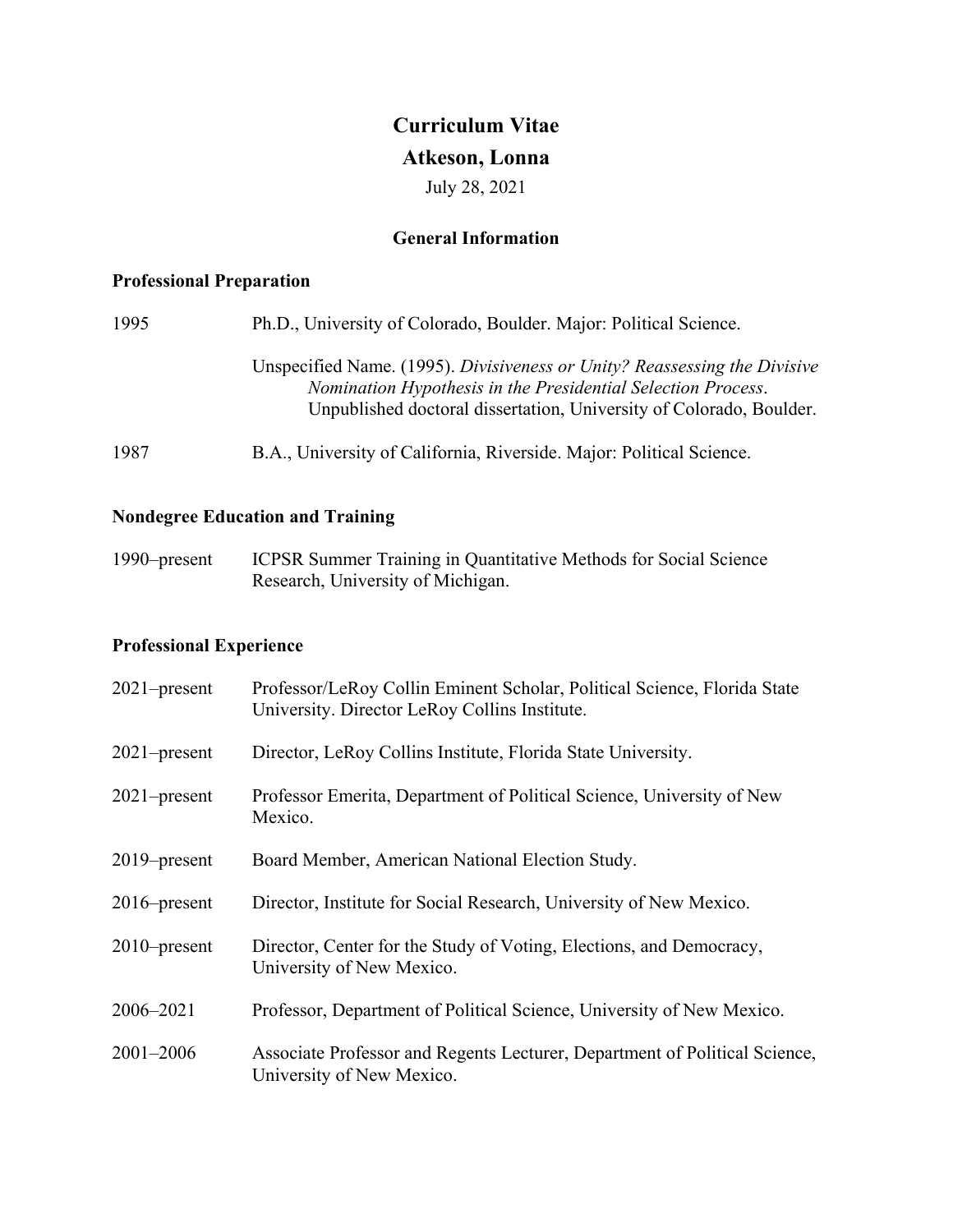1995–2001 Assistant Professor, Department of Political Science, University of New Mexico.

## **Honors, Awards, and Prizes**

Excellence in Mentoring Award, Society for Political Methodology (2015). Lucius Baker Award for the best paper, Midwest Political Science Association Meeting on Race and Ethnicity (2013). Mentoring Award, College of Arts and Sciences, University of New Mexico (2013). Jack Taylor Best in Government Award, Common Cause New Mexico (2010). Distinguished Service Award for "Outstanding Initiative in Promoting Election Integrity", Verified Voting New Mexico and United Voters of New Mexico (2009). Fall Teaching Support, College of Arts and Sciences, University of New Mexico (2007). Gunter-Starkey College of Arts and Sciences Teaching Award, University of New Mexico (2006). Regent's Lecturer, University of New Mexico (2001). College of Arts and Sciences Research Semester Award, University of New Mexico (2000). Emerging Scholar Award, Political Parties and Organizations Section, American Political Science Association (1998). Social Science Dissertation Enhancement Award, College of Arts and Sciences, University of Colorado (1995).

Graduate Student Research and Creative Work Award, University of Colorado (1992).

# **Fellowship(s)**

Fellowship, Political Methodology Conference, Society for Political Methodology (2010).

Fellowship, Political Methodology Conference, Society for Political Methodology. University Of Michigan (2008).

Fellowship, Political Methodology Conference, Society for Political Methodology, University of California, Davis (2006).

University Doctoral Fellowship, University of Colorado, Boulder (1991–1992).

## **Current Membership in Professional Organizations**

American Association for Public Opinion Research American Political Science Association Election Science and Reform Association Election Verification Network International Society for Political Psychology Midwest Political Science Association Society for Political Methodology Southern Political Science Association Southwestern Political Science Association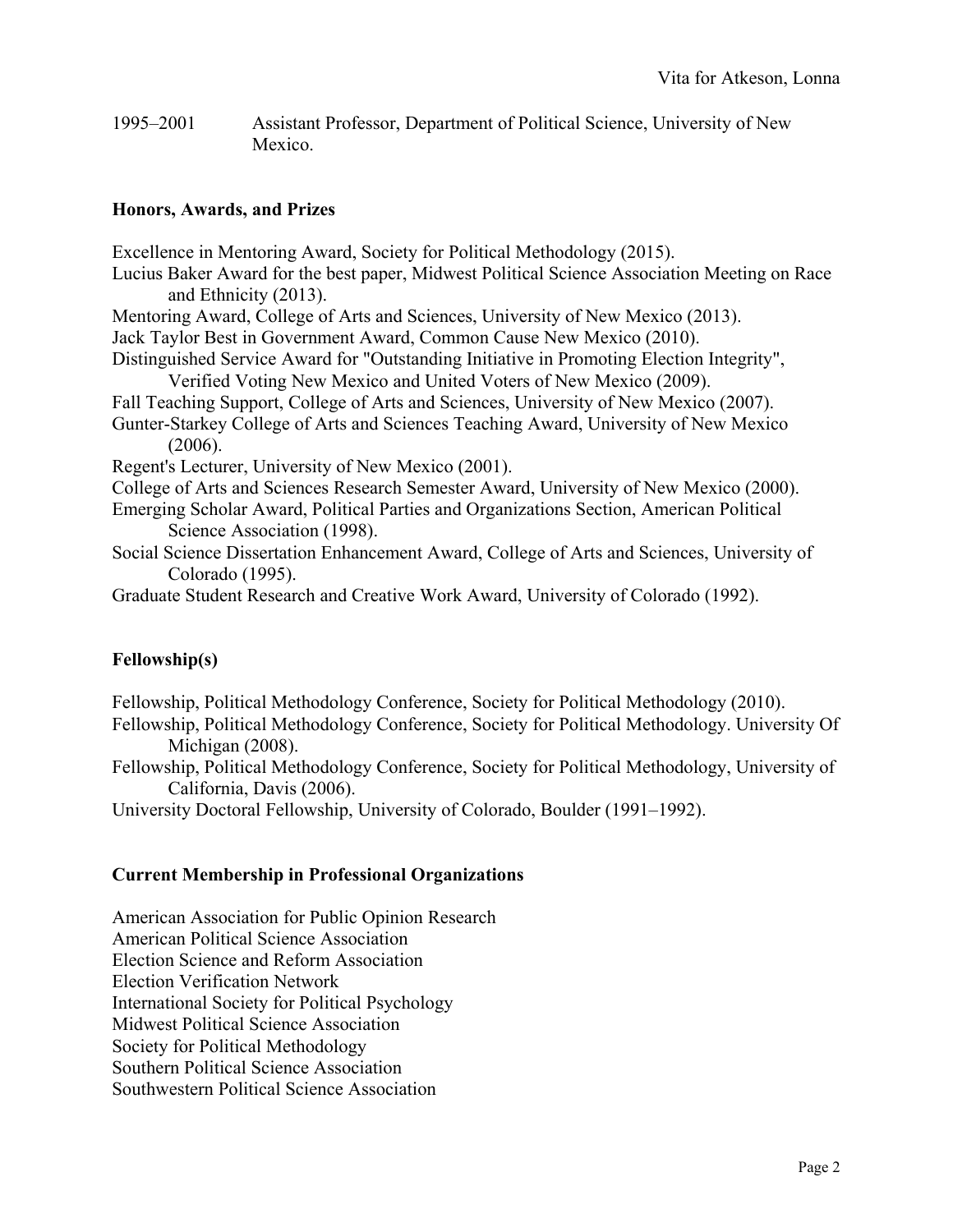Western Political Science Association

# **Teaching**

## **Courses Taught**

Public Opinion and Political Behavior Introduction to American Politics Introduction to Methods of Political Scicnece Research/Scope and Methods Political Behavior Topics in Advanced Research Methods Survey Methodology Writing for Research Introduction to Political Research Introduction to Statistics Junior Honors Seminar American Politics Pro-seminar Women in American Politics Linear Structural Equation Modeling

# **Doctoral Committee Chair**

| Adams, A., graduate. (2020). Addiction, Attrition, and Visualizations: An Exploration of Online<br>Survey Panels.                                                                  |
|------------------------------------------------------------------------------------------------------------------------------------------------------------------------------------|
| Hellwege, J., graduate. (2016). Constituency, Identity, and Surrogate Substantive<br>Representation: Minority Women in U.S. State Legislatures.                                    |
| Proctor, K., graduate. (2016). Becoming Gay: The Formation and Meaning of LGBT Political<br><i>Identity.</i>                                                                       |
| Bryant, L., graduate. (2014). : Mobilizing the Immigrant Vote: A Comparison of Mobilization<br>Methods and Messages to Increase Turnout Among Minorities and Naturalized Citizens. |
| Delacour, J., graduate. (2014). Liberal Discourse and the Hegemon's Dilemma A<br>Realist-Constructivist Approach to the Study of U.S.-Latin American Relations.                    |
| Kerevel, Y., graduate. (2012). Ambition, Electoral Competition, and Legislative Representation<br>in Mexico, 1997-2009.                                                            |
| Carillo, N., graduate. (2008).                                                                                                                                                     |
| Coveny, A., graduate. (2002).                                                                                                                                                      |
| Gullineau, F., graduate. (2002). <i>Economic Voting in Volatile Contexts: National and</i><br>Sub-national Politics in Latin America.                                              |
|                                                                                                                                                                                    |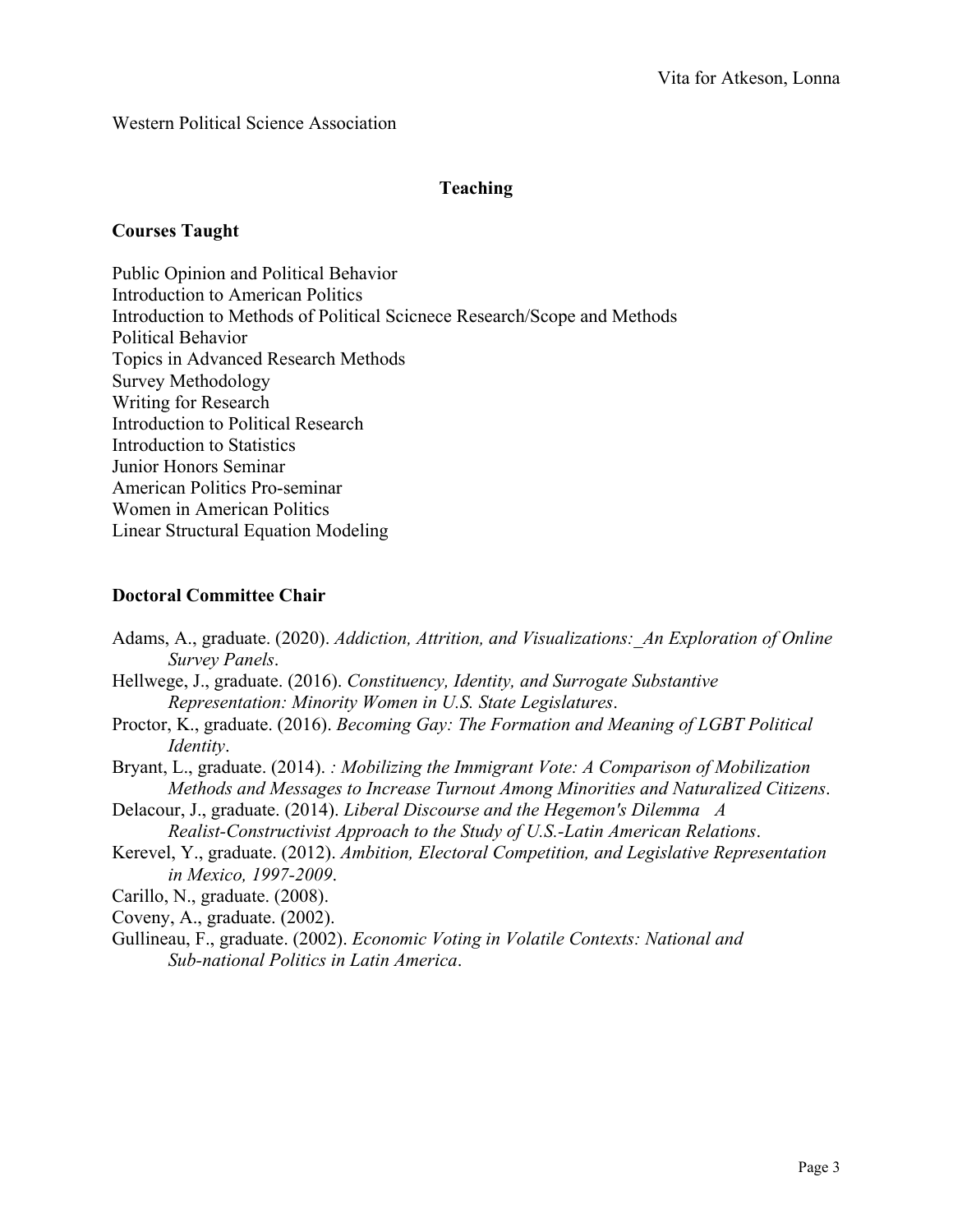## **Doctoral Committee Member**

Adhikari, P., graduate. (2011). *Conflict-Induced Displacement, Understanding the Causes of Flight*.

Wemlinger, E., graduate. (2011). *A Woman in A Man's World: The Political Attitudes Of Women And The Role Of Representation*.

Epsey, J., graduate. (1998). *Gender, Social Institutions, & Public Policy*.

## **Doctoral Committee University Representative**

Garnett, H., graduate. (2017). *Strengthening Electoral Integrity through Electoral Management*.

## **Bachelor's Committee Chair**

Ames, J., graduate. (2013). Apodaca, D., graduate. (2009). Odegard, D., graduate. (2009). Adams, A., graduate. (2007). Darnell, S., graduate. (2007). Belding, J., graduate. (2006). Bryant, L., graduate. (2006). Dorman, D., graduate. (2006). Pierce, K., graduate. (2006). Romero, S., graduate. (2004). Sugg, J., graduate. (2004).

## **Bachelor's Committee Member**

Gonzalez, J., graduate. (2007). Walker, M., graduate. (2005). Shaw, M., graduate. (2004). Toulouse, M., graduate. (2001). Ward, V., graduate. (1997). Robinson, J., student. *Partisan Social Identity and Geographic Polarization: A County-Level Analysis of Polarization, 2008-2016*.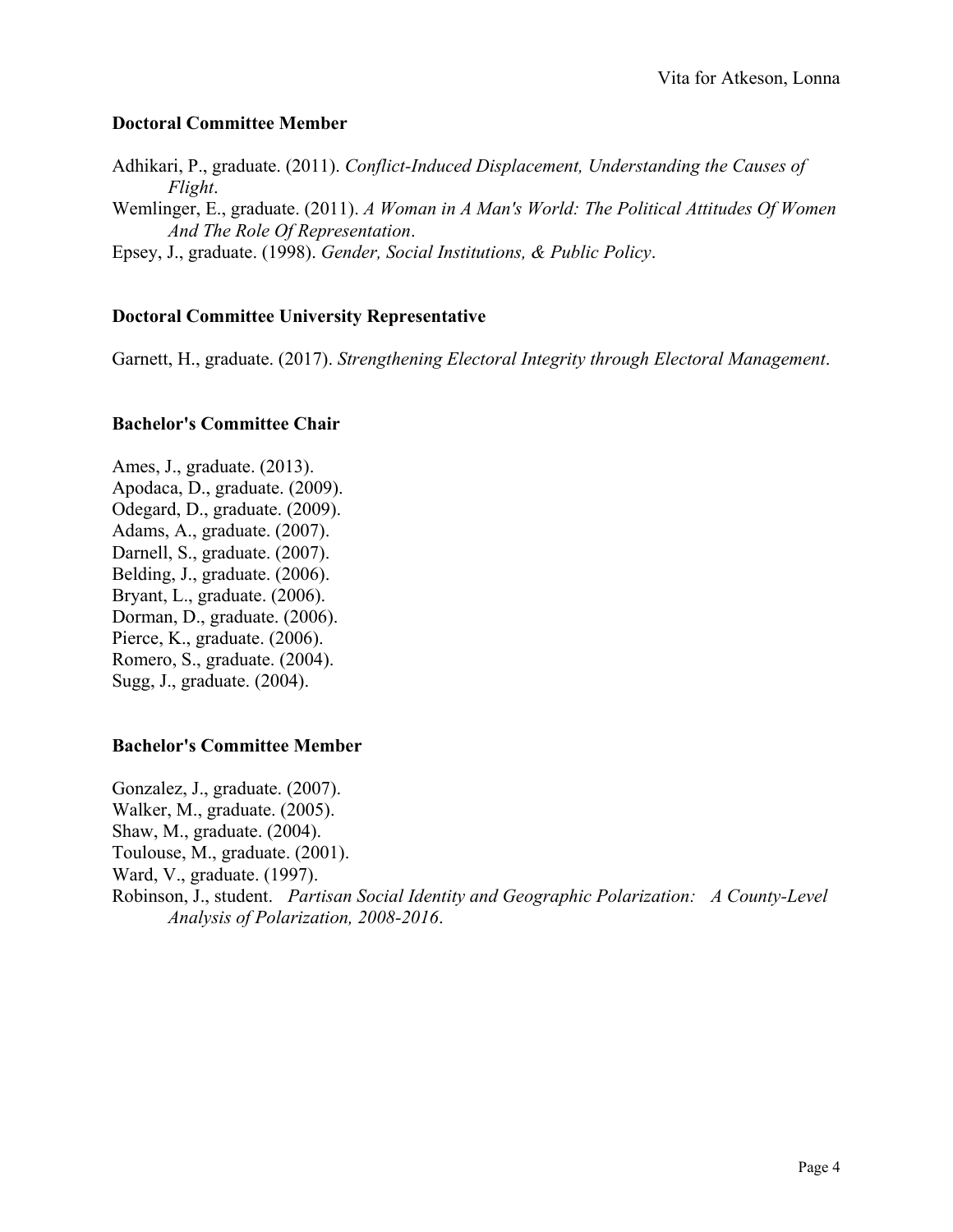## **Research and Original Creative Work**

## **Publications**

#### **Refereed Journal Articles**

- Atkeson, L., & Hamel, B. T. (2020). Fit for the Job: Candidate Qualifications and Vote Choice in Low Information Election. *Political Behavior*, *42*(1), 59-82. Retrieved from <https://DOI:10.1007/s11109-018-9486-0> doi[:10.1007/s11109-018-9486-0](http://dx.doi.org/10.1007/s11109-018-9486-0)
- Stein, R. M., Mann, C., Stewart III, C., Birenbaum, Z., Fung, A., Greenberg, J., Kawsar, F., Alberda, G., Alvarez, R. M., Atkeson, L., Beaulieu, E., Birkhead, N. A., Boehmke, F. J., Boston, J., Burden, B. C., Cantu, F., Cobb, R., Darmofal, D., Ellington, T. C., & Fine, T. S. (2020). Waiting to Vote in the 2016 Presidential Election: Evidence from a Multi-county Study. *Political Research Quarterly*, *73*(2), 439-453. Retrieved from <https://doi.org/10.1177/1065912919832374> doi[:10.1177/1065912919832374](http://dx.doi.org/10.1177/1065912919832374)
- Atkeson, L., & Taylor, A. (2019). Partisan Affiliation in Political Science: Insights from Florida and North Carolina. *PS: Political Science and Politics*, *52*(4), 706-710.
- Alvarez, M. R., Atkeson, L., Levin, I., & Li, Y. (2019). Paying Attention to Inattentive Survey Respondents. *Political Analysis*, *27*(2), 145-162.
- Kerevel, Y., & Atkeson, L. (2017). Campaigns, Descriptive Representation, Quotas and Women's Political Engagement in Mexico. *Politics, Groups and Identities*, (4), 454-477.
- Gurian, Paul-Henri, Burroughs, N., Atkeson, L., Cann, D., & Haynes, A. (2016). National Party Division and Divisive State Primaries in US Presidential Elections, 1948-2012. *Political Behavior*, 689-711.
- Atkeson, L., & Maestas, C. D. (2016). Presidential Primary Turnout 1972-2016. *PS: Political Science & Politics*, *49*(4), 755-760.
- Kerevel, Y., & Atkeson, L. (2015). The Effect of Disconfirming Stereotypes on Perceptions of Female Political Leaders in Mexico. *Political Research Quarterly*, *68*, 732-744.
- Atkeson, L., Alvarez, R. M., & Hall, T. E. (2015). Trust in Elections and Trust in Government: Why Voter Confidence Differs from Other Measures of System Support. *Election Law Journal*, *14*(3), 207-219.
- Atkeson, L., Alvarez, R. M., Sinclair, A., & Hall, T. E. (2014). Balancing Fraud Prevention and Electoral Participation: Attitudes Toward Voter Identification. *Social Science Quarterly*, *95*(5), 1387-1398.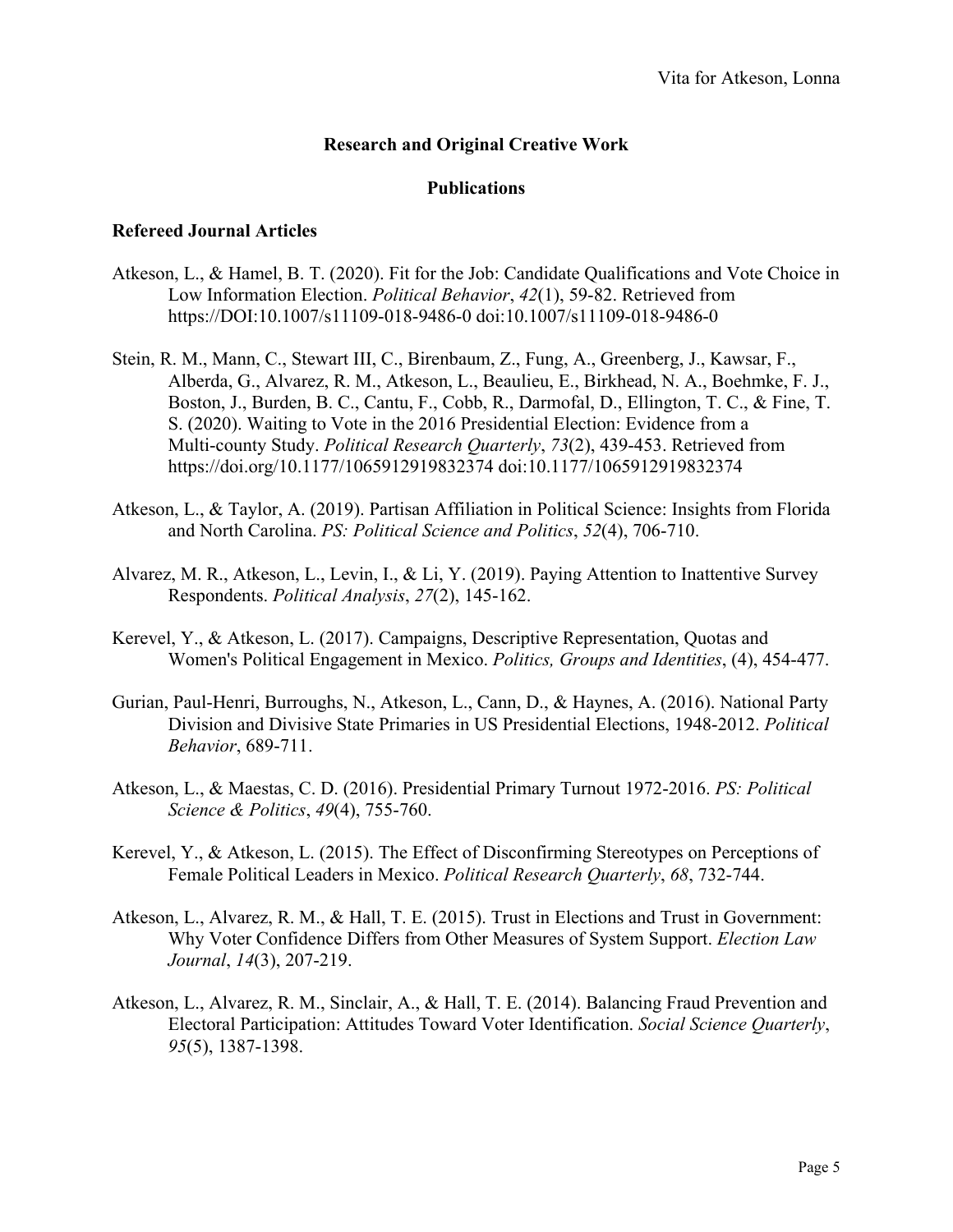- Atkeson, L., Adams, A. N., & Alvarez, R. M. (2014). Nonresponse and Mode Effects in Self and Interviewer Administered Surveys. *Political Analysis*, *22*(3), 304-320.
- Atkeson, L., Kerevel, Y., Alvarez, R. M., & Hall, T. E. (2014). Who Asks for Voter Identification? *Journal of Politics*, *76*(4), 944-957.
- Kerevel, Y., & Atkeson, L. (2013). Explaining the Marginalization of Women in Legislative Institutions. *Journal of Politics*, *75*(4), 980-993.
- Atkeson, L., Bryant, L., Adams, A. N., Zilberman, L., & Sunders, K. L. (2011). Considering Mixed Mode Surveys for Questions in Political Behavior: Using the Internet and Mail to Get Quality Data at Reasonable Costs. *Political Behavior*, *33*, 161-178.
- Atkeson, L., Bryant, L., Hall, T., Saunders, K. L., & Alvarez, R. M. (2010). New Barriers to Voter Participation: An Examination of New Mexico's Voter Identification Law. *Electoral Studies*, *29*(1), 66-73.
- Atkeson, L., & Maestas, C. D. (2009). Meaningful Participation and the Evolution of the Reformed Presidential Nominating System. *PS: Political Science & Politics*, *42*(1), 59-64.
- Atkeson, L., & Krebs, T. (2008). Press Coverage of Mayoral Candidates: The Role of Gender in News Reporting and Campaign Issue Speech. *Political Research Quarterly*, *61*(2), 239-253.
- Maestas, C. D., Atkeson, L., Bryant, L., & Croon, T. (2008). Shifting the Blame: Federalism, Causal Attribution and Political Accountability Following Hurricane Katrina. *Publius*, *38*(4), 609-632.
- Atkeson, L., & Tafoya, L. (2008). Surveying Political Activists: An Examination of the Effectiveness of a Mixed Mode (Internet and Mail) Survey Design. *Journal of Elections, Public Opinion and Parties*, *18*(4), 367-386.
- Atkeson, L., & Carrillo, N. (2007). More is Better: The Impact of Female Representation on Citizen Attitudes Toward Government Responsiveness. *Gender and Politics*, *3*(1), 79-101.
- Atkeson, L., & Saunders, K. L. (2007). Voter Confidence: A Local Matter? *PS: Political Science & Politics*, *40*(October), 655-660.
- Atkeson, L. (2003). Not All Cues are Created Equal: The Conditional Impact of Female Candidates on Political Engagement. *Journal of Politics*, *65*(4), 1040-1061.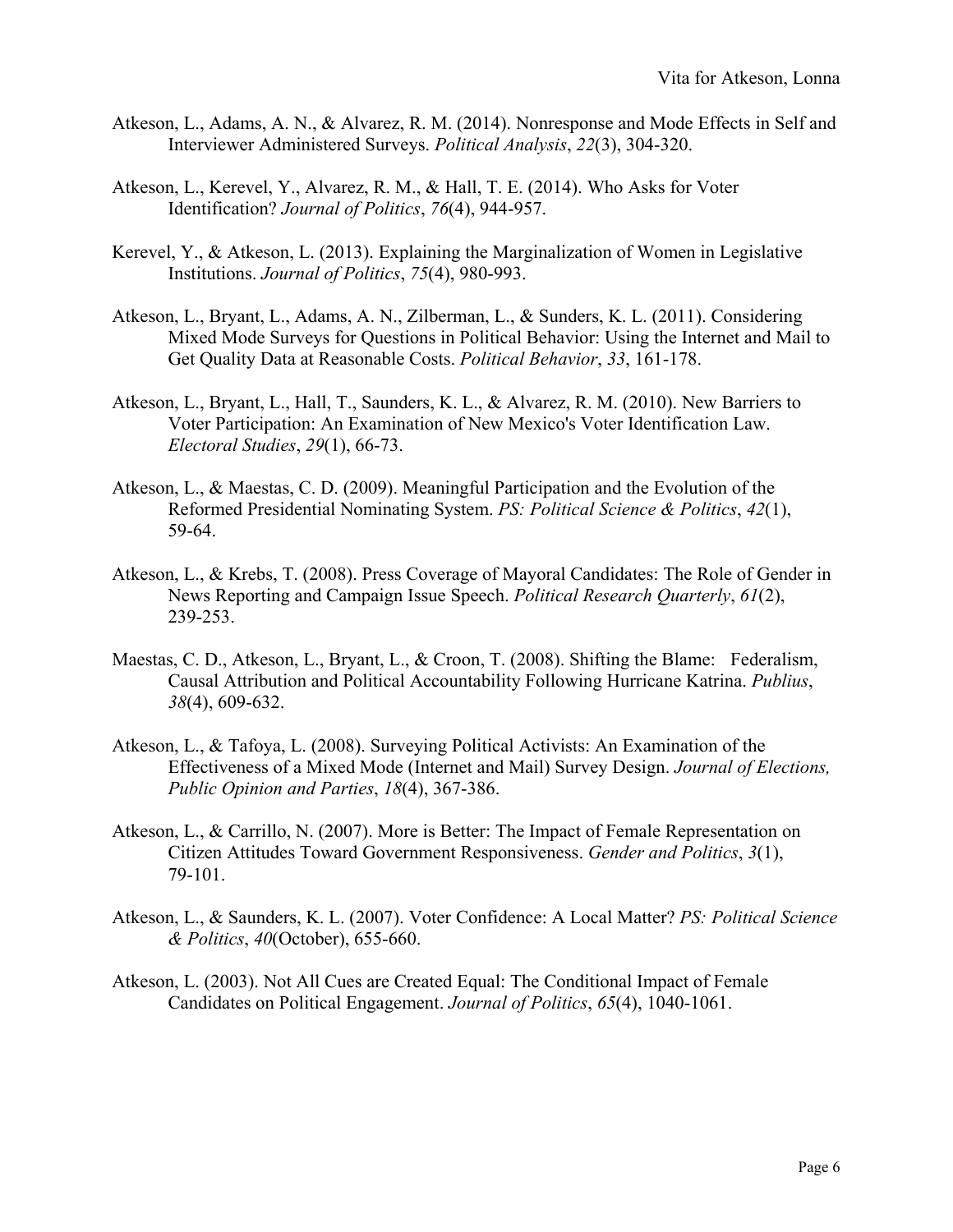- Atkeson, L., & Partin, R. W. (2001). Candidate Advertisements, Media Coverage, and Citizen Attitudes: The Agendas and Roles of Senators and Governors in a Federal System. *Political Research Quarterly*, *54*(4), 795-813.
- Atkeson, L., & Rapoport, R. B. (2001). The More Things Change the More they Stay the Same: Examining Differences in Political Communication, 1952-2000. *Public Opinion Quarterly*, *67*(4), 495-521.
- Atkeson, L. (1999). 'Sure, I voted for the Winner!' Over Report of the Primary Vote for the Party Nominee in the American National Election Studies. *Political Behavior*, *21*(3), 197-215.
- Atkeson, L. (1998). Divisive Primaries and General Election Outcomes: Another Look at Presidential Campaigns. *American Journal of Political Science*, *42*, 256-271.
- Atkeson, L., & Partin, R. W. (1998). Economic and Referendum Voting and the Problem of Data Choice: A Reply. *American Journal of Political Science*, *42*, 1003-1007.
- Rapoport, R. O., Stone, W. J., & Atkeson, L. (1996). Candidate Chances, Ideological Moderation and American Nomination Politics: A Simulation Approach. *European Journal of Political Research*, *29*, 147-168.
- Stone, W. J., Rapoport, R., & Atkeson, L. (1995). A Simulation Model of Presidential Nomination Choice. *American Journal of Political Science*, *39*, 135-161.
- Atkeson, L., & Partin, R. W. (1995). Economic and Referendum Voting: A Comparison of Senate and Gubernatorial Elections. *American Political Science Review*, *89*, 99-107.
- Atkeson, L. (1993). Moving Toward Unity: Attitudes in the Nomination and General Election Stages of the Presidential Campaign. *American Politics Quarterly*, *21*, 272-289.
- Stone, W. J., Atkeson, L., & Rapoport, R. (1992). Turning On or Turning Off: Mobilization and Demobilization Effects of Participation in Presidential Nomination Campaigns. *American Journal of Political Science*, *36*, 665-691.

## **Refereed Books**

- Alvarez, R. M., Atkeson, L., & Hall, T. E. (2013). *Evaluating Elections: A Handbook of Methods and Standards*. Cambridge University Press.
- Atkeson, L., & Maestas, C. D. (2012). *Catastrophic Politics: How Extraordinary Events Redefine Perceptions of Government*. Cambridge: Cambridge University Press.
- Alvarez, R. M., Atkeson, L., & Hall, T. E. (2012). *Confirming Elections: Creating Confidence and Integrity Through Election Auditing*. Palgrave.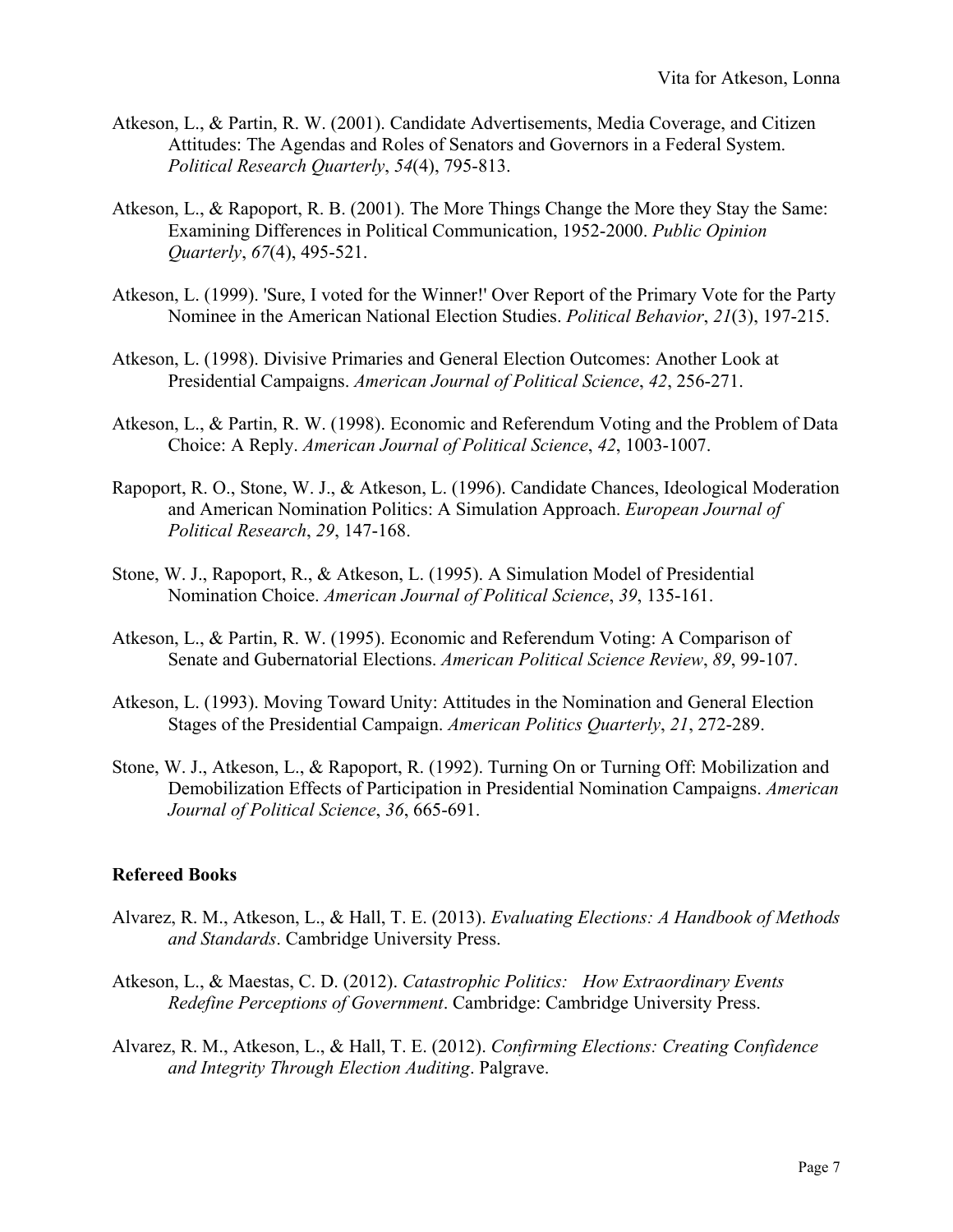# **Edited Books**

Atkeson, L., & Alvarez, R. M. (Eds.). (2018). *Oxford University Press Handbook on Polling and Survey Methods*. New York: Oxford University Press.

# **Refereed Monographs**

- Atkeson, L., & Carrillo, N. (2005). *De Ja Vu 2002: The New Mexico 1st Congressional District*. Provo: Center for the Study of Elections and Democracy, Brigham Young University.
- Atkeson, L., Carrillo, N., & Walker, M. (2005). *The New Mexico Presidential Race After BCRA*. Provo: Center for the Study of Elections and Democracy, Brigham Young University.
- Atkeson, L., Carrillo, N., & Toulouse, M. C. (2003). *The New Mexico 1st and 2nd Congressional District*. Provo: Center for the Study of Elections and Democracy, Brigham Young University.

# **Refereed Book Chapters**

- Benstead, L. J., Atkeson, L., & Shahid, M. A. (2019). Why Does Satisfaction with a Non-Democratic Regime Increase Support for Democracy? The Role of Perceived Corruption. In Ina Kubbe, & Aiysha Varraich (Eds.), *Informal Practices and Corruption in the Middle East*. Routledge.
- Atkeson, L., & Adams, A. N. (2018). Mixing Survey Modes and Its Implications. In Lonna Rae Atkeson, & R. Michael Alvarez (Eds.), *Oxford University Handbook on Polling and Polling Methods*. Oxford University Press.
- Atkeson, L., & Hansen, W. L. (2017). Campaign Finance in US Politics: An Era without Limits. In Todd Donovan (Ed.), *Changing How America Votes*. Rowman & Littlefield.
- Atkeson, L. (2014). Election Data Transparency. In Barry Burden, & Charles Stewart III (Eds.), *The Measure of American Elections* (pp. 271-298). Cambridge University Press.
- Atkeson, L. (2014). Voter Confidence Ten Years after Bush V. Gore. In R. Michael Alvarez, & Bernard Grofman (Eds.), *Election Administration in the United States: The State of Reform after Bush V Gore*. Cambridge University Press.
- Kerevel, Y., & Atkeson, L. (2012). Counting the Ballots: A Comparison of Machine and Hand Counts in New Mexico. In R. Michael Alvarez, Lonna Rae Atkeson, & Thad E. Hall (Eds.), *Confirming Elections: Creating Confidence and Integrity through Election Auditing*. New York: Palgrave McMillan.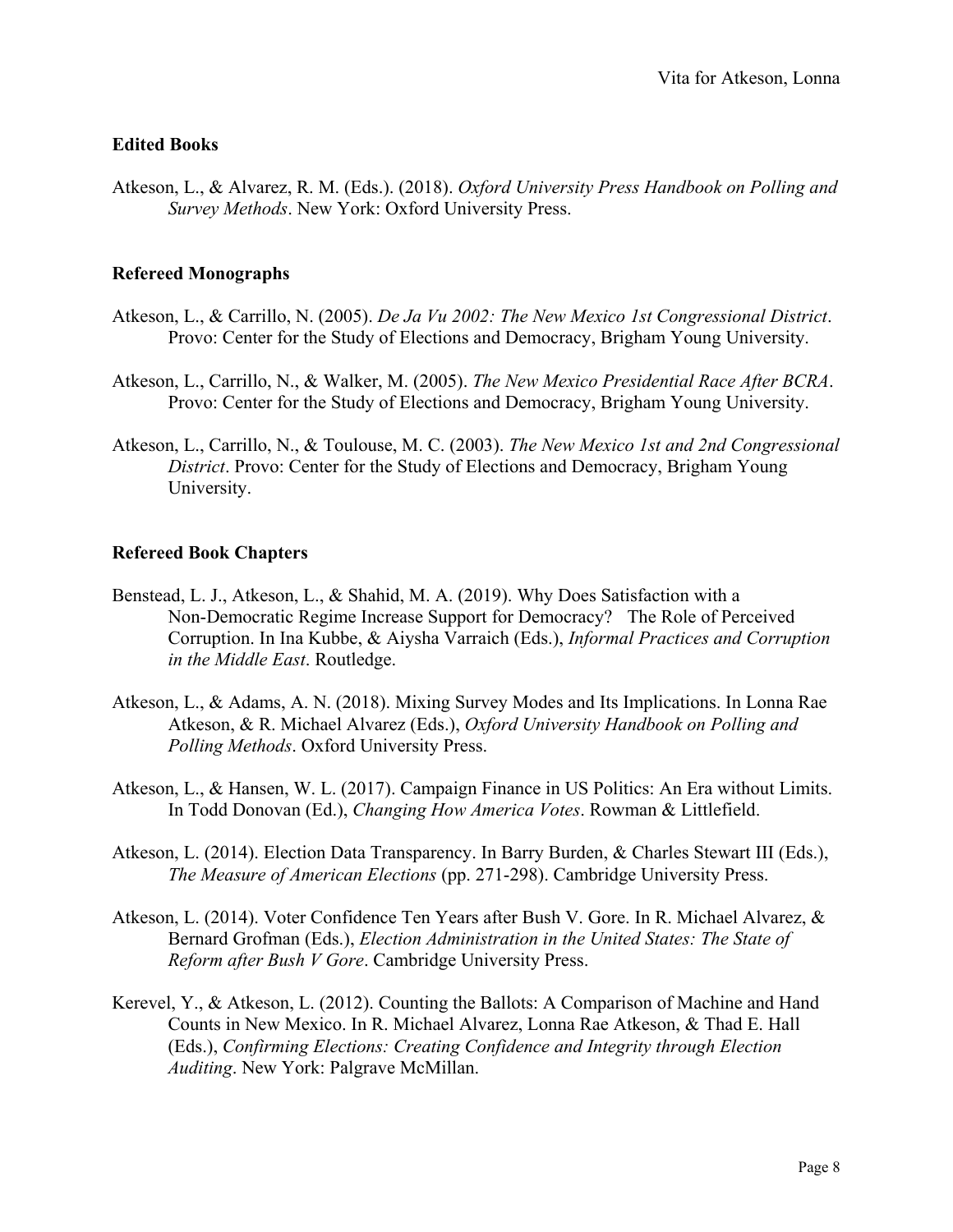- Alvarez, R. M., Atkeson, L., & Hall, T. E. (2012). Procedural Audits: Utah and Auditing Elections. In R. Michael Alvarez, Lonna Rae Atkeson, & Thad E. Hall (Eds.), *Confirming Elections: Creating Confidence and Integrity through Election Auditing*. New York: Palgrave McMillan.
- Bryant, L. A., & Atkeson, L. (2012). The Cost of Election Audits: Time and Money. In R. Michael Alvarez, Lonna Rae Atkeson, & Thad E. Hall (Eds.), *Confirming Elections: Creating Confidence and Integrity through Election Auditing*. New York: Palgrave McMillan.
- Atkeson, L., Alvarez, R. M., & Hall, T. E. (2012). The New Mexico Pilot Project. In R. Michael Alvarez, Lonna Rae Atkeson, & Thad E. Hall (Eds.), *Confirming Elections: Creating Confidence and Integrity through Election Auditing*. New York: Palgrave McMillan.
- Rapoport, R., Allman, K., Maliniak, D., & Atkeson, L. (2010). Internet-ilization of American Parties: The Implications of the Unity08 Effort. In John Green (Ed.), *The State of the Parties*. Boulder: Roman and Littlefield.
- Rocca, M., Atkeson, L., Kereval, Y., & Bryant, L. (2010). Moving from Red to Blue: The 2008 New Mexico Presidential, Senate, and First Congressional District Races. In David Magleby (Ed.), *The Change Election: Money, Mobilization, and Persuasion in the 2008 Federal Elections*. Philadelphia: Temple University Press.
- Atkeson, L. (2010). Voter Decision-Making on the Heels of Iowa. In David Patton, & Jennifer L. Robinson (Eds.), *The Rise of the West*. Salt Lake City: University of Utah.
- Atkeson, L., & Maestas, C. D. (2009). Race and the Formation of Attitudes: Responses to Hurricane Katrina. In Barbara Norrander, & Clyde Wilcox (Eds.), *Understanding Public Opinion 3rd Edition*. Washington DC: Congressional Quarterly Press.
- Atkeson, L., & Tafoya, L. (2008). Close, but Not Close Enough: Democrats Lose Again by the Slimmest of Margins in New Mexico's First Congressional District. In David Magleby, & Kelly Patterson (Eds.), *The Battle for Congress: Iraq, Scandal, and Campaign Finance in the 2006 Election* (pp. 142-166). Boulder: Paradigm Publishers.
- Atkeson, L., & Saunders, K. L. (2008). Voter Confidence: A Local Matter? In Bruce Cain, Caroline Tolbert, & Todd Donovan (Eds.), *Democracy in the States: Experiments in Elections Reform*. Washington DC: Brookings.
- Atkeson, L., Carrillo, N., & Walker, M. (2006). The New Mexico Presidential Race After BCRA. In David B. Magleby, & J. Quin Monson (Eds.), *Dancing without Partners: How Candidates, Parties and Interest Groups Interact in the New Campaign Environment*. Rowman & Littlefield.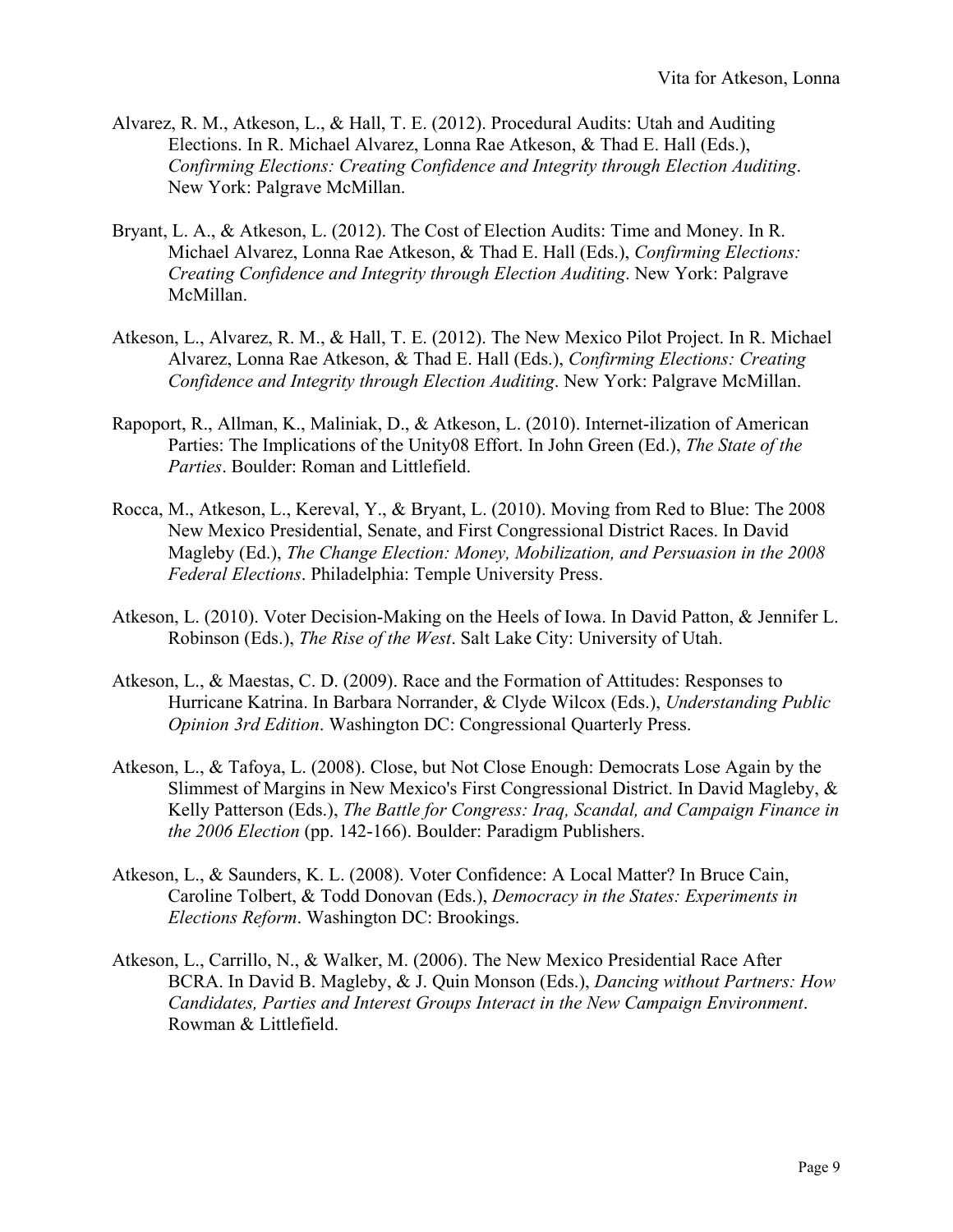- Atkeson, L., & Coveny, A. C. (2000). 1998 New Mexico's Third Congressional District Race. In David Magleby (Ed.), *Outside Money: Soft Money and Issue Advocacy in the 1998 Congressional Elections*. Rowman & Littlefield.
- Atkeson, L. (1999). From the Primaries to the General Election: Does a Divisive Nomination Race Affect a Candidates Fortunes in the Fall? In William G. Mayer (Ed.), *In Pursuit of the White House 2000*. Chatham House.
- Atkeson, L., McCann, J., Rapoport, R., & Stone, W. J. (1996). Citizens for Perot: Activists and Voters in the 1992 Presidential Campaign. In Stephen C. Craig (Ed.), *Broken Contract? Changing Relationships between Citizens and Their Government in the United States*. Westview Press.

## **Refereed Encyclopedia Entries**

Atkeson, L. (2010). The State of Survey Research as a Research Tool. In Jan Leighley (Ed.), *Oxford Encyclopedia of American Elections and Political Behavior*. Oxford: Oxford University Press.

## **Nonrefereed Journal Articles**

- Atkeson, L., Crespo-Tenorio, A., Gill, J., Hillygus, S., Hopkinds, D. H., Pang, X., & Sinclair, B. (2018). Comments on Single-Blind Reviewing from the Editorial Staff. *Political Analysis*, *26*(3), 255-257.
- Atkeson, L., & Alvarez, R. M. (2014). Introduction to Political Analysis Mini-Symposium on Advances in Survey Methodology. *Political Analysis*, *22*(3), 281-284.

## **Nonrefereed Encyclopedia Entries**

- Atkeson, L. (2017). Voter Identification. In Fathali M. Moghaddam (Ed.), *Sage Encyclopedia of Political Behavior*. Thousand Oaks: Sage.
- Atkeson, L., & Jaramillo, P. (2008). Primaries. In William A. Darity (Ed.), *International Encyclopedia of the Social Sciences* (2<sup>nd</sup> ed.). Macmillan.

## **Nonrefereed Summaries**

Atkeson, L. (2004). Summary of *Executive Summary of Caucus Goers in New Mexico's First Ever Presidential Caucus*. University of New Mexico.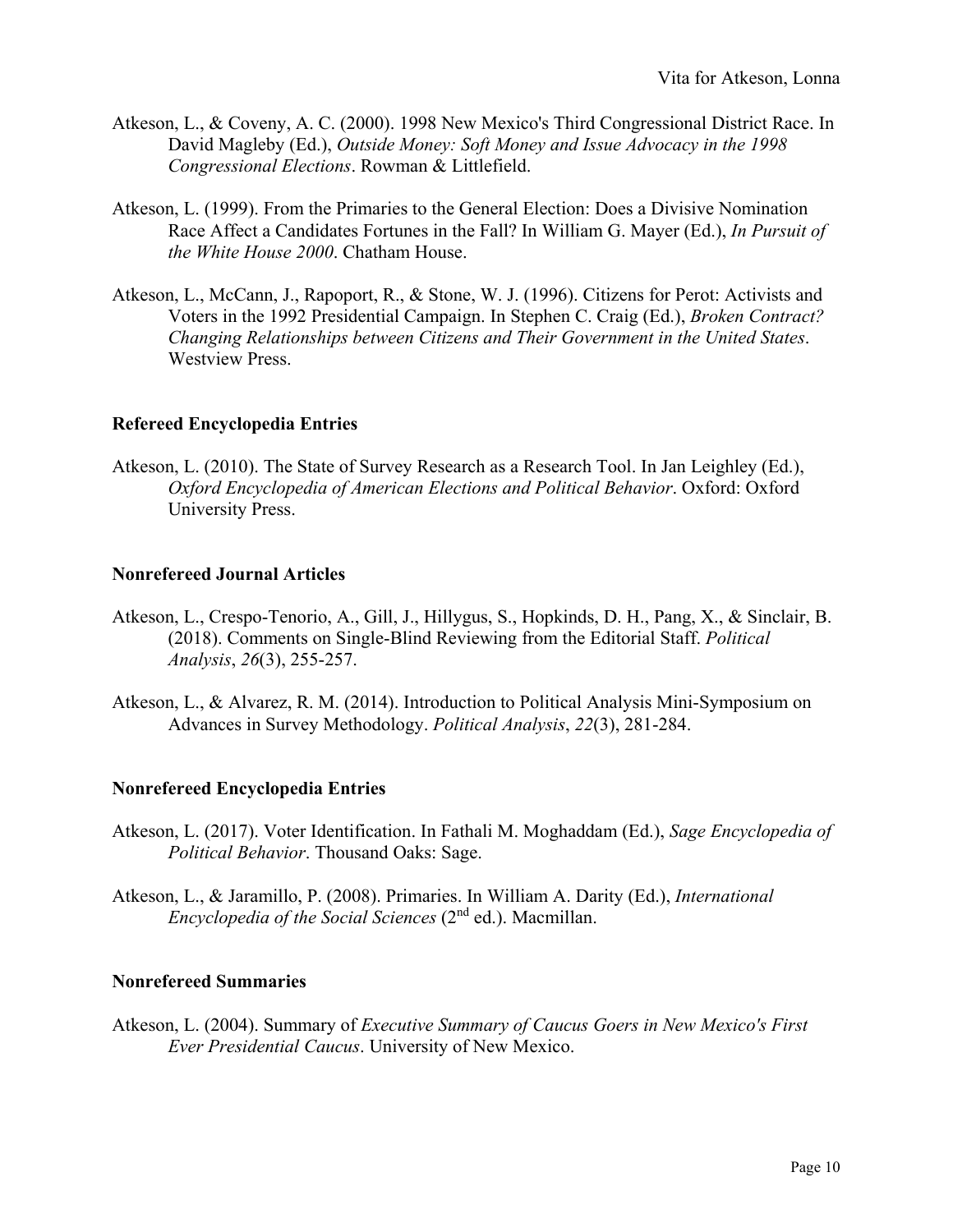## **Nonrefereed Reports**

- Atkeson, L., & Hansen, W. L. (2020). *2018 NM Election Administration, Security, and Election Reform Report*. Typescript, University of New Mexico. Retrieved from [https://polisci.unm.edu/c-sved/final\\_nmdot-report\\_december18\\_20.pdf](https://polisci.unm.edu/c-sved/final_nmdot-report_december18_20.pdf)
- Atkeson, L., & Hansen, W. L. (2017). *The 2016 Bernalillo County Election Administration Report*. Typescript, University of New Mexico. Retrieved from <http://polisci.unm.edu/c-sved/2016-bernalillo-county-election-administration-report.pdf>
- Atkeson, L., & Hansen, W. L. (2017). *The 2017 Campaign Finance Report*. Typescript, University of New Mexico. Retrieved from : http://polisci.unm.edu/common/c-sved/papers/2017%20Campaign%20Finance%20Repor t.pdf
- Atkeson, L., Adams, A. N., Stewart, C., & Hellewege, J. (2015). *The 2014 Bernalillo County Election Administration Report*. Typescript, University of New Mexico. Retrieved from [https://polisci.unm.edu/common/documents/2014-bernalillo-county-nm-election-administ](https://polisci.unm.edu/common/documents/2014-bernalillo-county-nm-election-administration-report.pdf) [ration-report.pdf](https://polisci.unm.edu/common/documents/2014-bernalillo-county-nm-election-administration-report.pdf)
- Atkeson, L., Bryant, L., & Adams, A. N. (2013). *The 2012 Bernalillo County Election Administration Report*. Typescript, University of New Mexico. Retrieved from [http://www.unm.edu/~atkeson/newmexico.html](http://www.unm.edu/%7Eatkeson/newmexico.html)
- Atkeson, L., Alvarez, R. M., Adams, A. N., & Bryant, L. (2011). *The 2010 New Mexico Election Administration Report*. Typescript, University of New Mexico. Retrieved from <http://polisci.unm.edu/common/documents/c-sved/papers/nm-2010-general-election.pdf>
- Atkeson, L., Alvarez, R. M., & Hall, T. E. (2010). *Assessing Electoral Performance in New Mexico using an Eco-system Approach: New Mexico 2008*. Typescript, University of New Mexico. Retrieved from [http://www.unm.edu/~atkeson/newmexico.html](http://www.unm.edu/%7Eatkeson/newmexico.html)
- Atkeson, L., Adams, A. N., Bryant, L., Gonzalez-Aller, A., Hunter, W., Kerevel, Y., Proctor, K., Sanchez, L., & Tafoya, L. (2010). *The City of Albuquerque 2009 Mayoral Election Administration Report*. University of New Mexico. Retrieved from <http://polisci.unm.edu/common/documents/c-sved/papers/nm-abq-2009-mayor-race.pdf>
- Atkeson, L., Alvarez, R. M., Hall, T. E., Bryant, L., Kerevel, Y., Llewellyn, M., & Odegaard, D. (2009). *The 2008 New Mexico Post Election Audit Report*. University of New Mexico, Albuquerque, NM. Retrieved from <http://polisci.unm.edu/common/documents/c-sved/papers/nm08pew.pdf>
- Atkeson, L. (2007). *The 2006 Colorado Election Administration Voter Report*. Typescript, University of New Mexico.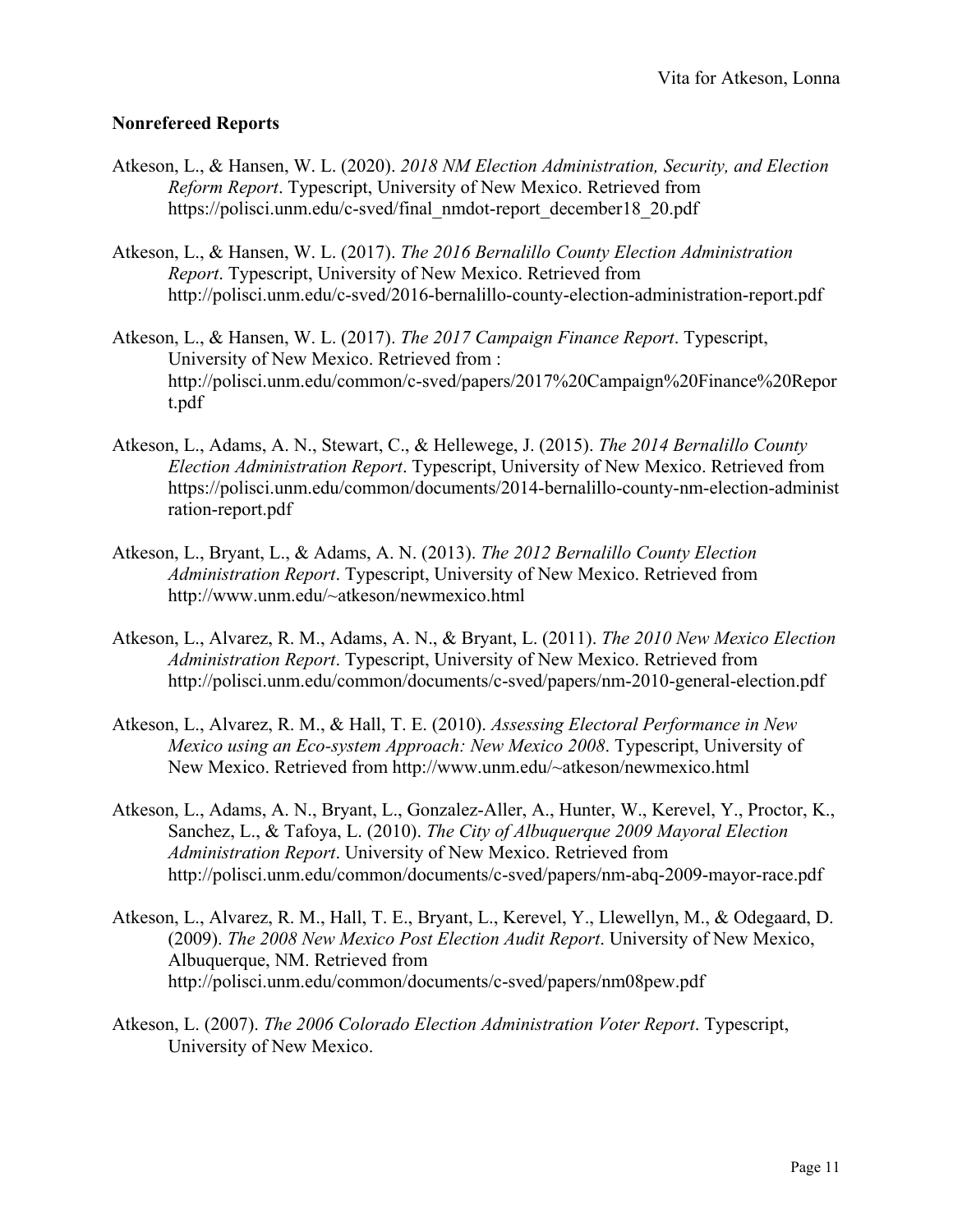- Atkeson, L. (2007). *The 2006 New Mexico Election Administration Voter Report*. Typescript, University of New Mexico.
- Atkeson, L., Alvarez, R. M., & Hall, T. E. (2007). *The New Mexico Election Administration Report: The 2006 New Mexico Election*. Typescript, University of New Mexico.

## **Presentations**

## **Invited Keynote and Plenary Presentations at Symposia**

- Atkeson, L. (presented 2015, August). Connecting the Dots: Who Collects Election Data and How are they Doing It? Plenary presentation in *Election Data Summit*. Symposium conducted at the meeting of Election Assistance Commission, American University, Washington DC. (National)
- Atkeson, L. (presented 2008, March). The Evolution of the Presidential Nominating System. Keynote presentation in *Fulbright Fellowship Seminar*. Symposium conducted at the meeting of US State Department, Bernalillo, NM. (Regional)

## **Invited Presentations at Conferences**

- Atkeson, L. (presented 2015, May). *Professional Respondents and Data Quality*. Presentation at Visions in Methodology Conference, University of Kentucky. (National)
- Atkeson, L. (presented 2015, April). *Do You See What I see? Panel Affects in The American Panel Study*. Presentation at St. Louis Area Methods Meeting (SLAMM), Washington University, St. Louis, St. Louis, MO. (Regional)
- Atkeson, L. (presented 2014, April). *The Effect of Disconfirming Stereotypes on Perceptions of Female Political Leaders in Mexico*. Presentation at First Annual School of Politics and Global Studies Working Group Conference: Women, Media, and Politics: A Comparative Perspective, Arizona State University, Tempe, AZ. (Regional)
- Atkeson, L. (presented 2013, February). *Panel Conditioning in Online Panels*. Presentation at the meeting of Washington University, St. Louis, St. Louis. (National)
- Atkeson, L. (presented 2012, June). *Election Accessibility and Transparency*. Presentation at Measure of Elections Conference, MIT. (National)
- Atkeson, L. (presented 2010, March). *How Crisis Shapes Attitudes: Hurricane Katrina, External Efficacy and Public Confidence in Government*. Presentation at Visions in Methodology Conference, University of Iowa, Iowa City, IA. (National)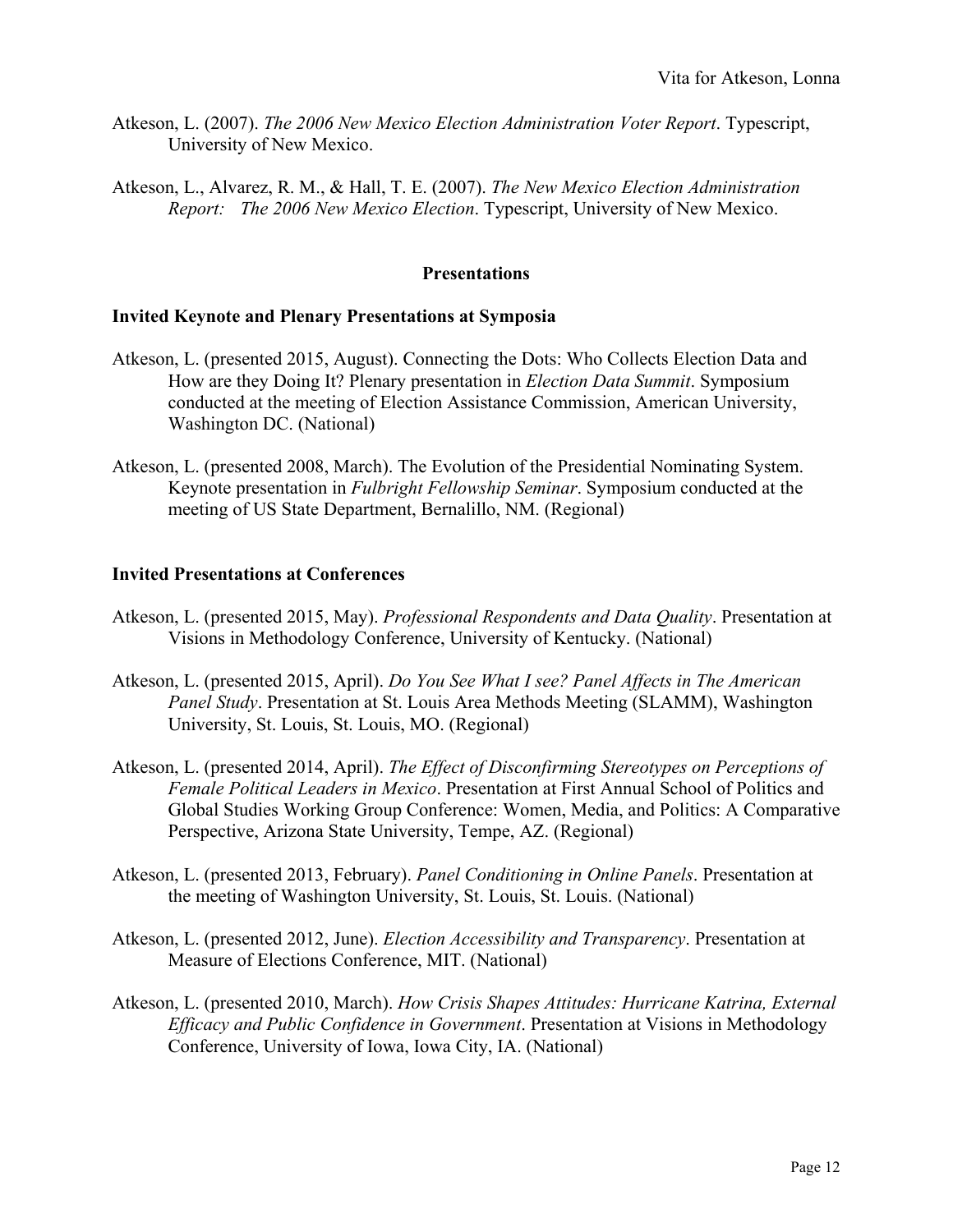- Atkeson, L., & Rocca, M. (presented 2009, June). *From Red to Blue: The 2008 Federal Elections in New Mexico*. Presentation at he Change Election: Money, Mobilization, and Persuasion in the 2008 Federal Elections, Brigham Young University. (National)
- Atkeson, L. (presented 2009, May). *Auditing the Election Ecosystem*. Presentation at Conference on US Election Reform, University of Iowa, Iowa City, IA. (National)
- Atkeson, L., & Toulouse Oliver, M. (presented 2008, December). *Principles of Election Audits*. Presentation at Voting in America – The Road Ahead, Pew Charitable Trusts Center on the States and the JEHT Foundation's Make Voting Work Initiative, Washington, DC. (National)
- Atkeson, L. (presented 2008, July). *Election Audits*. Presentation at National Conference of State Legislatures, National Conference of State Legislatures, New Orleans, LA. (National)

## **Invited Presentations at Symposia**

- Atkeson, L. (presented 2015, October). Protecting the Vote: Dialogues on Citizenship, Elections and the Franchise. In *A Symposium by the University of Kansas*. Presentation at the meeting of University of Kansas, Lawrence, KS. (State)
- Atkeson, L. (presented 2007, January). Voter Confidence: A Local Matter? In *The Future of Election Reform and Ethics in the State*. Presentation at the meeting of Kent State University, Department of Political Science, Columbus, Ohio. (National)
- Atkeson, L. (presented 2006, June). Voter Decision-Making on the Heels of Iowa and New Hampshire. In *Exploring the Western Presidential Primary Option*. Presentation at the meeting of Western Policy Research Network at the University of Utah, Provo, UT. (Regional)
- Atkeson, L. (presented 1997, December). Thinking and Discussing Politics: The Role of Gender. In Speaker Series (Chair), *Feminist Research Institute*. Presentation at the meeting of University of New Mexico. (Local)
- Atkeson, L. (presented 1997, July). More Errors in Voting Behavior: Overreport of Vote for the Party Nominee in the National Election Studies. In *Speaker Series*. Presentation at the meeting of Institute for Public Policy, University of New Mexico. (Local)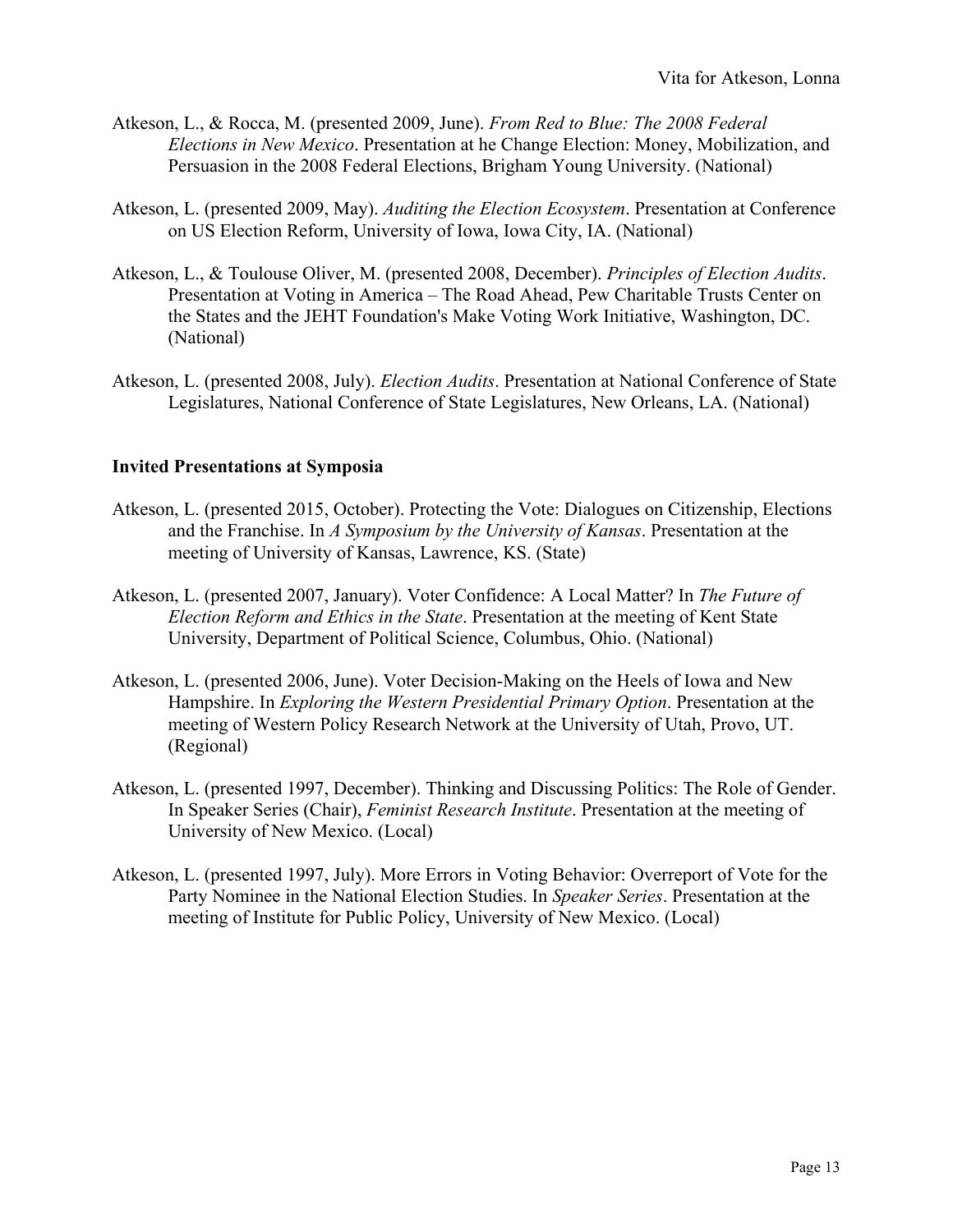## **Nonrefereed Presentations at Conferences**

- Atkeson, L. (presented 2021, April). *Evaluation of the New Mexico Passenger and Freight Driver Dust Storm Awareness Campaign*. Presentation at Virtual New Mexico Transportation and Construction Conference, New Mexico Transportation and Construction. (State)
- Atkeson, L., Altik, J., Hansen, W., & Clay, J. (presented 2020, June). *Manufacturing and Economic Voting in the 2016 Election*. Presentation at the meeting of European Political Science Association. (International)
- Atkeson, L. (presented 2020, April). *Freight and Automobile Driver Awareness of Dust Storm Safety*. Presentation at Southern New Mexico Dust Conference, Southern New Mexico Dust Conference. (State)
- Atkeson, L., & Mann, C. (presented 2020, January). *Looking for Election Anomalies*. Presentation at the meeting of Southern Political Science Association, San Juan, Puerto Rico. (International)
- Atkeson, L., & Mann, C. (presented 2019, August). *Mobilization or Fraud*. Presentation at the meeting of Southern Political Science Association, Washington, D.C. (International)
- Atkeson, L., Cawvey, M., Maestas, C., & Levens, S. (presented 2019, July). *Emotion Regulation and Survey Response Quality*. Presentation at the meeting of European Survey Research Association, Zagreb, Croatia. (International)
- Atkeson, L., Bryant, L., & Gronke, P. (presented 2019, April). *It's Worth Waiting For: the Willingness to Wait to Vote Compared to Other Services*. Presentation at the meeting of Midwest Political Science Association. (International)
- Atkeson, L., Clay, J., & Hansen, W. (presented 2019, April). *Presidential Nomination Politics 2016: Who Voted for the Insurgent Candidate?* Presentation at the meeting of Midwest Political Science Association, Chicago, IL. (International)
- Atkeson, L., Altik, J., & Hansen, W. L. (presented 2018, April). *Economic Voting in the 2016 Election*. Presentation at the meeting of Midwest Political Science Association. (International)
- Atkeson, L., & Hame, B. (presented 2018, April). *Fit for the Job: Candidate Qualifications and Low Information Elections*. Presentation at the meeting of Midwest Political Science Association. (International)
- Atkeson, L., & Kerevel, Y. (presented 2017). *Exploring Voter Overreport and Turnout in Mexico*. Presentation at the meeting of Southern Political Science Association, New Orleans, LA. (International)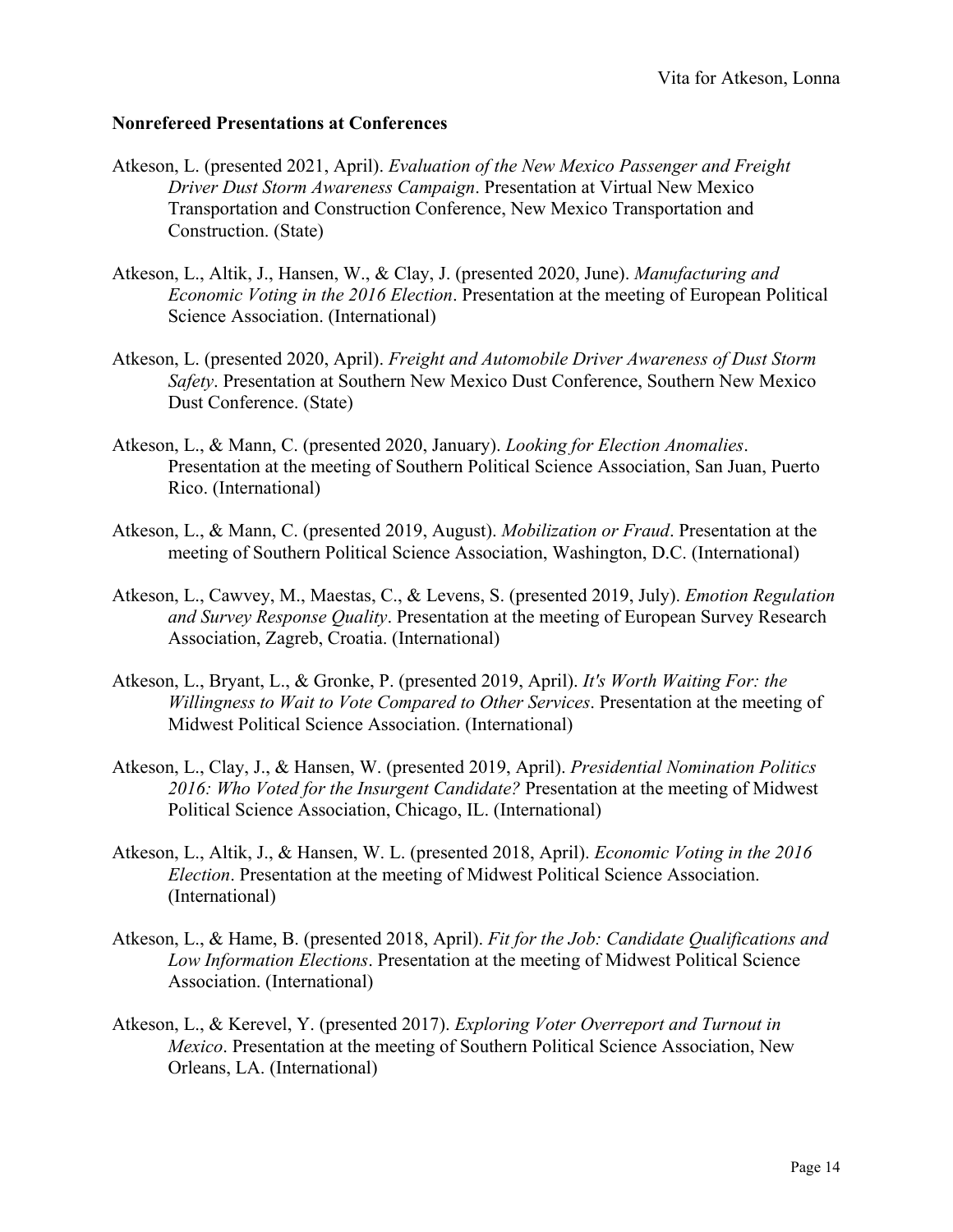- Atkeson, L. (presented 2017). *Paying Attention to Inattentive Survey Respondents*. Presentation at the meeting of American Political Science Association. (International)
- Atkeson, L., & Bryant, L. (presented 2016). *Are Voting Centers Convenient?* Presentation at the meeting of Midwest Political Science Association, Chicago, IL. (International)
- Atkeson, L. (presented 2016). *The Effect of Continuous Panels on Survey Response*. Presentation at the meeting of Southern Political Science Association, San Juan, Puerto Rico. (International)
- Atkeson, L. (presented 2015). *Data Quality in Online Panels*. Presentation at the meeting of European Survey Research Association, Reykjavik, Iceland. (International)
- Atkeson, L., & Adams, A. (presented 2014). *Controlling for Satisficing in Models of Public Opinion*. Presentation at the meeting of American Political Science Association, Washington, DC. (International)
- Atkeson, L. (presented 2014). *Discussant, Experiments in Digital Democracy*. Presentation at the meeting of American Political Science Association, Washington, DC. (International)
- Atkeson, L. (presented 2013). *Discussant, The Determinants and consequences of Trust*. Presentation at the meeting of Midwest Political Science Association, Chicago, IL. (International)
- Atkeson, L. (presented 2013). *Intragender gubernatorial Elections: Stereotypes and Vote Choice*. Presentation at the meeting of Midwest Political Science Association, Chicago, IL. (International)
- Atkeson, L. (presented 2012, March). *Plenary: Taking the Long View*. Presentation at Election Verification Network Conference, Election Verification Network, Santa Fe, NM. (National)
- Atkeson, L. (presented 2012, March). *Two Challenges in Verification: Poll Workers and the National Popular Vote*. Presentation at Election Verification Network Conference, Election Verification Network, Santa Fe, NM. (National)
- Atkeson, L., & Bryant, L. (presented 2012, February). *Mobilization of Local Voters*. Presentation at State Politics and Policy Meeting, American Political Science Association, Houston, TX. (National)
- Atkeson, L., Adams, A., & Terry, S. (presented 2012). *Latino Descriptive Voting: Evidence in The 2010 Gubernatorial Race in New Mexico*. Presentation at the meeting of Midwest Political Science Association, Chicago, IL. (International)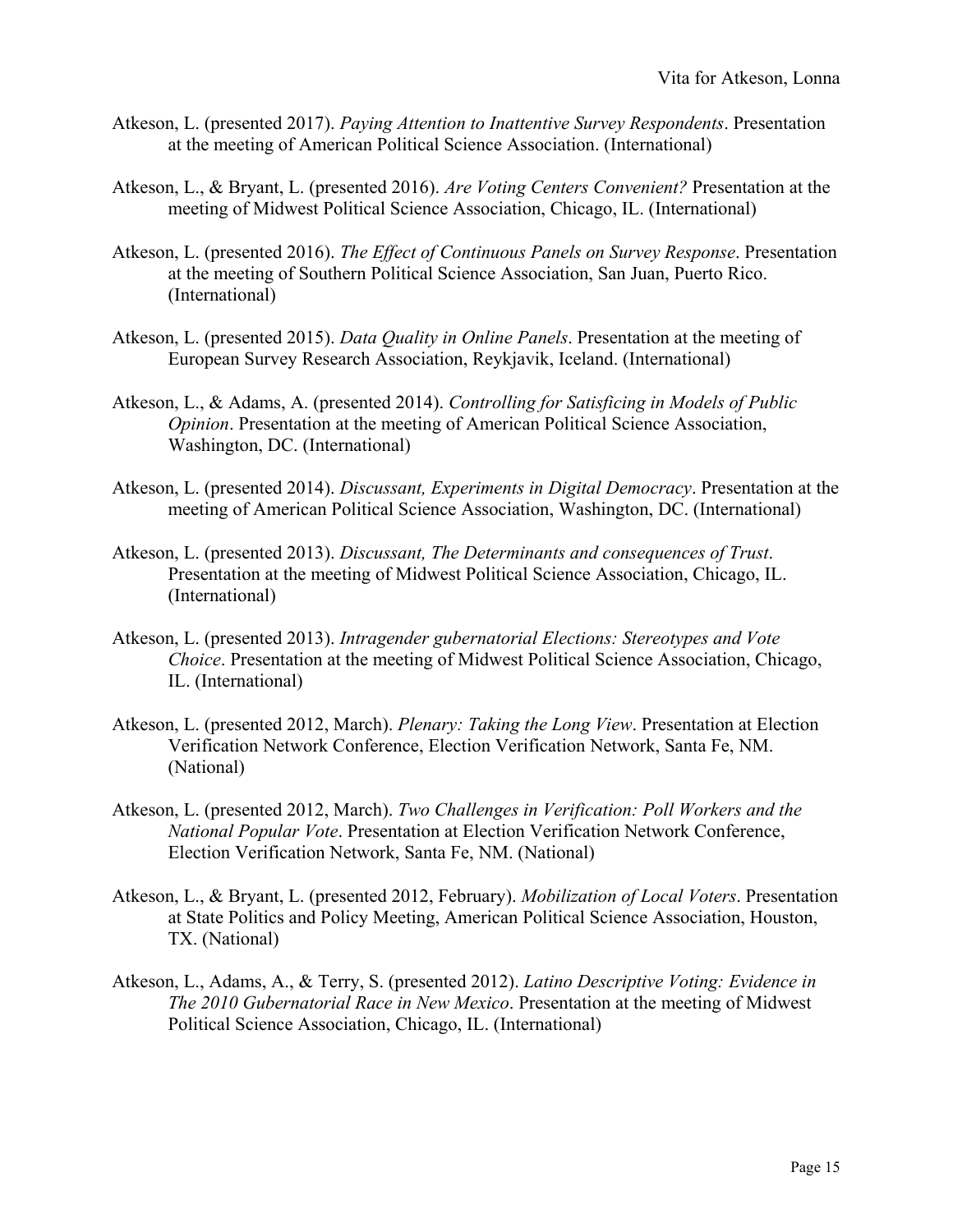- Atkeson, L. (presented 2012). *Panel Conditioning in Online Panels*. Presentation at the meeting of Pacific American Public Opinion Research, San Francisco, CA. (Regional)
- Atkeson, L., & Kerevel, Y. (presented 2011, April). *Gender and Legislative Participation in Mexico's Chamber of Deputies Before and After the Adoption of Gender Quotas*. Presentation at the meeting of Midwest Political Science Association, Chicago, IL. (International)
- Atkeson, L. (presented 2011, April). *Voter Confidence in 2010*. Presentation at Bush V. Gore, 10 Years Later: Election Administration in the United States, Center for the Study of Democracy, University of California, Irvine and the Cal Tech/MIT Voting Technology Project. (National)
- Atkeson, L., & Benstead, L. (presented 2011, March). *Consolidating Democracy in the Arab World: The Role of Government Satisfaction in Building Popular Support for Democracy*. Presentation at 1st International Conference on Survey Research, "Survey Research in the Gulf: Challenges and Policy Implications", Social & Economic Survey Research Institute (SESRI), Qatar University, Doha, Qatar. (International)
- Atkeson, L. (presented 2010, September). *Attribution of Blame and Hurricane Katrina*. Presentation at the meeting of American Political Science Association, Washington, D.C. (International)
- Atkeson, L., Adams, A. N., & Alvarez, R. M. (presented 2010, May). *Assessing Data Quality across Probability Samples: An Examination of a Post General Election Mixed-Mode (Internet and Mail) and Telephone Survey*. Presentation at the meeting of American Association of Public Opinion Research, Chicago, IL. (International)
- Atkeson, L., & Adams, A. N. (presented 2010, April). *Elections and Happiness: The Effect of Electoral Institutions on Life Satisfaction*. Presentation at the meeting of Western Political Science Association, San Francisco, CA. (International)
- Atkeson, L., & Adams, A. N. (presented 2010, April). *Mixed Mode (Internet and Mail) Probability Samples and Survey Representativeness: The Case of New Mexico 2008*. Presentation at the meeting of Western Political Science Association, San Francisco, CA. (International)
- Atkeson, L., & Kerevel, Y. (presented 2010, April). *Who Asks for Voter ID*. Presentation at the meeting of Midwest Political Science Association, Chicago, IL. (International)
- Atkeson, L., & Maestas, C. (presented 2009, November). *Affective Attributions: Shock, Anxiety, and Attribution of Blame during Crisis Events*. Presentation at the meeting of American Political Science Association, Toronto, Canada. (International)
- Atkeson, L., Alvarez, R. M., & Hall, T. E. (presented 2009, April). *Are They the Same or Different? An Examination of Trust in Government, External Efficacy and Voter*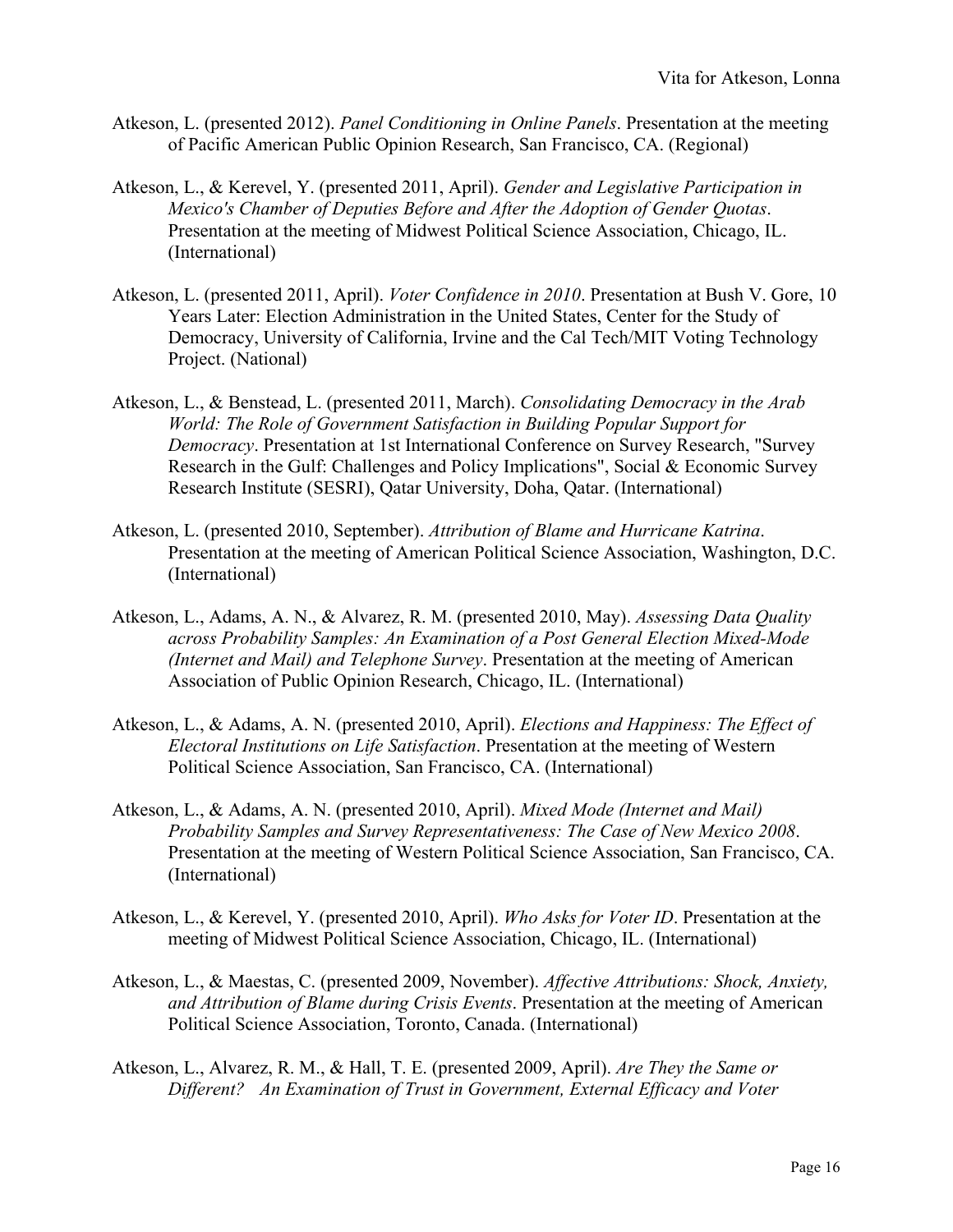*Confidence*. Presentation at the meeting of Midwest Political Science Association, Chicago, IL. (International)

- Atkeson, L., Kerevel, Y., & Bryant, L. (presented 2009, April). *Do Vice Presidents influence Vote choice?* Presentation at the meeting of Midwest Political Science Association, Chicago, IL. (International)
- Atkeson, L., Alvarez, R. M., Hall, T., Bryant, L., Kerevel, Y., & Llewellyn, M. (presented 2008, August). *Election Auditing*. Presentation at the meeting of American Political Science Association, Boston, MA. (International)
- Atkeson, L., & Maestas, C. D. (presented 2008, August). *External Efficacy and Hurricane Katrina*. Presentation at the meeting of American Political Science Association, Boston, MA. (International)
- Atkeson, L. (presented 2008, April). *Voter Attitudes toward Voter Identification*. Presentation at the meeting of Midwest Political Science Association, Chicago, IL. (International)
- Atkeson, L., Bryant, L., Saunders, K., Hall, T. E., & Alvarez, R. M. (presented 2007, August). *New Barriers to Participation: An Examination of the Application of Voter ID Laws in New Mexico's 2006 Election*. Presentation at the meeting of American Political Science Association, Chicago, IL. (International)
- Atkeson, L., Zilberman, L., Adams, A., & Saunders, K. (presented 2007, May). *Using Mixed Mode Surveys (Internet and Mail) to Examine General Election Voters*. Presentation at American Association for Public Opinion Research, American Association for Public Opinion Research, Anaheim, CA. (National)
- Atkeson, L., & Saunders, K. (presented 2007, April). *Voter Confidence: A Local Matter?* Presentation at the meeting of Midwest Political Science Association, Chicago, IL. (International)
- Atkeson, L., & Maestas, C. (presented 2007, April). *Who's Responsible? Federalism and Hurricane Katrina*. Presentation at the meeting of Midwest Political Science Association, Chicago, IL. (International)
- Atkeson, L. (presented 2007, March). *Authors Meet Students: A Critical Assessment of Ronald Rapoport and Walter J. Stone's Three's a Crowd*. Presentation at the meeting of Southwest Political Science Association, Albuquerque, NM. (Regional)
- Atkeson, L., & Maestas, C. (presented 2006, August). *Hurricane Katrina and Framing the Blame Game*. Presentation at the meeting of American Political Science Association, Philadelphia, PA. (International)
- Atkeson, L., & Maestas, C. (presented 2006, April). *Race, Media, and the Evaluation of Government Response to Hurricane Katrina*. Presentation at Southwestern Political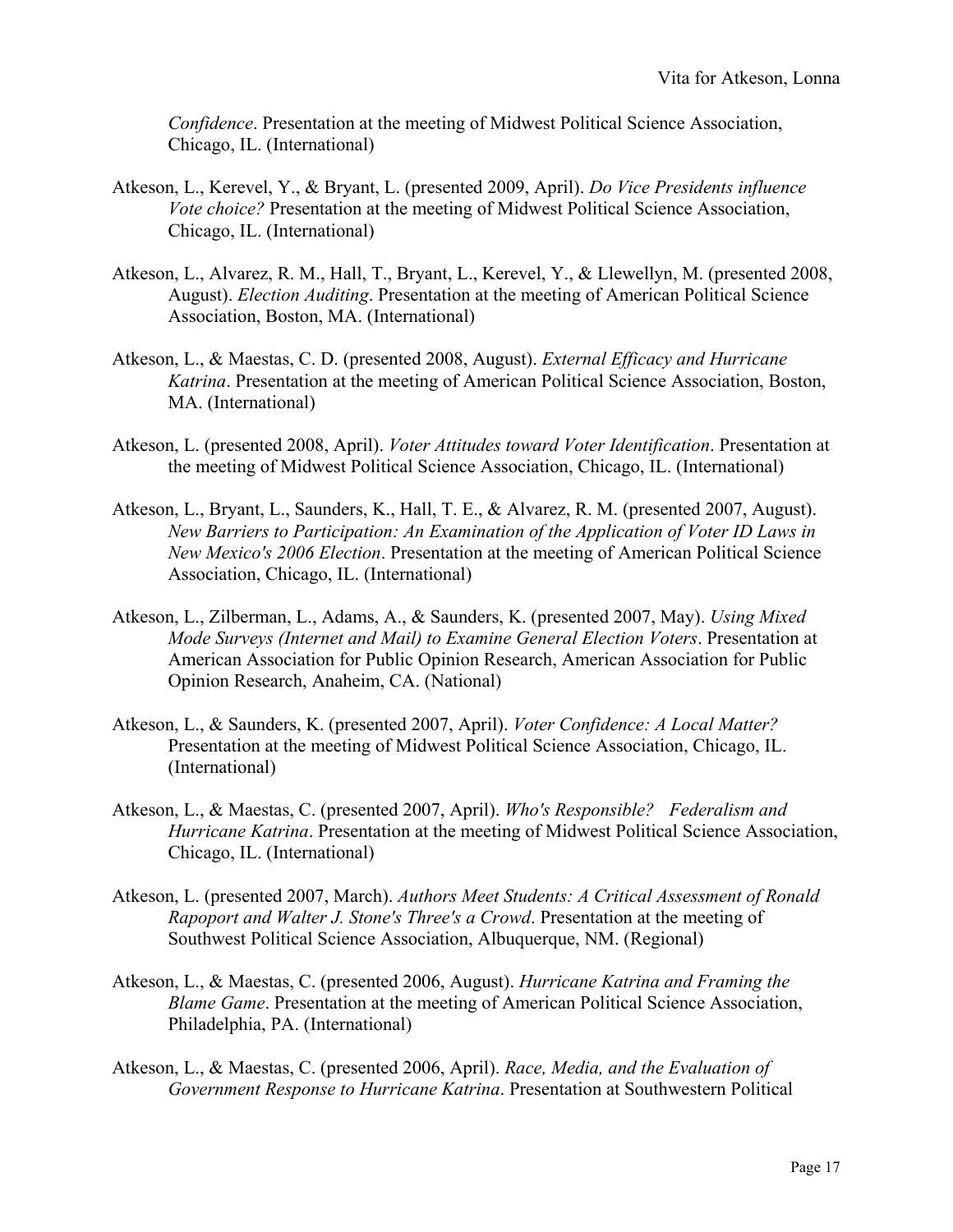Science Association, Southwestern Political Science Association, San Antonio, TX. (National)

- Atkeson, L., & Jaramillo, P. (presented 2006, April). *Threat, Anxiety and Political Engagement*. Presentation at Southwestern Political Science Association, Southwestern Political Science Association, San Antonio, TX. (Regional)
- Atkeson, L., & Krebs, T. (presented 2006, March). *Examining Gender Bias in Press Coverage of Mayoral Races*. Presentation at the meeting of Western Political Science Association, Albuquerque, NM. (International)
- Atkeson, L., & Tafoya, L. (presented 2005, April). *Internet Polls and Political Activists*. Presentation at Midwest Political Science Association, Midwest Political Science Association, Chicago, IL. (International)
- Atkeson, L. (presented 2005, March). *Threat and Political Engagement in Presidential Nomination Politics*. Presentation at the meeting of Southwestern Political Science Association, New Orleans, LA. (Regional)
- Atkeson, L., & Krebs, T. (presented 2004, August). *Press Coverage in Mayoral Elections: Is there a Gender Bias?* Presentation at the meeting of American Political Science Association, Washington, D.C. (International)
- Atkeson, L., & Maestas, C. (presented 2004, March). *Nomination Turnout and Frontloading*. Presentation at the meeting of Western Political Science Association, Portland, OR. (International)
- Atkeson, L., & Maestas, C. (presented 2003, August). *Frontloading and Presidential Primary Votinga*. Presentation at the meeting of American Political Science Association, Philadelphia, PA. (International)
- Atkeson, L. (presented 2003, April). *Not All Cues are Created Equal: The Conditional Impact of Female Candidates on Political Engagement*. Presentation at the meeting of Southwestern Political Science Association, San Antonio, TX. (Regional)
- Atkeson, L., Carrillo, N., & Toulouse, M. (presented 2003, March). *Soft Money and Issue Advocacy in the New Mexico Federal Races in 2003*. Presentation at the meeting of Western Political Science Association, Denver, CO. (International)
- Atkeson, L. (presented 2002, March). *Explaining Presidential Divisive Primaries*. Presentation at the meeting of Southwestern Political Science Association, New Orleans, LA. (Regional)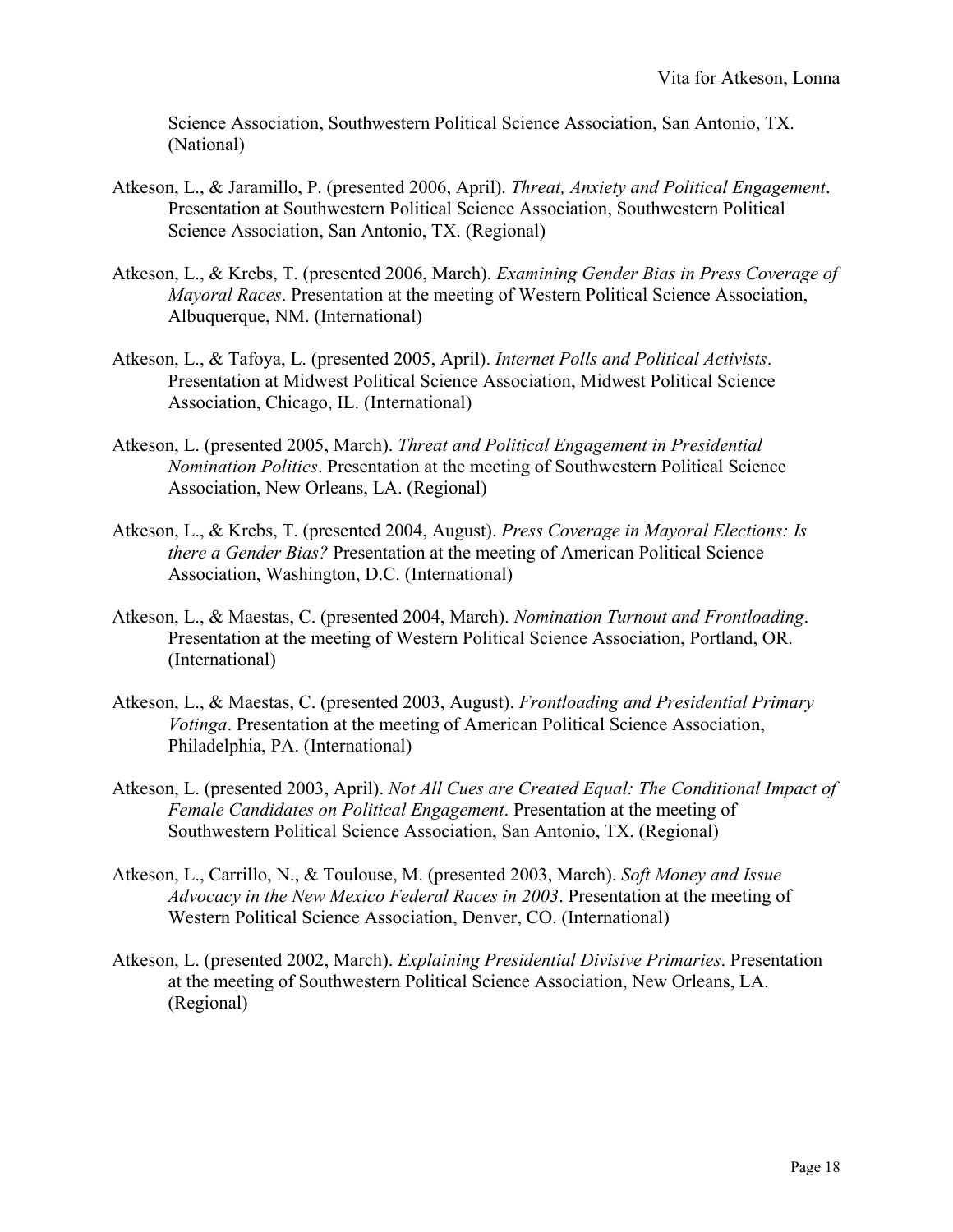- Atkeson, L., Haynes, A., & Gurrian, P. (presented 2002). *Divisive Primaries and National Party Unity*. Presentation at the meeting of American Political Science Association, Boston, MA. (International)
- Atkeson, L., & Carrillo, N. B. (presented 2001, August). *More is Better: The Impact of Female Representation on Citizen Attitudes Toward Government Responsiveness*. Presentation at the meeting of American Political Science Association, San Francisco, CA. (International)
- Atkeson, L., & Hansen, W. L. (presented 2001, March). *The Influence of the Mass Media on US and Japanese Attitudes toward US-Japan Trade Relations*. Presentation at the meeting of Southwestern Political Science Association, Ft. Worth, TX. (Regional)
- Atkeson, L., & Carrillo, N. (presented 2000, July). *Descriptive Representation and External Efficacy*. Presentation at the meeting of International Society for Political Psychology, Seattle, WA. (International)
- Atkeson, L., & Partin, R. (presented 2000, April). *Political Communication: The Dimension of Federalism*. Presentation at the meeting of Midwest Political Science Association, Chicago, IL. (International)
- Atkeson, L., & Carrillo, N. (presented 2000, March). *Increasing External Efficacy: The Importance of Gender Diversity in State Legislatures*. Presentation at the meeting of Western Political Science Association, San Jose, CA. (International)
- Atkeson, L., & Stewart, J., Jr. (presented 2000, March). *Sects and Politics*. Presentation at the meeting of Southwestern Political Science Association, Galveston, TX. (Regional)
- Atkeson, L., & Stewart, J., Jr. (presented 1999, September). *Dividing the Flock: Religion and Political Participation*. Presentation at the meeting of American Political Science Association, Atlanta, GA. (International)
- Atkeson, L., & Partin, R. (presented 1998, September). *The Three Legs of the Gubernatorial and Senate Elections: Voters, The Media and Candidates*. Presentation at the meeting of American Political Science Association, Boston, MA. (International)
- Atkeson, L. (presented 1998). *Thinking and Discussing Politics: The Role of Gender*. Presentation at the meeting of Western Political Science Association, Los Angeles, CA. (International)
- Atkeson, L., & Crawford, L. (presented 1997, March). *Are they Different or are they the Same? An Examination of Male and Female Political Activists*. Presentation at the meeting of Southwestern Political Science Association, New Orleans, LA. (Regional)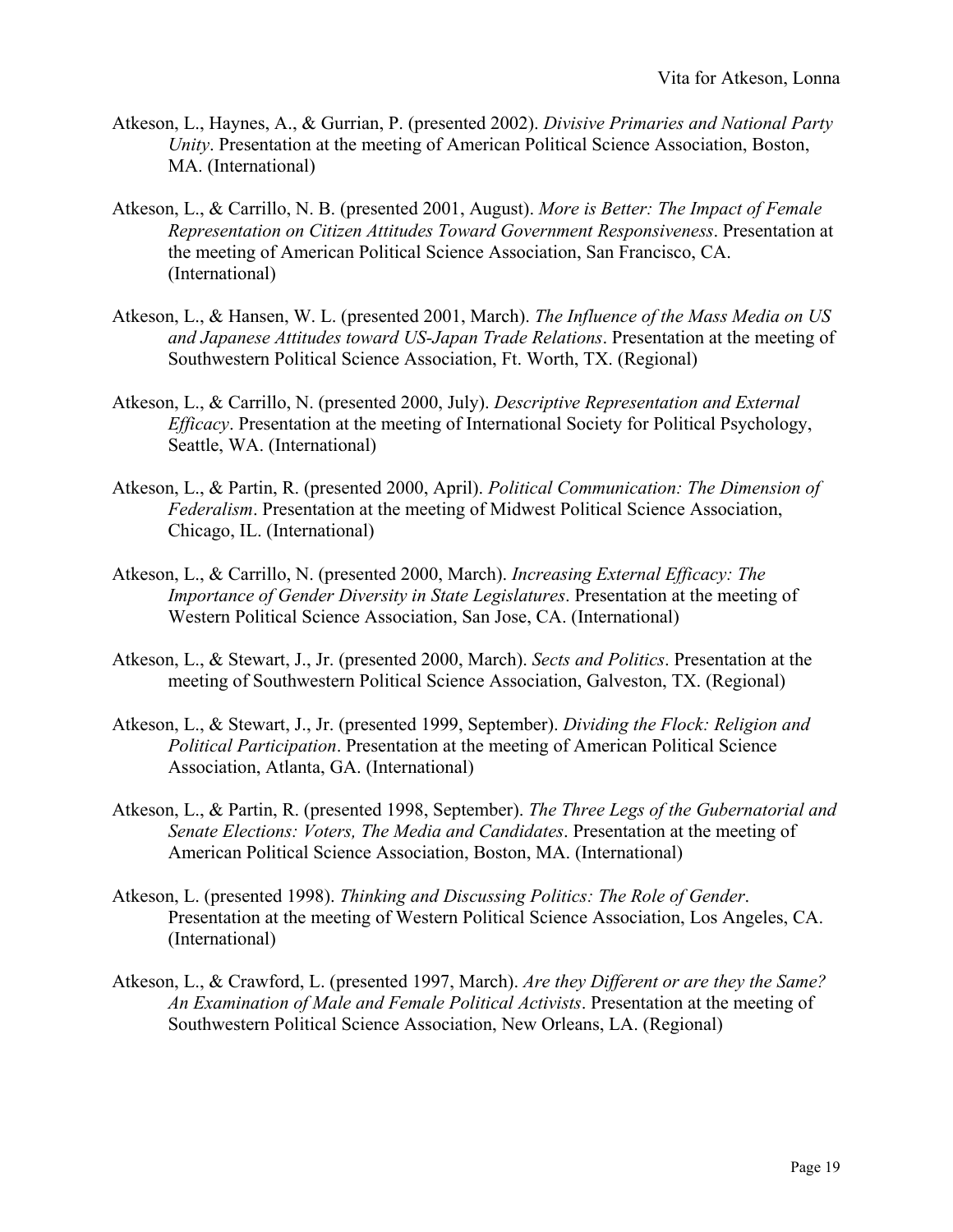- Atkeson, L., & Hansen, W. L. (presented 1997). *American and Japanese Attitudes toward US-Japan Trade Relations*. Poster presentation at the meeting of American Political Science Association, Washington, D.C. (International)
- Atkeson, L., & Partin, R. (presented 1996, March). *Persuading Voters: Federalism and Paid Election Advertisements in Senate and Governor's Races*. Presentation at the meeting of Western Political Science Association, San Francisco, CA. (International)
- Atkeson, L. (presented 1996). *Divisive Primaries and General Election Outcomes: Another Look at Presidential Campaigns*. Poster presentation at the meeting of American Political Science Association, San Francisco, CA. (International)
- Atkeson, L. (presented 1994, September). *Presidential Nomination Campaigns and General Elections: The Divisive Primary Hypothesis Revisited*. Presentation at the meeting of American Political Science Association, New York, NY. (International)
- Atkeson, L., Stone, W. J., & Rapoport, R. (presented 1994, April). *A Simulation Model of Presidential Nomination Choice*. Presentation at the meeting of European Consortium for Political Science Research, Madrid, Spain. (International)
- Atkeson, L. (presented 1994, March). *A Re-Examination of the Divisive Nomination Hypothesis*. Presentation at the meeting of Western Political Science Association, Albuquerque, NM. (International)
- Atkeson, L., Stone, W. J., Rapoport, R., McCann, J., & Partin, R. (presented 1993, September). *The Perot Campaign: Volunteers and Voters*. Presentation at the meeting of American Political Science Association, Washington, D.C. (International)
- Atkeson, L., & Partin, R. W. (presented 1993, March). *Economic Voting: A Comparison of Gubernatorial and Senate Elections*. Presentation at the meeting of Western Political Science Association, Pasadena, CA. (International)
- Atkeson, L. (presented 1992, September). *Divisive Nomination Campaigns: An Experimental Look at Attitude Change during a Simulated Presidential Campaign*. Presentation at the meeting of American Political Science Association, Chicago, IL. (International)
- Atkeson, L. (presented 1992, March). *Gender and Choice in Presidential Nomination Campaigns*. Presentation at the meeting of Western Political Science Association, San Francisco, CA. (International)
- Atkeson, L., Stone, W. J., & Rapoport, R. (presented 1991). *An Expected Utility Model of Nomination Choice*. Presentation at the meeting of Western Political Science Association, Seattle, WA. (International)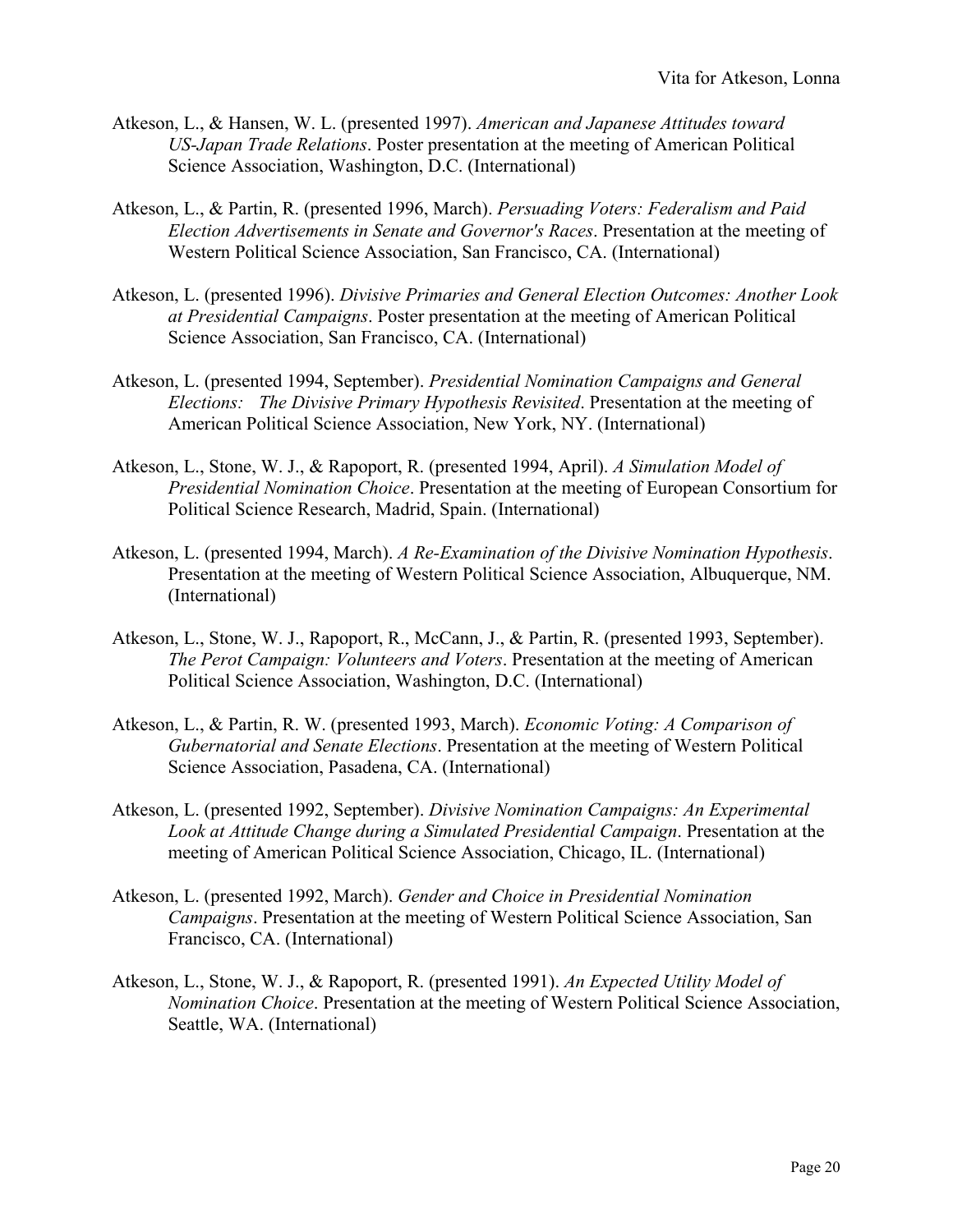- Atkeson, L., Stone, W. J., & Kelly, S. Q. (presented 1991). *Candidate Choice on Super Tuesday: An Expected Utility Approach*. Presentation at the meeting of American Political Science Association, Washington, D.C. (International)
- Atkeson, L. (presented 1991). *Moving Toward Unity: Attitudes in the Nomination and General Election Stages of the Campaign*. Presentation at the meeting of Western Political Science Association, Seattle, WA. (International)
- Atkeson, L., & Stone, W. J. (presented 1990). *The Carryover Effect Revisited: Mobilization and Demobilization Effects of Presidential Nomination Campaigns*. Presentation at the meeting of Western Political Science Association, Newport Beach, CA. (International)

# **Invited Workshops**

- Atkeson, L. (2014, December). *Electoral Competition Workshop*. Workshop delivered at Australian National University, Laguna Beach, California. (International)
- Atkeson, L. (2013, November). *Measurement Error in Online Survey Panels: Panel Conditioning and Data Quality*. Workshop delivered at American Panel Survey (TAPS) Workshop, Washington University, St. Louis, MO. (National)
- Atkeson, L. (2013, February). *Electoral Competition Workshop*. Workshop delivered at Australian National University, Canberra, Australia. (International)
- Atkeson, L. (2011, September). *Comparative Cross National Electoral Research Launch and Workshop*. Workshop delivered at University of Exeter. (International)
- Atkeson, L. (2009, February). *Election Audit Workshop*. Workshop delivered at University of Utah, Salt Lake City, UT. (National)
- Atkeson, L. (2007, May). *Workshop on Voting Technology and Practices*. Workshop delivered at Center for the Study of Elections and Democracy at Brigham Young University and the Center for American Politics and Citizenship at the University of Maryland, Salt Lake City, UT. (National)

# **Nonrefereed Workshops**

- Atkeson, L. (2014). *Easy Versus Hard Issues and Satisficing*. Workshop delivered at International Total Survey Error Workshop, Washington, DC. (National)
- Atkeson, L. (1996, November). *The Relationship between Presidential Divisive Primaries and General Election Outcomes*. Workshop delivered at Workshop on Presidential Nominations at the Southern Political Science Association, Atlanta, GA. (National)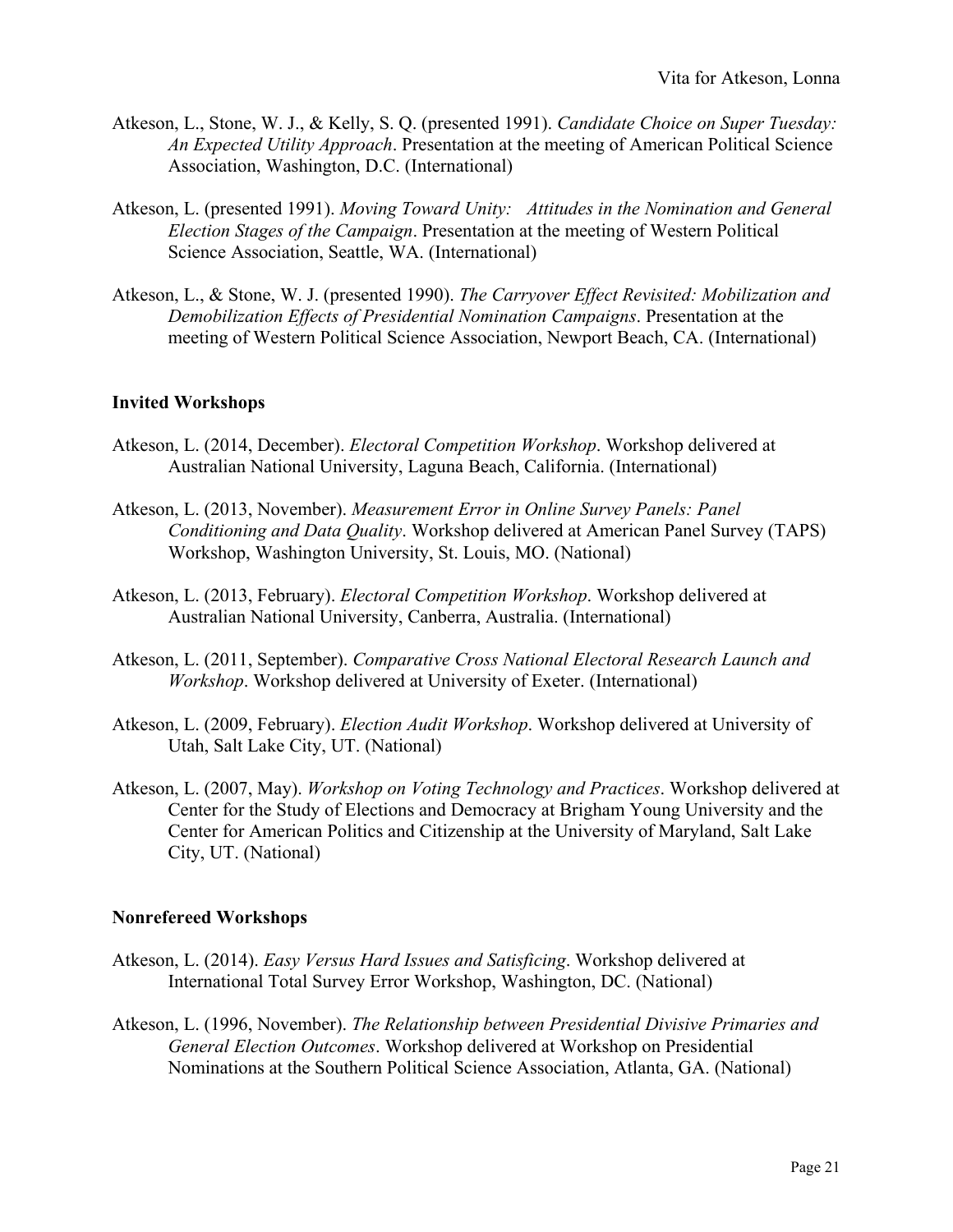# **Contracts and Grants**

## **Contracts and Grants Funded**

- Atkeson, L., Stein, B., & Hood, T. (2020–2021). *The Integrity of Mail Voting in the 2020 Election*. Funded by National Science Foundation. Total award \$138,396.
- Atkeson, L. (2020–2021). *2020 Election Administration and Security Voter Survey*. Funded by New Mexico Secretary of State. Total award \$47,592.
- Atkeson, L. (2018–2019). *2018 Election Administration and Security Voter Survey*. Funded by New Mexico Secretary of State. Total award \$49,587.
- Atkeson, L., Maestas, C., & Levens, S. (2017–2018). *Emotion Regulation and Extraordinary Political Events*. Funded by National Science Foundation. Total award \$198,205.
- Atkeson, L. (2016–2020). *New Mexico Dust Storm Study*. Funded by New Mexico Department of Transportation. Total award \$160,000.
- Atkeson, L. (2016–2017). *2016 New Mexico Election Study*. Funded by Bernalillo County, New Mexico 2016. Total award \$49,871.
- Atkeson, L., & Hansen, W. L. (2016–2017). *A Look at Campaign Finance in New Mexico*. Funded by Thornburg Foundation, Santa Fe, New Mexico. Total award \$59,000.
- Atkeson, L. (2014–2015). *2014 New Mexico Election Ecosystem*. Funded by Bernalillo County, New Mexico 2014. Total award \$49,763.
- Atkeson, L. (2012–2013). *2012 New Mexico Election Administration an Examination of Vote Centers*. Funded by Bernalillo County, New Mexico 2012. Total award \$47,700.
- Atkeson, L. (2011–2011). *New Mexico, the Nation and the National Popular Vote Initiative*. Funded by Tom Golisano Foundation. Total award \$66,000.
- Atkeson, L. (2011–2011). *Turnout and Mobilization in Low Voter Turnout Projects*. Funded by Pew Charitable Trusts, Center on the States. Total award \$12,281.
- Atkeson, L. (2010–2011). *2010 New Mexico Election Administration Report*. Funded by Bernalillo County, New Mexico. Total award \$25,000.
- Atkeson, L. (2008–2009). *Assessing Electoral Performance in New Mexico using an Eco-system Approach*. Funded by JEHT and Pew Charitable Trusts, Center on the States, Make Voting Work Initiative. Total award \$186,000.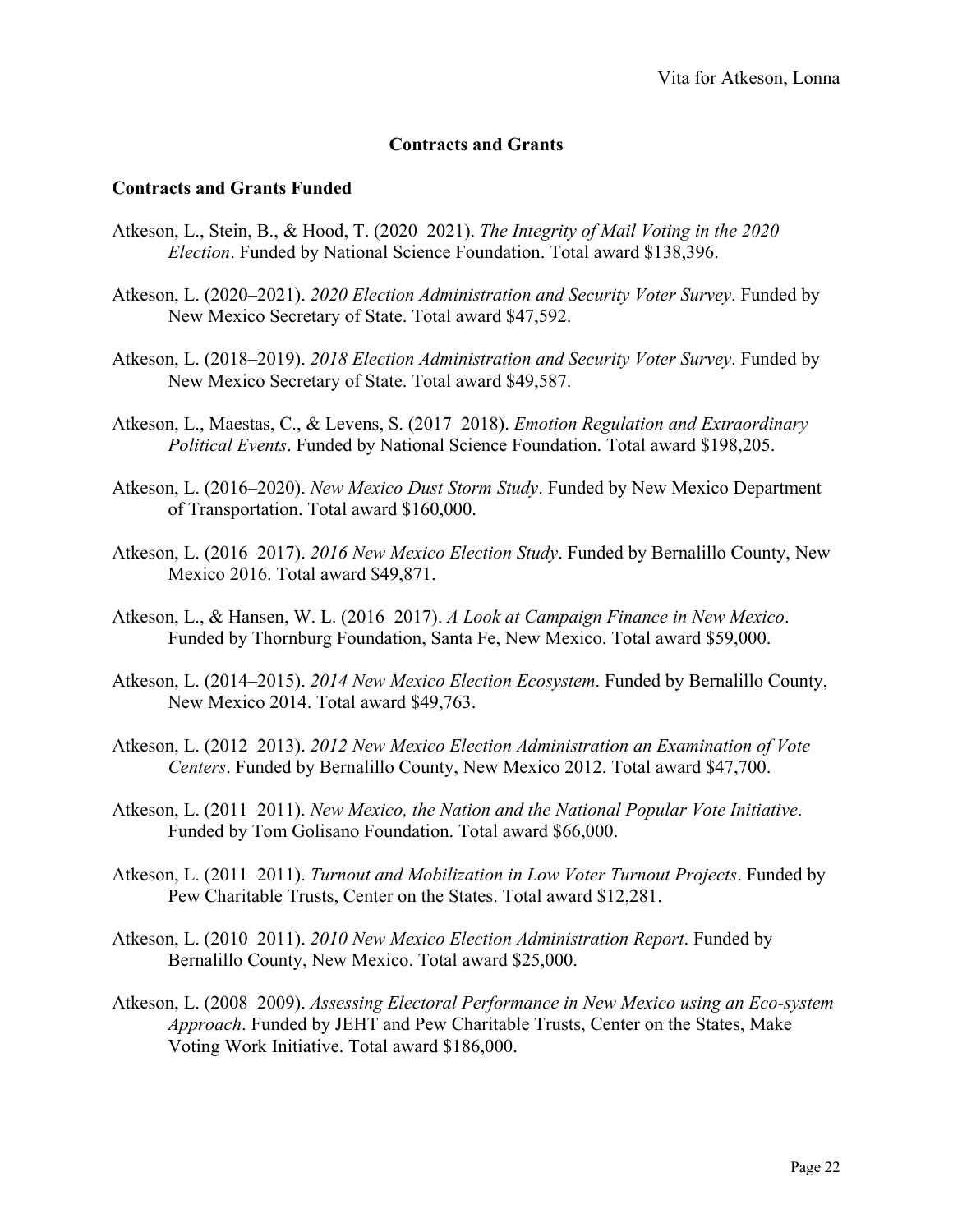- Atkeson, L. (2008–2008). *Assessing Electoral Performance through a Mixed Mode (Internet and Mail) Survey Design*. Funded by Research Allocation Committee Grant, University of New Mexico. Total award \$4,000.
- Atkeson, L., Alvarez, R. M., Hall, T. E., & Toulouse Oliver, M. (2007–2009). *Lessons for All in Determining Voter Intent and Election Integrity: A 2006 Post Election Audit Study of New Mexico's Optical Scan Ballots*. Funded by Pew Charitable Trusts-JEHT Foundation, Make Voting Work Initiative, co-funded by the Bernalillo County Clerk and the New Mexico Secretary of State. Total award \$202,926.
- Atkeson, L., Alvarez, R. M., & Hall, T. E. (2007–2009). *Auditing DRE Machines in Utah*. Funded by Pew Charitable Trusts-JEHT Foundation, Make Voting Work Initiative. Total award \$87,523.
- Atkeson, L., & Maestas, C. (2007–2007). *Who's to Blame? Public Perceptions of the Aftermath of Hurricane Katrina*. Funded by National Science Foundation. (SES-0553081). Total award \$12,726.
- Atkeson, L. (2006–2006). *Examining Voter Confidence in the 2006 Midterm Elections*. Funded by Research Allocation Committee Grant, University of New Mexico. Total award \$4,000.
- Atkeson, L., & Maestas, C. (2005–2005). *Who's to Blame? Public Perceptions of the Aftermath of Hurricane Katrina*. Funded by National Science Foundation. (SES-0320585). Total award \$63,186.
- Atkeson, L. (2004–2004). *Examining Voter Learning, Information and Voter Choice In New Mexico's 2004 Democratic Presidential Caucus*. Funded by Resource Allocation Committee Grant, University of New Mexico. Total award \$3,800.
- Atkeson, L., & Carrillo, N. (2003–2004). *The Impact of Community Organizing on Political Engagement*. Funded by National Science Foundation. (SES-0321438). Total award \$12,000.
- Atkeson, L. (1997–1997). *Examining Differences between Male and Female Political Activity at the Mass and Elite Level*. Funded by Feminist Research Institute, Small Research Grants, University of New Mexico. Total award \$2,000.
- Atkeson, L., & Partin, R. W. (1993–1993). *Political Commercial Advertising and its Link to Institutional Expectations*. Funded by Dean's Small Grant Award. Total award \$2,000.
- Atkeson, L. (1992–1993). *Research on the Divisive Nomination Campaign and its Effect on Individual Attitudes and Behavior During the General Election*. Funded by National Science Foundation Grant. (SES-9123337). Total award \$9,000.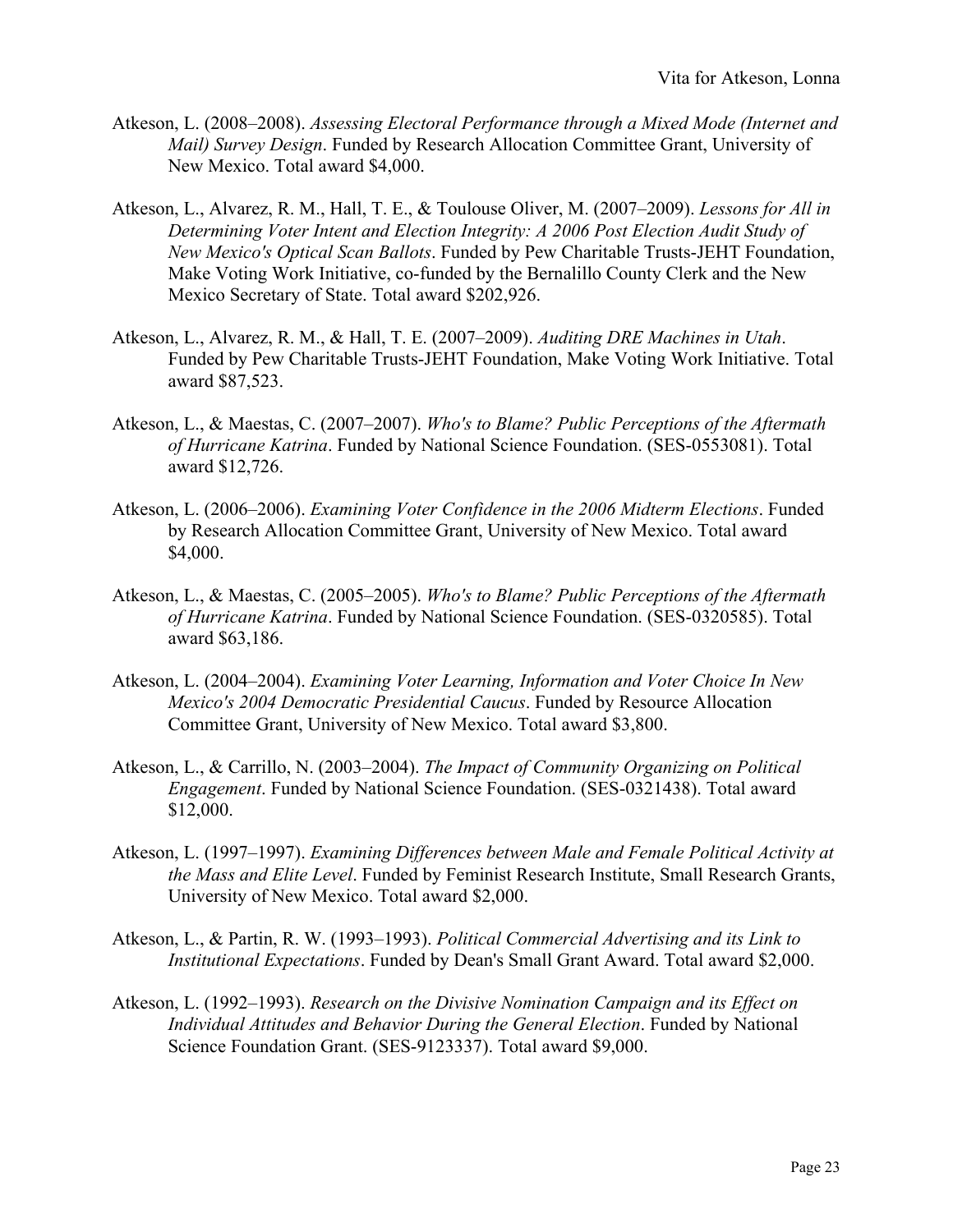## **Other Non-Peer Reviewed Publications**

- Atkeson, L., & Hansen, W. L. (2017). *Albuquerque's Upcoming Election is Unlike the Others*. Huffington Post Listen To America Tour.
- Atkeson, L., Alvarez, R. M., & Hall, T. E. (2016). *Are U.S. elections 'rigged?' Here's how to help voters believe that they're not*. The Washington Post, The Monkey Cage.
- Atkeson, L. (2016). *Primary Turnout and the Importance of Party Position*. Mischiefs of Faction. Vox.com.
- Atkeson, L. (2012). *Op-ed: Don't Go Coloring New Mexico Blue Just Yet?* Albuquerque Journal.
- Atkeson, L., & Adams, A. N. (2009). *Statement to the regarding Voluntary Voting Standard Guidelines in relation to post election audits*.
- Atkeson, L., Barreto, M. A., Minnite, L. C., Nagler, J., Nuno, S. A., & Sanchez, G. R. (2009). *Amicus Curiae Social Science Brief to the Indiana Supreme Court, League of Women Voters of Indiana and leagues of Women Voters of Indianapolis v. Todd Rokita*.
- Atkeson, L., Alvarez, R. M., & Hall, T. E. (2009). *Provisional Voting in New Mexico*. Pew Charitable Trusts, The Center for the States, Provisional Ballots: An Imperfect Solution.
- Atkeson, L. (2007). *Amicus Curiae Social Science Brief to the US Supreme Court, Crawford v. Marion City Election Board*.
- Atkeson, L. (2007–2008). *Contributor The New Mexico Capitol Report, Edited by Harold Morgan*.

## **Service**

## **The Profession**

#### **Editor for Refereed Journals**

Associate Editor, *Political Analysis* (2017–2021).

## **Guest Editing for Refereed Journals**

Atkeson, L. (Ed.). (2014). Symposium on "The State of Survey Research" [Special Issue]. *Political Analysis*, *22*(3).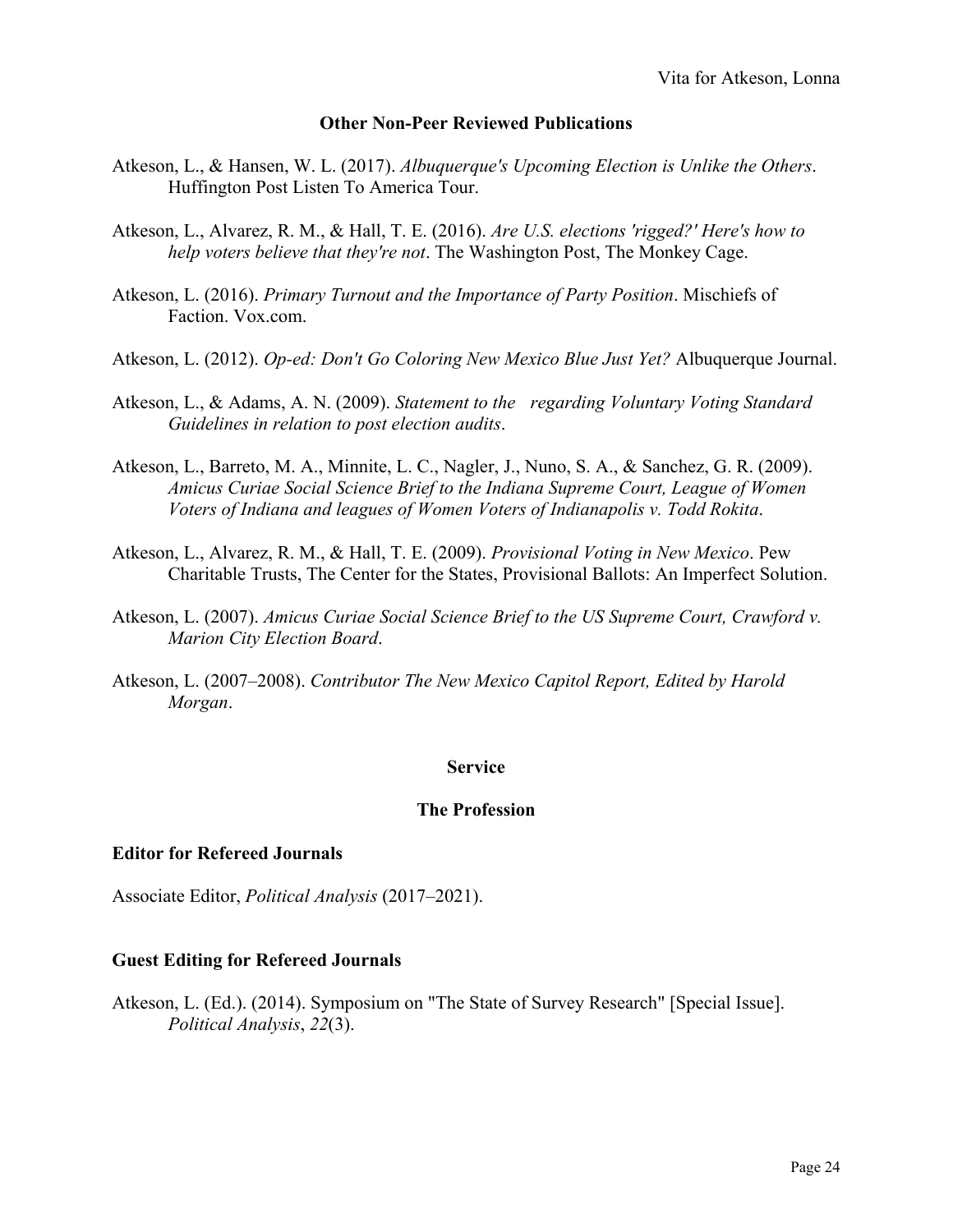# **Editorial Board Membership(s)**

*Political Behavior* (2014–2018). *Political Research Quarterly* (2013–2016). *Journal of Politics* (2009–2014). *State Politics and Policy Quarterly* (2001–2003).

# **Guest Reviewer for Refereed Journals**

*Cambridge Elements* (2019–present).

*Perspectives on Politics* (2018–present).

*International Journal of Public Opinion Quarterly* (2017–present).

*Sociological Research and Methods* (2017–present).

*Sociological Perspective* (2016–present).

*Field Methods* (2014–present).

*Journal of Personality and Social Psychology* (2014–present).

*Political Psychology* (2013–present).

*Political Science Research Methods* (2013–present).

*Politics, Groups and Identities* (2013–present).

*Journal of Elections, Public Opinion and Parties* (2011–present).

*Statistics, Politics and Policy* (2010–present).

*Journal of Theoretical Politics* (2005–present).

*Election Law Journal* (2002–present).

*Comparative Political Studies* (2000–present).

*Journal of Women, Politics and Policy* (2000–present).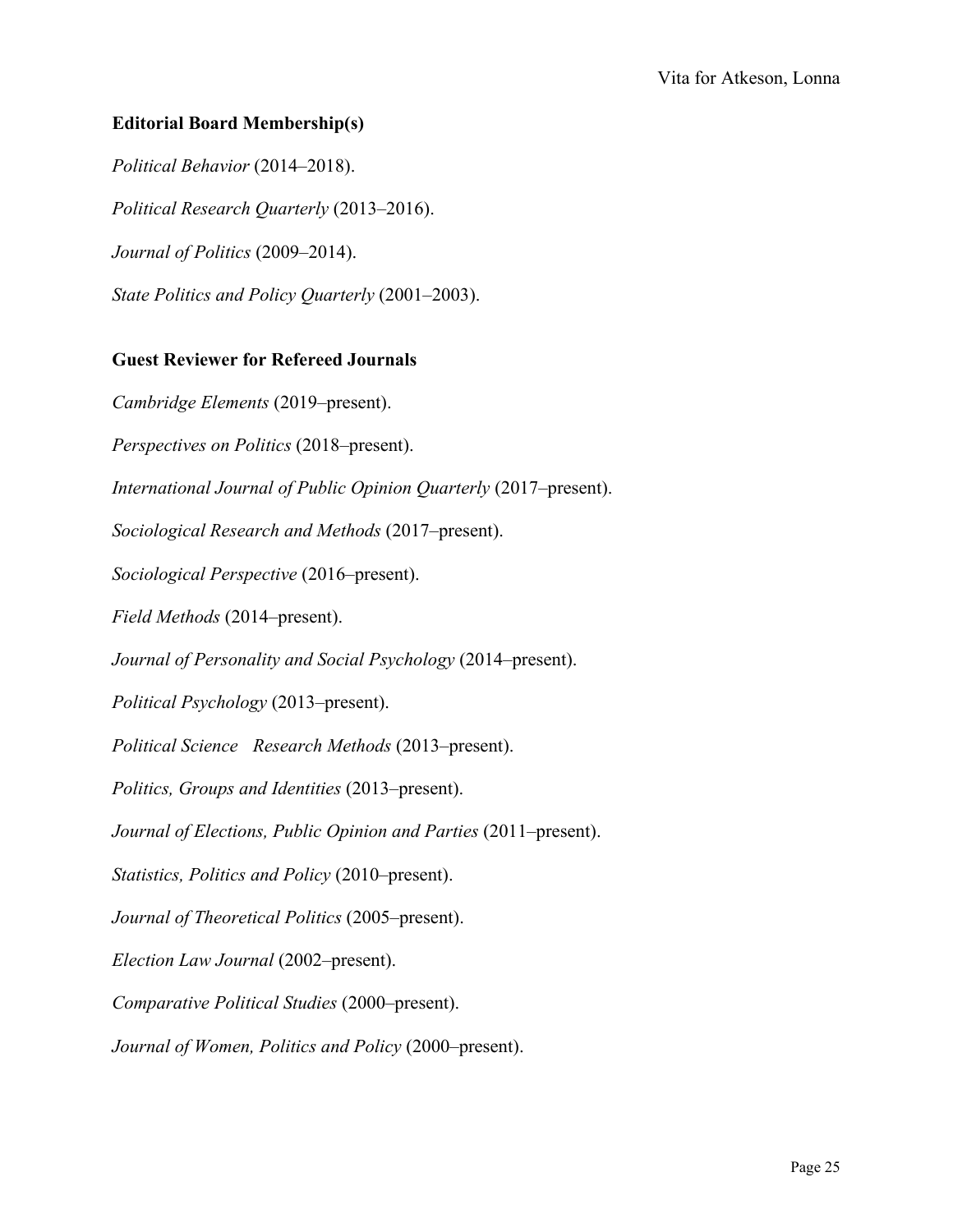*Legislative Studies Quarterly* (2000–present).

*Politics and Policy* (2000–present).

*PS: Politics and Political Science* (2000–present).

*Social Science Research* (2000–present).

*The Policy Studies Journal* (2000–present).

*Women, Politics and Policy* (2000–present).

*Gender and Politics* (1998–present).

*Public Opinion Quarterly* (1998–present).

*Southeastern Political Review* (1998–present).

*American Journal of Political Science* (1995–present).

*American Political Science Review* (1995–present).

*American Politics Quarterly/ American Politics Research* (1995–present).

*American Politics Review* (1995–present).

*British Journal of Politics* (1995–present).

*Electoral Studies* (1995–present).

*European Journal of Political Research* (1995–present).

*Social Forces* (1995–present).

*Social Influence* (1995–present).

*Social Science Quarterly* (1995–present).

## **Judge for an Exhibition**

*Help America Vote Challenge*. Jack Brooks Foundation (2021).

*We the People Civics Contest*. Capitol Building, Santa Fe, New Mexico (2010).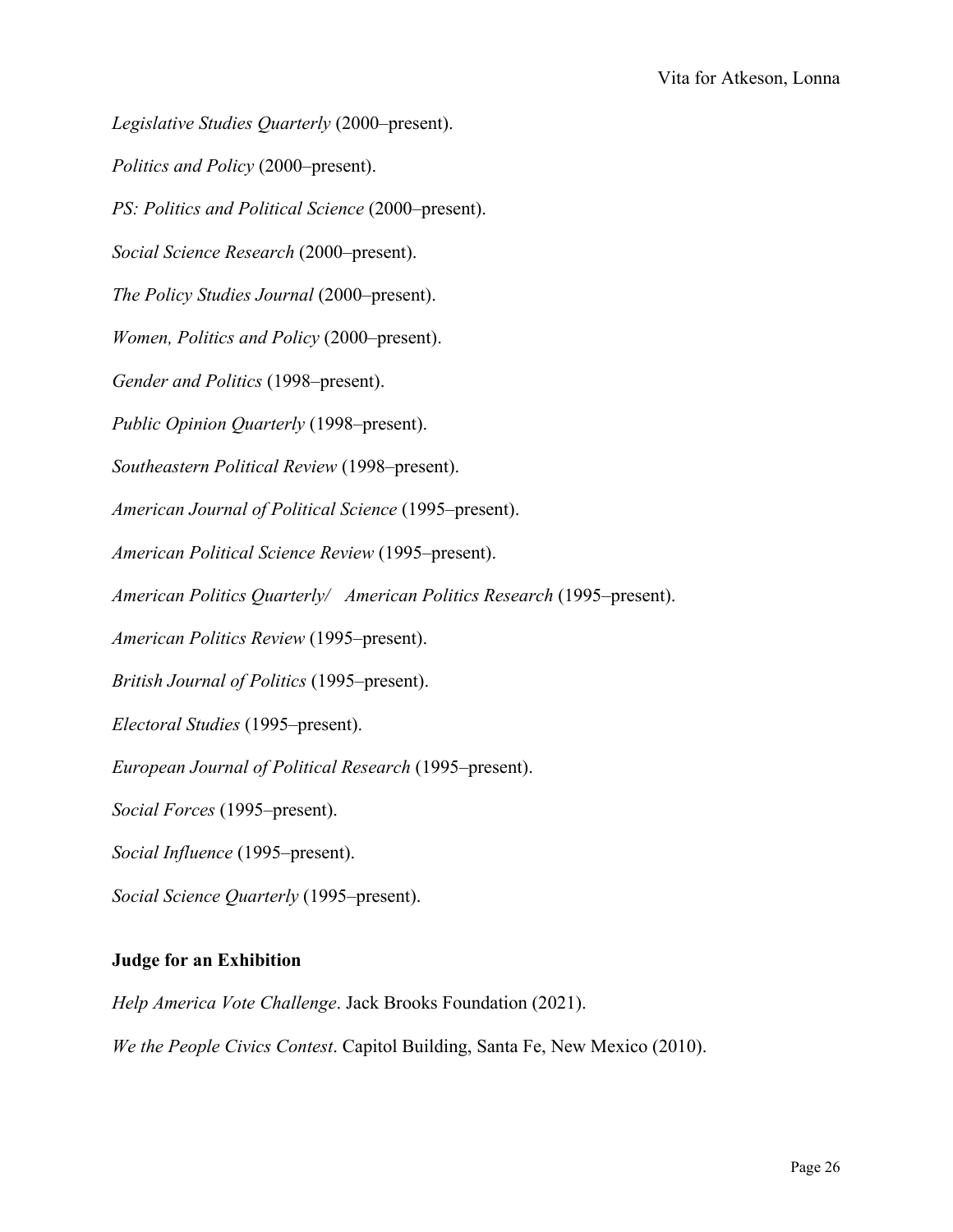## **Chair of a Symposium**

- Atkeson, L., & Fraga, B. (Chair). (2017). *Summer Conference on Election Sciences*. Symposium conducted at the meeting of Reed College and Portland State University, Portland, OR.
- Atkeson, L. (Chair). (2006, March). *Public Opinion in Comparative Perspective*. Symposium conducted at the meeting of Western Political Science Association, Alburqueque, NM.
- Atkeson, L. (Chair). (1998). *The Dynamics of Primaries*. Symposium conducted at the meeting of Western Political Science Association, Los Angeles, CA.
- Atkeson, L. (Chair). (1997). *Nomination Politics*. Symposium conducted at the meeting of Western Political Science Association, Tucson, AZ.
- Atkeson, L. (Chair). (1995). *Voting, Issues, and Campaigns*. Symposium conducted at the meeting of Western Political Science Association, Portland, OR.

## **Reviewer or Panelist for Grant Applications**

Canadian National Science Foundation (2020).

National Science Foundation (2013).

Time-sharing Experiments for the Social Sciences (2010).

National Science Foundation (2008–2010).

Pew Charitable Trusts (2008).

Pew Charitable Trusts (2006).

National Science Foundation (2003–2005).

Pew Charitable Trusts (2004).

Time-sharing Experiments for the Social Sciences (2003).

Pew Charitable Trusts (2002).

National Science Foundation (1999–2000).

Pew Charitable Trusts (1998).

National Science Foundation (1995–1997).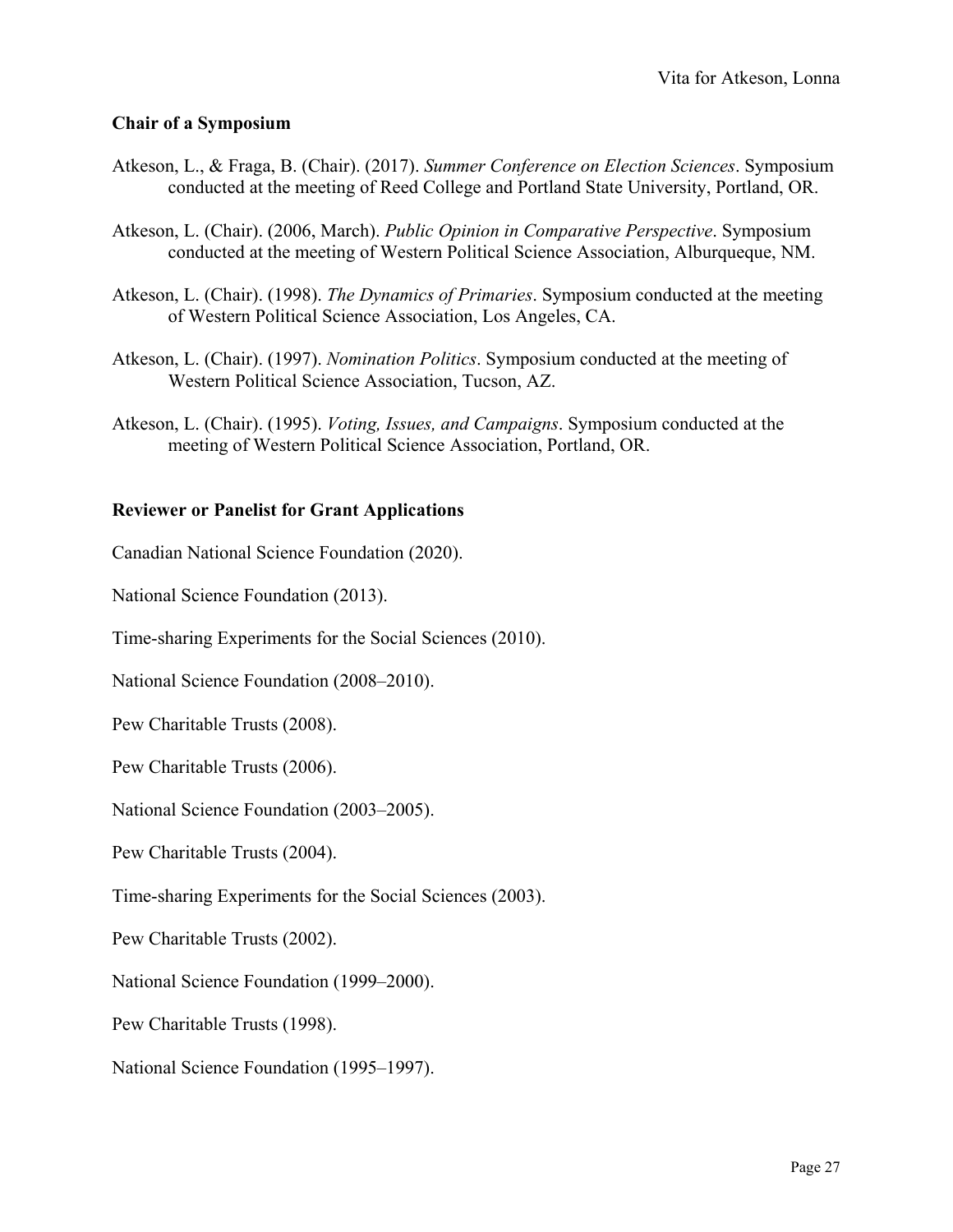## **Service to Professional Associations**

Program Co-Chair (with Lisa Bryant and Charles Stewart), Fifth Annual Conference, MIT, Election Science and Reform Association (2021).

Section Chair, Political Behavior, Midwest Political Science Association (2019).

Nomination Committee, Society for Political Methodology (2018–2019).

- V.O. Key Book Award Committee, Southern Political Science Association (2017–2018).
- Chair, Emerging Scholar Committee Elections, Voting Behavior and Public Opinion, American Political Science Association (2017).
- Program Chair, ESRA First Annual Conference, Election Science and Reform Association (2017).
- Chair, Emerging Scholar Award Committee, Society for Political Methodology (2017).
- Member, Political Methodology Lifetime Career Award Committee, Society for Political Methodology (2014–2017).
- Member-at-large, Society for Political Methodology, Society for Political Methodology (2014–2017).
- Program Committee, Southern Political Science Association (2016).
- Nominations Committee, Southern Political Science Association (2016).
- Pi Sigma Award Committee, Best Paper Presented at the Annual Meeting in 2015, Midwest Political Science Association (2015–2016).
- Chair, Best Article in Journal of Politics, Southern Political Science Association (2015).
- Politics, Groups and Identities Editor Search Committee, Western Political Science Association (2015).
- Chair, EE Schattschneider Best Dissertation Award Committee, American Political Science Association (2012–2013).
- Gladys M. Kammerer Award Committee, American Political Science Association (2012–2013).
- Member, Committee on Undergraduate and Graduate Methods, Society for Political Methodology (2008–2013).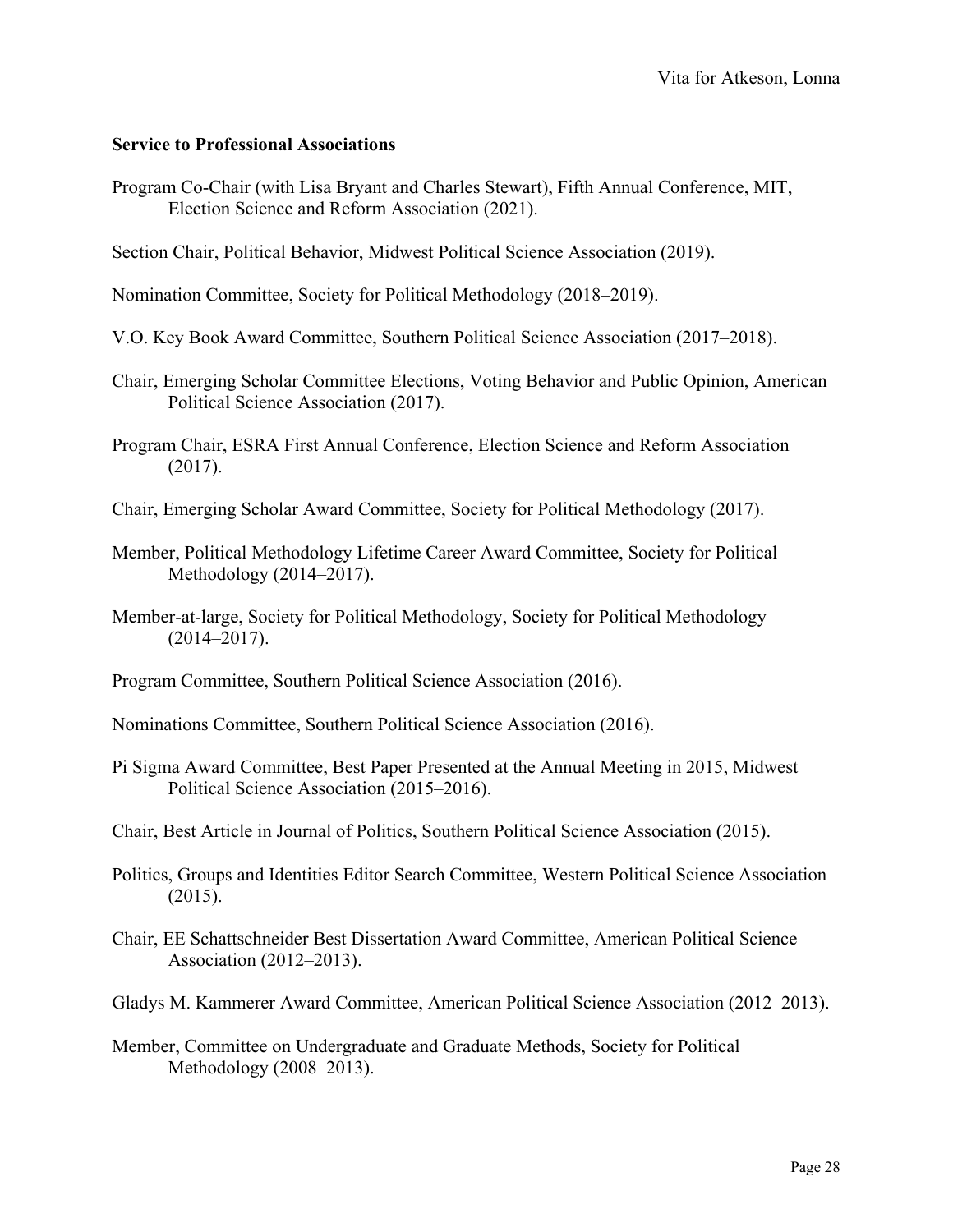Section Chair, Political Methodology, American Political Science Association (2012).

- Section Chair, Society for Political Methodology, American Political Science Association (2012).
- Section Chair, Political Methodology, Society for Political Methodology (2012).
- Member, Long Range Planning Committee, Society for Political Methodology (2010–2012).
- Council Member, Political Organizations and Parties, American Political Science Association  $(2006 - 2008)$ .
- Member, Sullivan Award Committee (Best Graduate Student Paper), Public Opinion and Voting, American Political Science Association (2007).
- Member, Best Paper Award Committee Elections, Public Opinion and Voting Behavior, American Political Science Association (2007).
- Section Chair, Elections, Voting Behavior and Public Opinion, American Political Science Association (2007).
- Chair, Emerging Scholar Award, Political Parties and Organizations Section, American Political Scien, American Political Science Association (2007).
- Best Paper by an Emerging Scholar Award Committee, Midwest Political Science Association  $(2006 - 2007)$ .
- Chair, Committee on Undergraduate and Graduate Methods, Society for Political Methodology  $(2006 - 2007)$ .
- President, Southwestern Political Science Association (2006–2007).
- President Elect, Southwestern Political Science Association (2005–2006).
- Committee on Professional Ethics, Western Political Science Association (2004–2005).
- Nomination Committee, Chair: 2003-2005, Southwestern Political Science Association  $(2001-2005)$ .

Council Member, State Party and Politics, American Political Science Association (2003–2004).

Member, Charles Redd Award Paper Committee, Western Political Science Association  $(2003 - 2004)$ .

Program Committee, Political Parties, Western Political Science Association (2003–2004).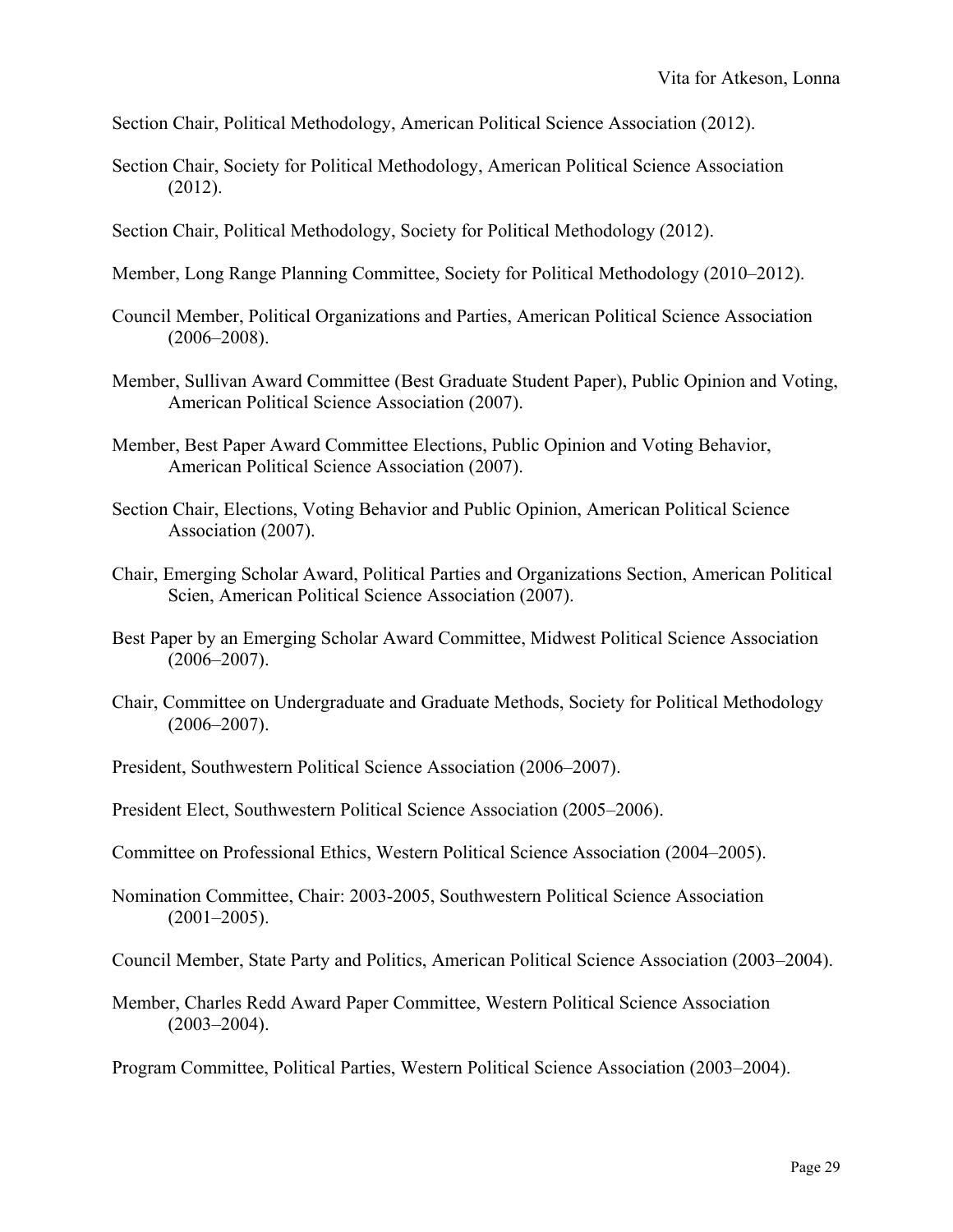Vice President and Program Chair, Southwestern Political Science Association (2001–2002).

Vice President Elect, Southwestern Political Science Association (2000–2001).

- Chair, Pi Sigma Alpha Award for Best Paper, Political Science Program, Southwestern Political Science Association (2000).
- Council Member, Southwestern Political Science Association (1999–2000).
- Chair, Betty Nesvold Women and Politics Award, Western Political Science Association (1999–2000).

Nomination Committee, Western Political Science Association (1999–2000).

Council Member, Elections, Public Opinion and Voting Behavior, American Political Science Association (1998–2000).

Program Committee, Voting and Elections, Western Political Science Association (1998–1999).

Program Committee, Political Parties and Interest Groups, Southwestern Political Science Association (1997).

## **Interviews**

Gene Grant. (2020, March). In-Focus New Mexico Politics. *KNME*.

- Lucie Oriol. (2020). Election Security Challenges in 2020. *HuffPost* [Video]. Retrieved from [https://www.huffpost.com/entry/election-security-challenges-in-2020\\_n\\_5e0fa491c5b6b5](https://www.huffpost.com/entry/election-security-challenges-in-2020_n_5e0fa491c5b6b5a713ba2c89?guccounter=1&guce_referrer=aHR0cHM6Ly93d3cuZ29vZ2xlLmNvbS8&guce_referrer_sig=AQAAAFxuYCW3X_vMKYHpbn8dsj86) [a713ba2c89?guccounter=1&guce\\_referrer=aHR0cHM6Ly93d3cuZ29vZ2xlLmNvbS8&g](https://www.huffpost.com/entry/election-security-challenges-in-2020_n_5e0fa491c5b6b5a713ba2c89?guccounter=1&guce_referrer=aHR0cHM6Ly93d3cuZ29vZ2xlLmNvbS8&guce_referrer_sig=AQAAAFxuYCW3X_vMKYHpbn8dsj86) uce referrer sig=AQAAAFxuYCW3X vMKYHpbn8dsj86
- TOM TROWBRIDGE. (2019, October). Impeaching the President. *KSFR* [Radio]. Retrieved from<https://www.ksfr.org/post/unm-s-lonna-atkeson-impeaching-president-trump>
- Steve Goldstein. (2019, September). Vote-ByMail. *KJXX, NPR* [Radio]. Retrieved from [https://kjzz.org/content/1150546/maricopa-county-recorder-adrian-fontes-arizona-movin](https://kjzz.org/content/1150546/maricopa-county-recorder-adrian-fontes-arizona-moving-mail-ballots-makes-sense) [g-mail-ballots-makes-sense](https://kjzz.org/content/1150546/maricopa-county-recorder-adrian-fontes-arizona-moving-mail-ballots-makes-sense)

Gene Grant. (2019, September). In-Focus New Mexico Politics. *KNME*.

Steve Goldstein. (2019, September). Maricopa County Recorder Adrian Fontes: Arizona Moving To Mail-In Ballots Makes Sense. *KJZZ Arizona NPR* [Radio]. Retrieved from [https://kjzz.org/content/1150546/maricopa-county-recorder-adrian-fontes-arizona-movin](https://kjzz.org/content/1150546/maricopa-county-recorder-adrian-fontes-arizona-moving-mail-ballots-makes-sense) [g-mail-ballots-makes-sense](https://kjzz.org/content/1150546/maricopa-county-recorder-adrian-fontes-arizona-moving-mail-ballots-makes-sense)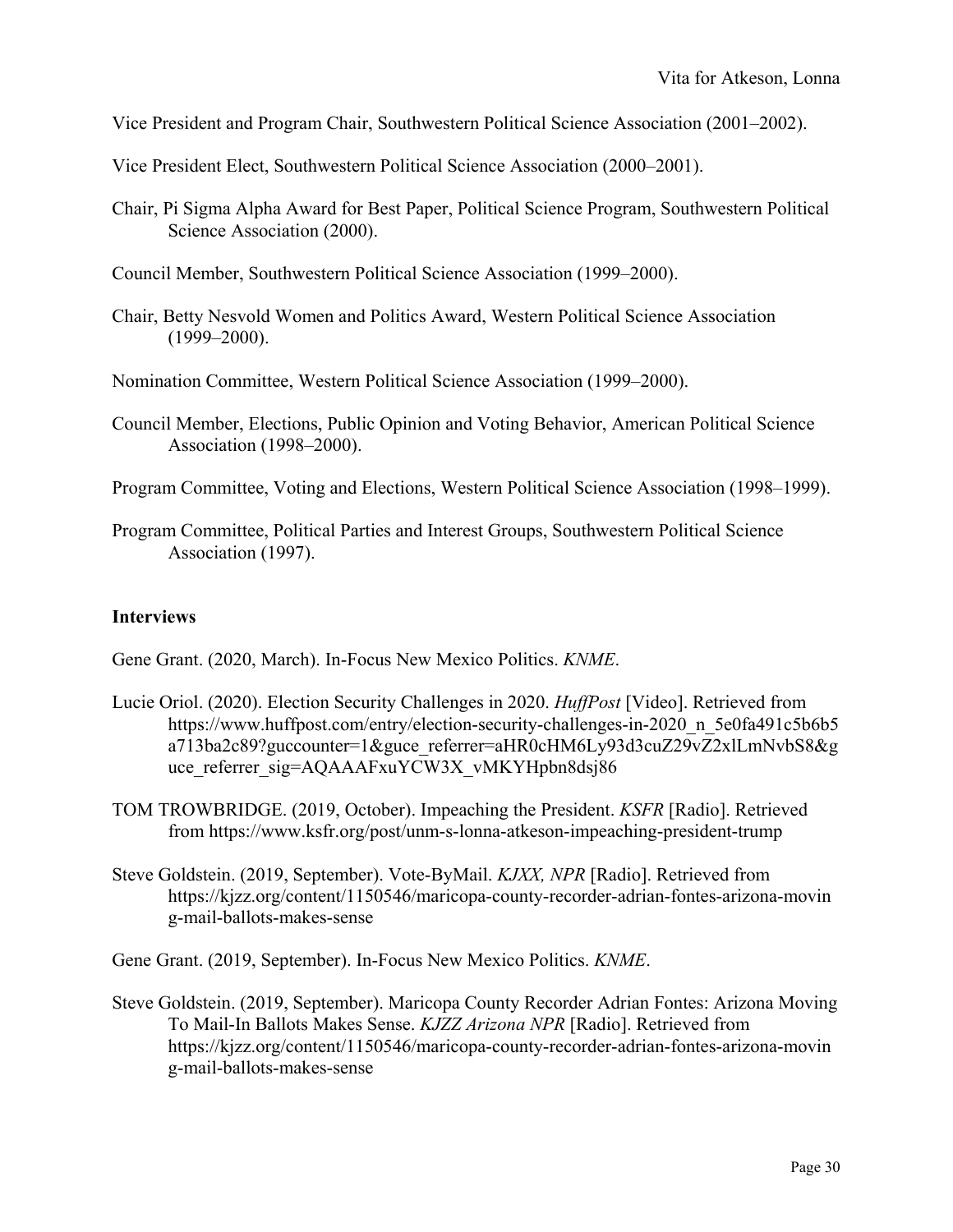Brittany Spears. (2018, March). Santa Fe Municipal Election. *KOBTV*.

Gene Grant. (2017, September). In-Focus New Mexico Politics. *KNME*.

Gene Grant. (2016, June). In-Focus New Mexico Politics. *KNME*.

- Ian Masters. (2016, May). Background Briefing with Ian Masters. *KRCW, NPR*. Retrieved from [http://ianmasters.com/sites/default/files/mp3/bbriefing\\_2016\\_05\\_25full\\_audioport.mp3](http://ianmasters.com/sites/default/files/mp3/bbriefing_2016_05_25full_audioport.mp3)
- ZÉLIE POLLON. (2016, May). On Disenfranchised Voters in New Mexico and Beyond. *KSFR, Santa Fe Radio Café*.
- Larry Mantle. (2016, April). Are Voter Registration Rules Like New York Suppressing Votes? *KPCC, Airtalk*. Retrieved from [http://www.scpr.org/programs/airtalk/2016/04/19/48086/are-voter-registration-rules-like](http://www.scpr.org/programs/airtalk/2016/04/19/48086/are-voter-registration-rules-like-new-yorks-suppre/)[new-yorks-suppre/](http://www.scpr.org/programs/airtalk/2016/04/19/48086/are-voter-registration-rules-like-new-yorks-suppre/)
- Peter Overby. (2016, April). Once Ruled By Washington Insiders, Campaign Finance Reform Goes Grass Roots. *NPR, All Things Considered*. Retrieved from [http://www.npr.org/2016/04/04/473005036/once-ruled-by-washington-insiders-campaign](http://www.npr.org/2016/04/04/473005036/once-ruled-by-washington-insiders-campaign-finance-reform-goes-grassroots) [-finance-reform-goes-grassroots](http://www.npr.org/2016/04/04/473005036/once-ruled-by-washington-insiders-campaign-finance-reform-goes-grassroots)
- Larry Mantle. (2016, March). Long lines and flawed lists mar presidential primaries in Arizona and beyond. *KPCC, Airtalk*. Retrieved from [http://www.scpr.org/programs/airtalk/2016/03/24/47472/long-lines-and-flawed-lists-mar](http://www.scpr.org/programs/airtalk/2016/03/24/47472/long-lines-and-flawed-lists-mar-presidential-prima/)[presidential-prima/](http://www.scpr.org/programs/airtalk/2016/03/24/47472/long-lines-and-flawed-lists-mar-presidential-prima/)
- Gene Grant. (2014, November). In Focus New Mexico Politics. *KNME*.
- Chris Rivera. (2014, November). Election Night Coverage. *KNME*.
- Kathleen Sobo. (2014, October). Call in Show. *KUNM*.
- Gene Grant. (2014, April). In Focus New Mexico. *KNME*.
- Uncertain. (2013, August). Local NPR. *KUNM*.
- Gene Grant. (2013, February). In Focus New Mexico. *KNME*.
- Uncertain. (2013, January). State of the State Address. *KNME*.
- Gene Grant. (2012, February). In Focus New Mexico. *KUNM*.
- Gene Grant. (2011, March). In Focus New Mexico, Legislative Politics and Election Reform. *KUNM, NPR*.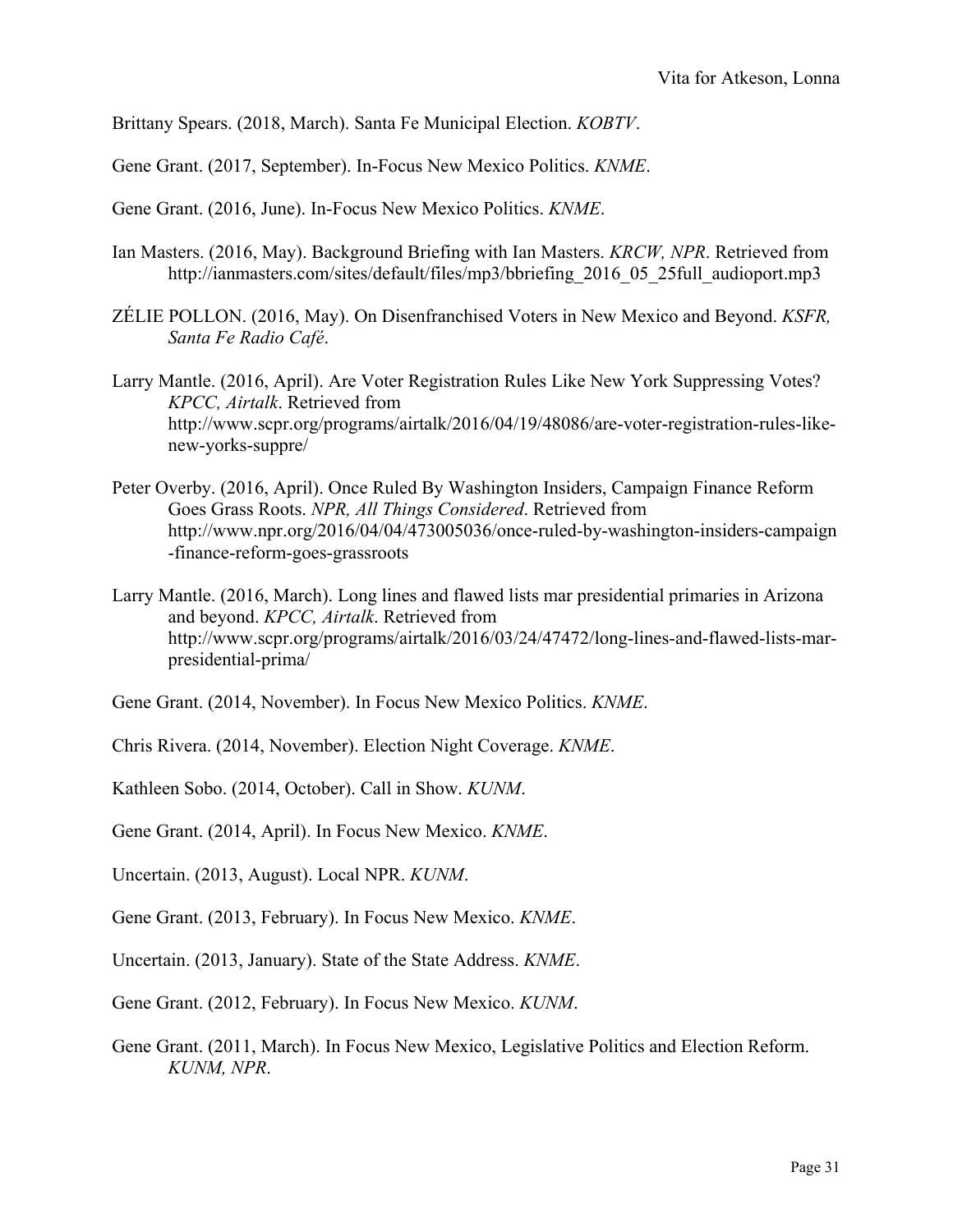- Gene Grant. (2011, March). In Focus New Mexico Politics. *KNME*.
- Uncrtain. (2011, January). State of the State Address. *KRQE*.
- Gene Grant. (2011, January). State of the State Address. *KNME*.
- Gene Grant. (2010, November). Election Night Coverage. *KNME*.
- Gene Grant. (2010, October). In Focus New Mexico Politics. *KNME*.
- Gene Grant. (2010, August). In Focus New Mexico Politics. *KNME*.
- Audie Cornish. (2010, June). All Things Considered. *National Public Radio*.
- Gene Grant. (2010, May). In Focus New Mexico Politics. *KNME*.
- Gene Grant. (2010, January). In Focus New Mexico Politics. *KNME*.
- Tom Trowbridge. (2009, February). Voter Identification Study. *KSFR, National Public Radio*.
- Gene Grant. (2008, November). In Focus, New Mexico Politics. *PBS*.
- Gene Grant. (2008, October). The Line, CD3 Debate Coverage. *PBS*.
- Gene Grant. (2008, October). The Line, CD1 Debate Coverage. *PBS*.
- Jim Lehrer. (2008, October). Lehrer News, New Mexico Coverage. *PBS*.
- uncertain. (2008, September). Eye on New Mexico. *KNBC*.
- Gene Grant. (2008, June). In Focus New Mexico Politics. *KNME*.
- uncertain. (2008, June). Primary Nightly News & Election Report. *KOAT*.
- Tim Russert. (2008, April). Divisive Primary Research Discussed. *Meet the Press*.
- Gene Grant. (2008, March). In Focus: New Mexico Politics. *KNME PBS*.
- Gene Grant. (2008, February). The Line: Super Tuesday. *KNME, PBS*.
- Gene Grant. (2008, January). The Line: January 21. *PBS*.
- Gene Grant. (2007, June). The Line, Albuquerque, New Mexico. *PBS*.
- Gene Grant. (2006, November). The Line. *PBS*.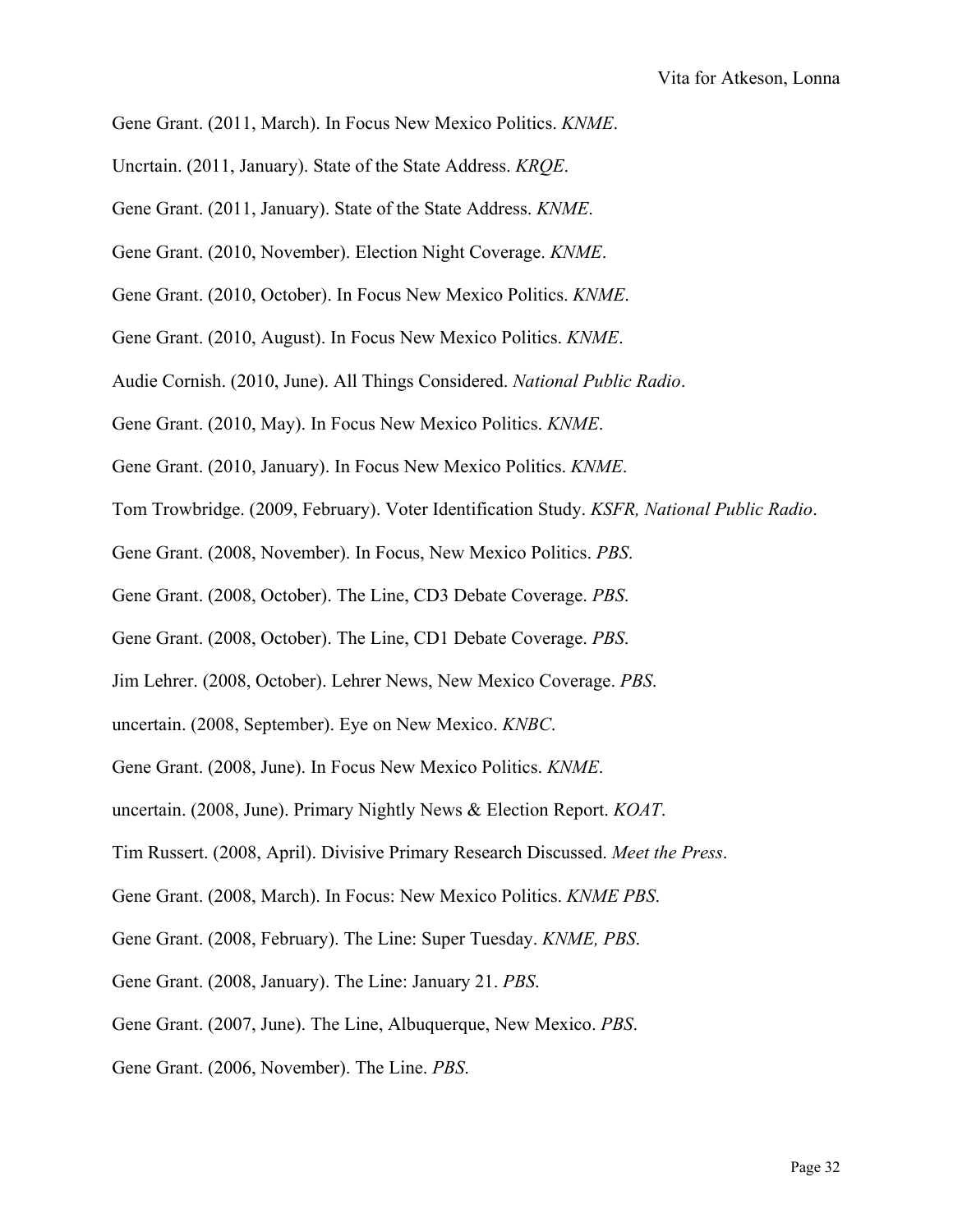Gene Grant. (2006, October). The Line. *PBS*.

Gene Grant. (2004, October). In Focus: New Mexico Federal and State Elections. *PBS*.

Gene Grant. (2004, October). In Focus: New Mexico Federal and State Elections. *PBS*.

Gene Grant. (2004, June). 2004 Presidential Election. *NBC, The Today Show*.

Gene Grant. (2002, November). University Of New Mexico Showcase Interview. *KUNM*.

Gene Grant. (1998, October). In Focus: Negative Advertising in New Mexico Elections. *PBS*.

#### **Service to Other Universities**

Reader for Organized Methodology Comprehensive Exam, *University of New Mexico* (2000–present).

Director, Legislative Internship Program, *University of New Mexico* (2005–present).

Chair, 19th Amendment 100th Anniversary Celebration, *University of New Mexico* (2020).

Executive Committee, *University of New Mexico* (2015–2016).

Provost Promotion and Tenure Committee, *University of New Mexico* (2014–2015).

Reader for American Comprehensive Exam, *University of New Mexico* (2014).

Executive Committee, *University of New Mexico* (2012–2013).

Graduate Committee, *University of New Mexico* (2012–2013).

Reader for American Comprehensive Exam, *University of New Mexico* (2011).

On-line Class Committee, *University of New Mexico* (2010–2011).

Reader for Methodology Comprehensive Exam, *University of New Mexico* (2010).

Reader for Methodology Comprehensive Exam, *University of New Mexico* (2009).

Reader for Organized Methodology Comprehensive Exam, *University of New Mexico* (2009).

Reader for Organized American Comprehensive Exam, *University of New Mexico* (2008).

Reader for American Comprehensive Exam, *University of New Mexico* (2008).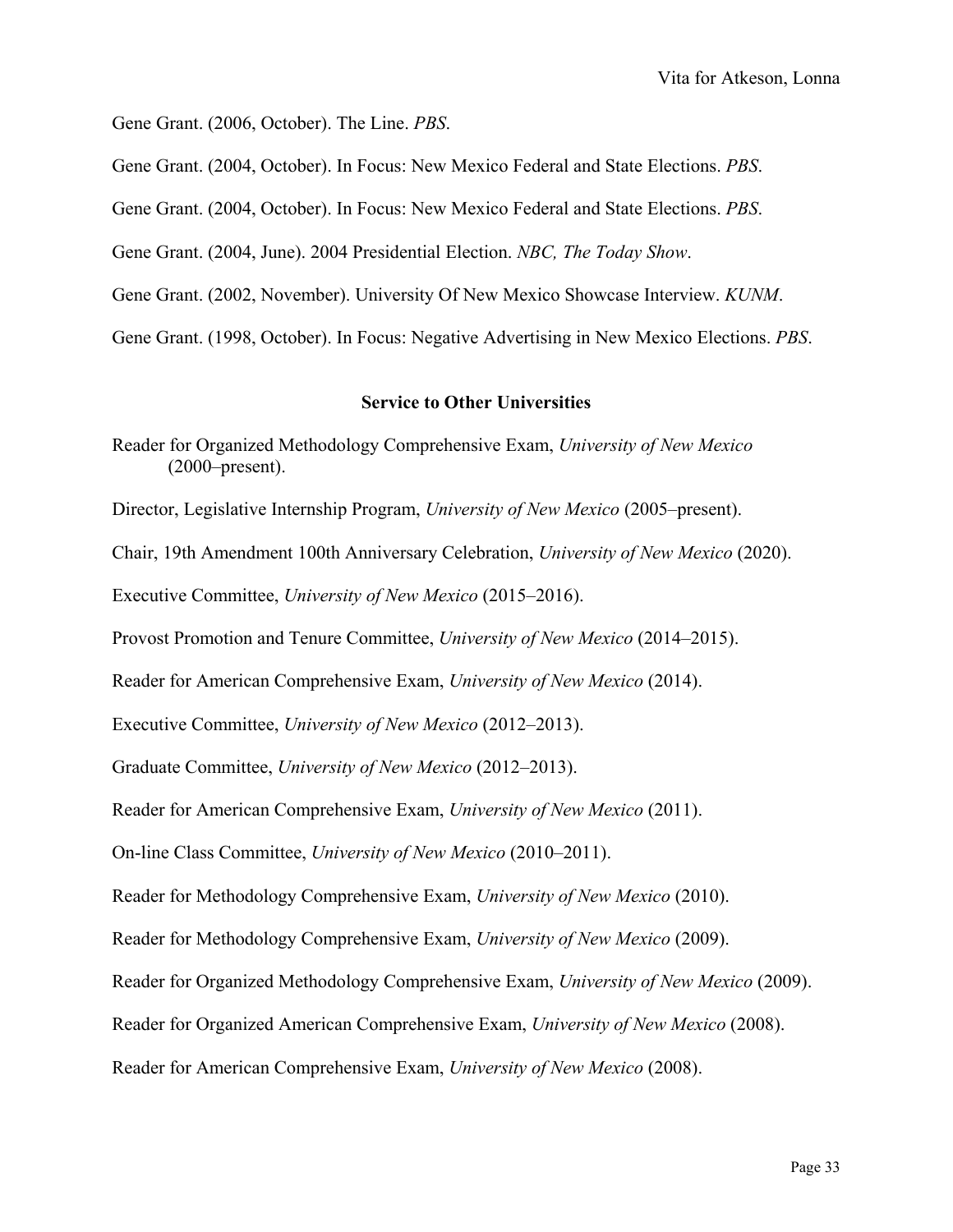Senate Graduate Committee, *University of New Mexico* (2006–2008).

- Chair, University Honorary Degree Committee, *University of New Mexico* (2006–2008).
- Chair, faculty hiring committee American Politics/Public Policy, *University of New Mexico*  $(2006 - 2007)$ .

Director, Department Honors Program, *University of New Mexico* (2002–2007).

Reader for Organized American Comprehensive Exam, *University of New Mexico* (2006).

Reader for American Comprehensive Exam, *University of New Mexico* (2006).

Faculty hiring committee, American Politics, *University of New Mexico* (2004–2005).

Reader for Organized American Comprehensive Exam, *University of New Mexico* (2004).

Reader for American Comprehensive Exam, *University of New Mexico* (2004).

- Regents' Lecturer Appointment Committee, College of Arts and Sciences, *University of New Mexico* (2004).
- Chair, faculty hiring committee, American Politics/Public Law, *University of New Mexico* (2004).

Executive Committee, *University of New Mexico* (2004).

Graduate Committee, *University of New Mexico* (2003–2004).

Reader for Organized American Comprehensive Exam, *University of New Mexico* (2003).

Reader for American Comprehensive Exam, *University of New Mexico* (2003).

Faculty hiring committee, American Politics, *University of New Mexico* (2003).

Political Methodology Committee, Chair, *University of New Mexico* (2003).

Reader for Organized American Comprehensive Exam, *University of New Mexico* (2002).

Steering Committee, Institute for Public Policy, *University of New Mexico* (2001–2002).

Reader for Organized American Comprehensive Exam, *University of New Mexico* (2001).

Reader for American Comprehensive Exam, *University of New Mexico* (2001).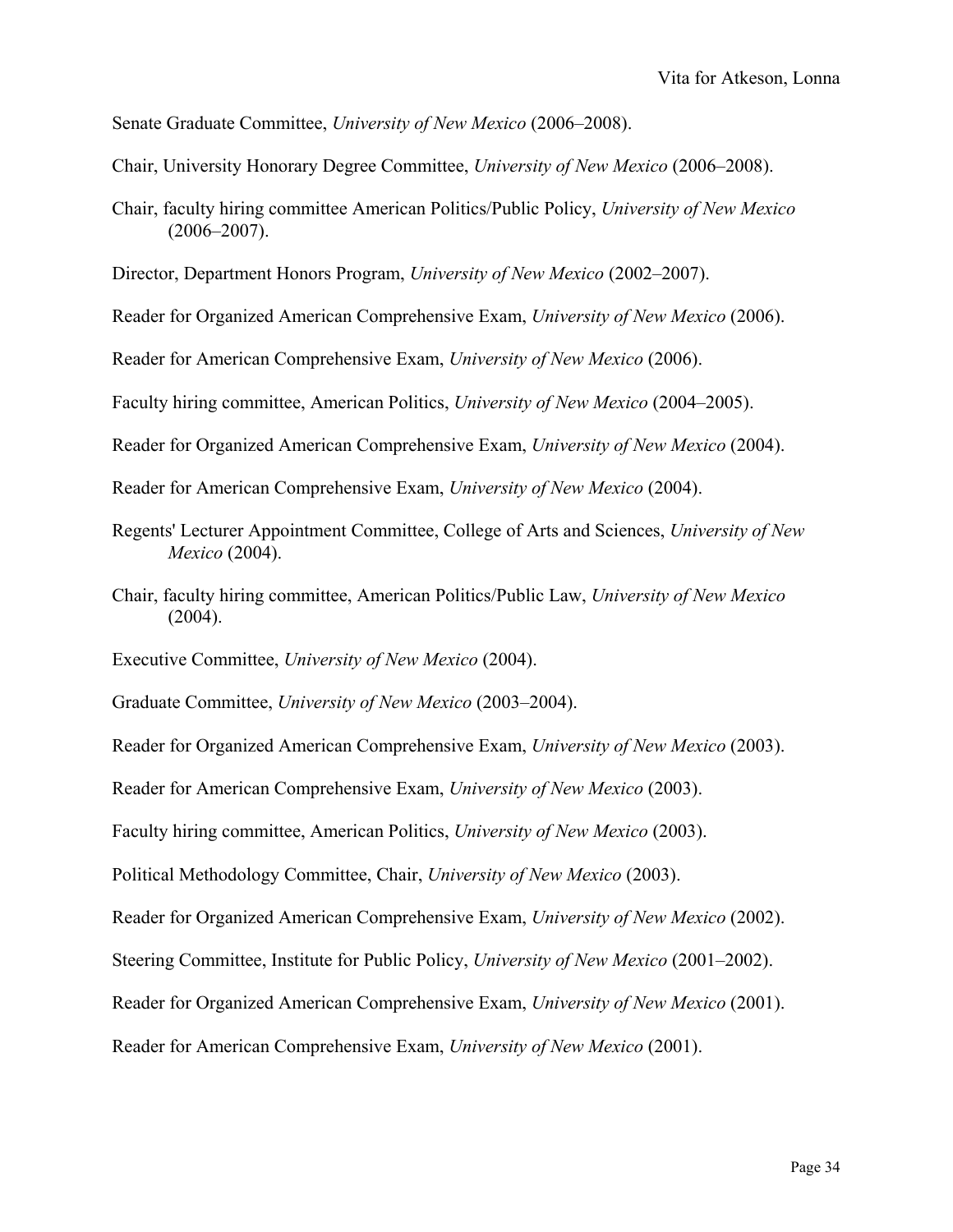Faculty hiring committee, American Politics/Public Policy, *University of New Mexico* (2001).

College of Arts and Sciences, Research Semester Review Committee, *University of New Mexico* (2001).

Executive Committee, *University of New Mexico* (2001).

Reader for Organized American Comprehensive Exam, *University of New Mexico* (2000).

Reader for American Comprehensive Exam, *University of New Mexico* (2000).

Reader for Methodology Comprehensive Exam, *University of New Mexico* (2000).

Department Roper Center Representative, *University of New Mexico* (1998–2000).

Reader for Methodology Comprehensive Exam, *University of New Mexico* (1999).

Reader for American Comprehensive Exam, *University of New Mexico* (1998).

Reader for Organized American Comprehensive Exam, *University of New Mexico* (1998).

Undergraduate Committee, *University of New Mexico* (1997–1998).

Executive Committee, *University of New Mexico* (1997–1998).

Reader for Organized American Comprehensive Exam, *University of New Mexico* (1997).

Reader for American Comprehensive Exam, *University of New Mexico* (1997).

Reader for American Comprehensive Exam, *University of New Mexico* (1996).

Faculty hiring committee, American Politics, State and Local, *University of New Mexico* (1996).

Faculty hiring committee, American Politics/Public Law, *University of New Mexico* (1995).

Computer Lab Committee, *University of New Mexico* (1995).

#### **The Community**

Board Member, ANES Board of Overseers (2019–present).

Board Member, MIT Election Data Science Lab (2016–present).

Board Member, Local Election Office Survey Advisory Board (2018).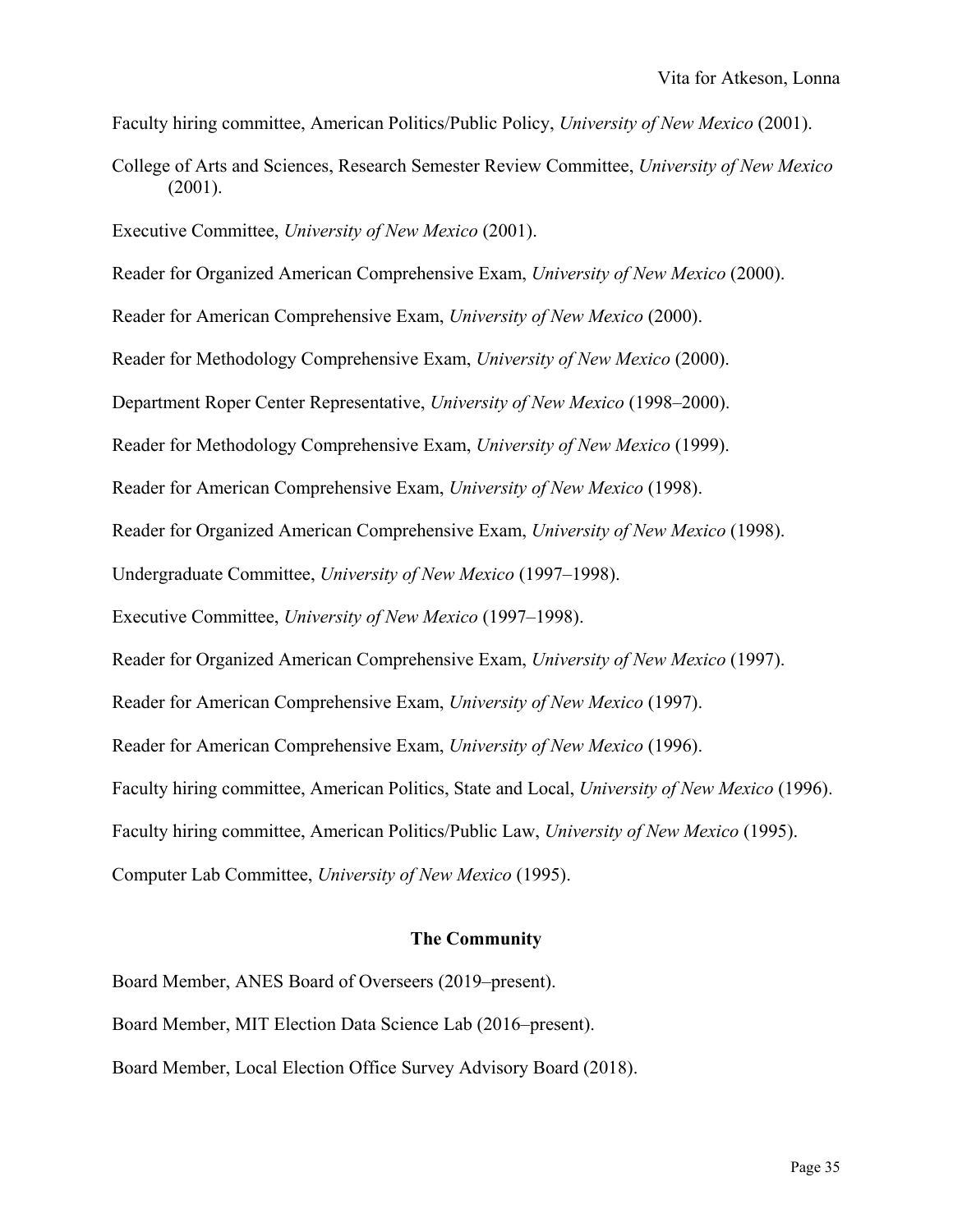Guest Commissioner, The National Commission on Voting Rights Colorado/New Mexico State Hearing, Sturm College of Law, University of Denver (2014).

#### **Consultation**

KOB-TV. Election Analyst (2016–present).

Fors Marsh Group, Overseas Voter Project. (2015–2017).

IFC, Election Administration and Voting Survey, Election Administration Commission. (2014–2016).

SBG & FMG, Federal Voting Assistance Program. (2013–2015).

Penny Adrian for Judge. (2006).

Duran, Giles and Rappaport vs The City of Albuquerque. (2001).

Modrall, Sperling, Roehl, Harris and Sisk. (1999).

Talmey-Drake Research and Strategy, Inc. Public Opinion Research Analyst, various election campaigns (1994).

## **Additional Service Not Reported Elsewhere**

Atkeson, L. (2019). *Exit Poll Analysis, Las Cruces Municipal Election*.

Atkeson, L. (2017). *Exit Poll, Santa Fe Municipal Election*.

## **Expert Report**

Atkeson, L. (2014). *Baca v. Berry, No. 13CV0076, 2014 WL 11430906 (D. N.M. Aug. 29, 2014)*.

## **Expert Witness**

Atkeson, L. (2020). *Mi Familia Vota, Texas State Conference Of The National Association For The Advancement Of Colored People, Micaela Rodriguez And Guadalupe Torres V. Greg Abott, NO. 5:20-CV-00830*.

Atkeson, L. (2020). *Robyn Driscoll; Montana Democratic Party, and Democratic Senatorial Campaign Committee v. Corey Stapleton, Case No. DV 20-0408*.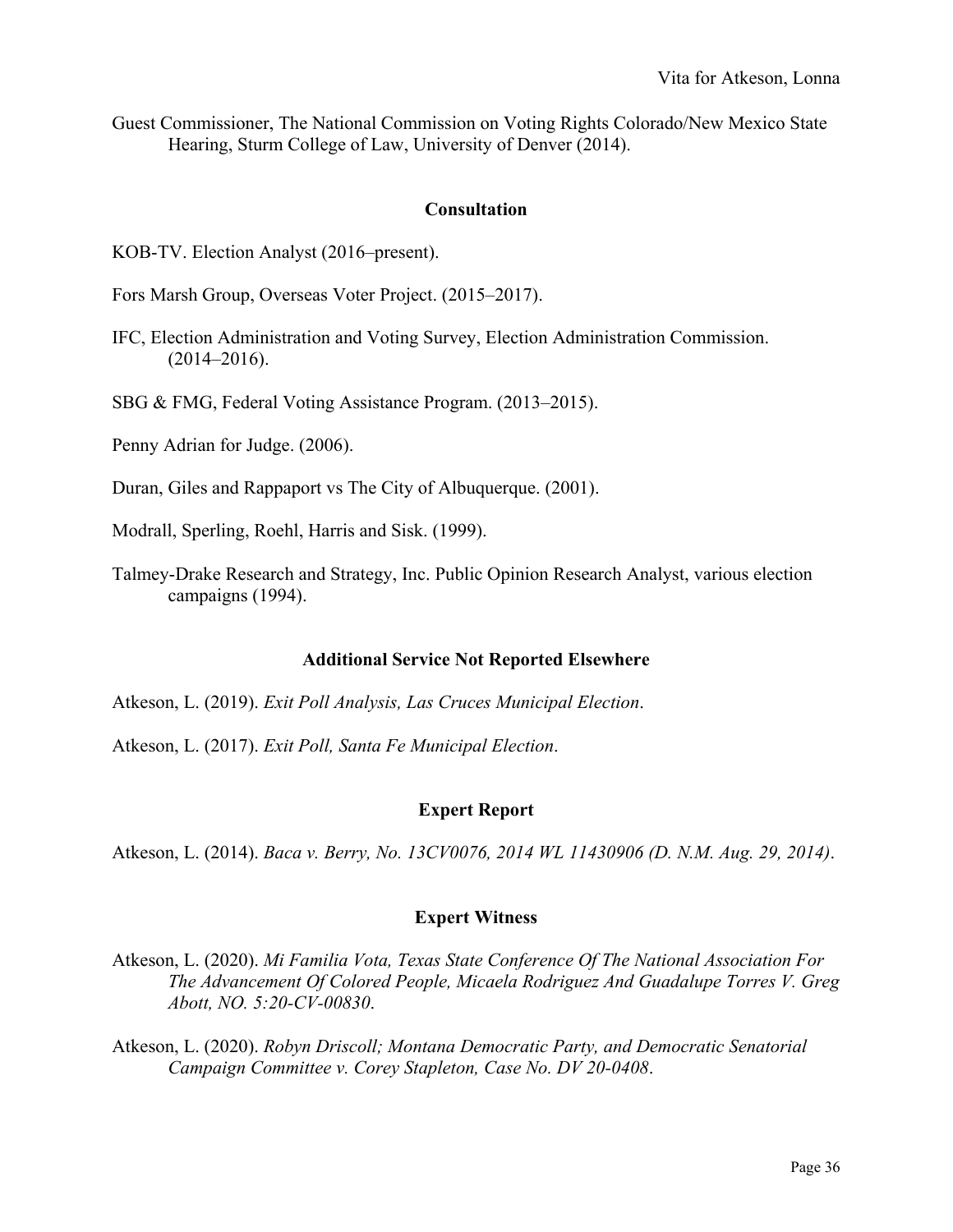Atkeson, L. (2020). *Arizona Democratic Party et al v. Hobbs et al., No. 20-cv-1143-DLR*.

Atkeson, L. (2020). *Voto Latino, et al. v. Hobbs, No 2:19-cv-05685-DWL 2020*.

Atkeson, L. (2019–2020). *Holmes, et al. v. Moore, et al., No. 18-cv-15292 (Wake Cnty. Sup. Ct.)*.

Atkeson, L. (2018). *Curling, et al. v. Brian Kemp, et al., C.A. No. 1:17-CV-2989-AT*.

- Atkeson, L. (2014). *Fleming et al. v. Gutierrez, et al., 1:13-cv-00222 WJ-RHS (D. N.M., 2014)*.
- Atkeson, L. (2012). *Bernalillo County Metropolitan Detention Center, Miller, Sandra, et al. v. Chambers, Torry, et al. CIV 11-0435 WJ/LFG*.

Atkeson, L. (1995). *The People versus Nathan Dunlap, Change of Venue Motion*.

## **Invitations**

- Atkeson, L. (2021). *Musing of a Political Scientist on the 2020 Election and its Aftermath*. Lunch with a Leader, League of Women Voters Los Alamos.
- Atkeson, L. (2021). *NSF Convergence Accelerator Invited Participant, "Identifying Opportunities for Convergence Activities in Election Administration"*. National Science Foundation Convergence Accelerator.
- Atkeson, L. (2021). *Speaker, "Evaluating Elections"*. Virginia State Board of Elections.
- Atkeson, L. (2021). *Testimony on Voter ID Implementation, Hearing: Voting in America: The Potential for Voter ID Laws, Proof-of-Citizenship Laws, and Lack of Multi-Lingual Support To Interfere with Free and Fair Access to the Ballot*. The Committee on House Administration, US House of Representatives.
- Atkeson, L. (2021). *Panelist, "Building Resilience into US Election Infrastructure"*. Columbia World Projects.
- Atkeson, L. (2021). *Panelist, "Restoring Confidence in the US Election System"*. University of Wisconsin, Madison, WI.
- Atkeson, L. (2021). *Why We Need Intellectual Humility in the 21st Century*. First Congregational United Church of Christ, Albuquerque, New Mexico.
- Atkeson, L. (2021). *Panelist, "Methodological Challenges of Research on the COVID-19 Pandemic"*. IPSA-USP Summer School in Concepts, Methods, and Techniques in Political Science, Sao Paulo, Brazil.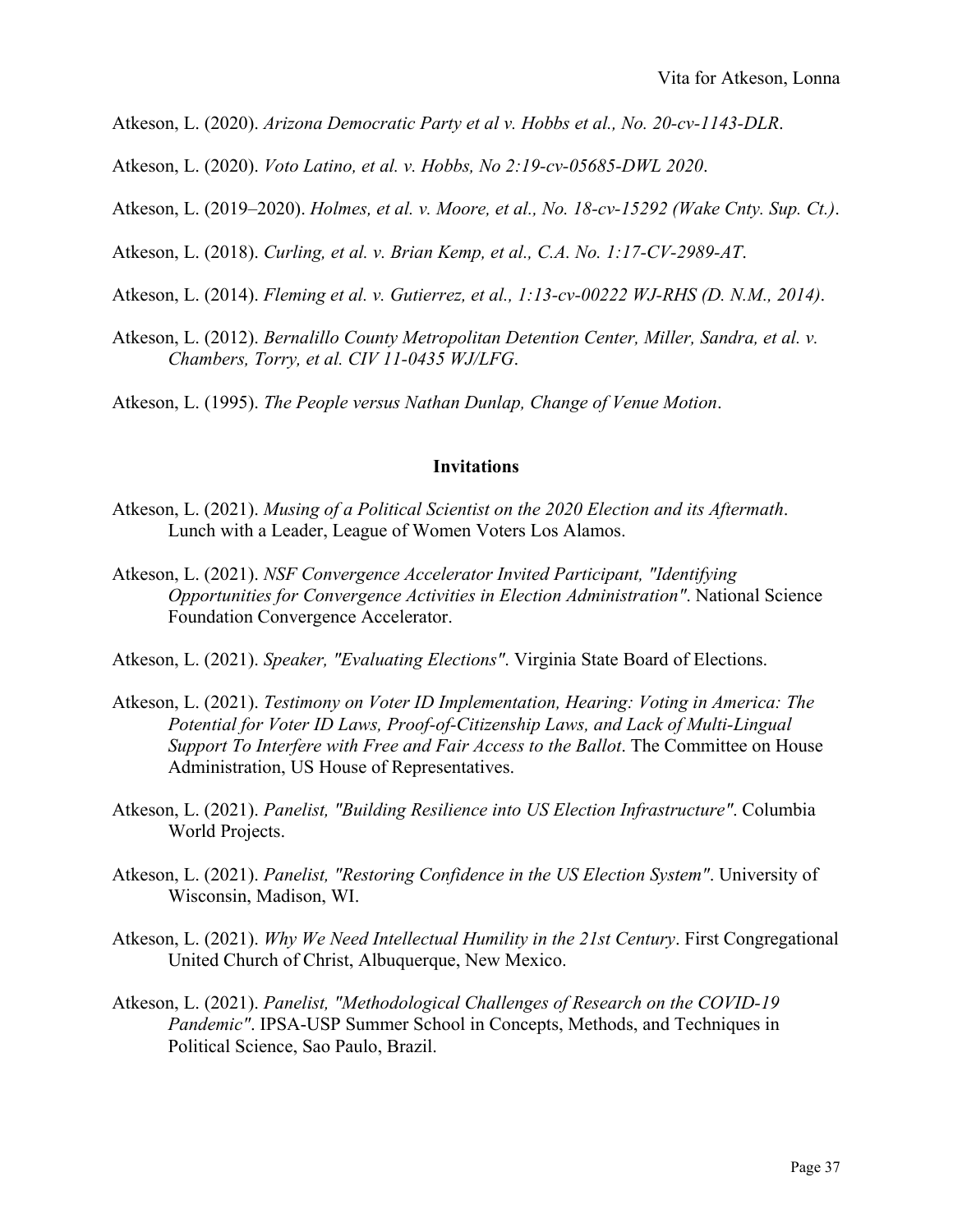- Atkeson, L. (2021). *Why We Need Intellectual Humility in the 21st Century*. Institute of Politics, Florida State University.
- Atkeson, L. (2021). *Discussant, Elite Cues and Election Processes*. Southern Political Science Association.
- Atkeson, L. (2021). *Plenary Panel: Where do we go from here? Electoral Politics in an Age of Polarization, Constitutional Hardball, and Voter Suppression*. Southern Political Science Association.
- Atkeson, L. (2021). *Why We Need Intellectual Humility in the 21st Century*. Staff Lunch, University of New Mexico.
- Atkeson, L. (2020). *Panelist, Presidential Elections Program: A Presidential Election During the Time of Covid-19, Panel on 2020 Polling*. Baker Institute, Rice University.
- Atkeson, L. (2020). *Panelist, Kasteel Well, 2020 US Presidential Election Roundtable*. Emerson College, Boston, MA.
- Atkeson, L. (2020). *Press Briefing, Electoral College Discussion*. Foreign Press Centers, U.S. Department of State.
- Atkeson, L. (2020). *Speaker on Presidential General Election*. Reuters Global Market Forum.
- Atkeson, L. (2020). *2016 Primary Voting and the Economy*. Iowa Conference Caucus, University of Iowa, Iowa City, IA.
- Atkeson, L. (2020). *Disenfranchisement, Gerrymandering and the Black Vote*. Sandia's Diversity Cinema, African Americans and the Vote.
- Atkeson, L. (2020). *Economic Voting in the 2016 Presidential Election: It's Manufacturing*. University of Massachusetts, Amherst.
- Atkeson, L. (2020). *Speaker on Presidential Primary Elections*. Reuters Global Market Forum.
- Atkeson, L. (2020). *Discussant, Election Laws and Turnout*. Southern Political Science Association.
- Atkeson, L. (2020–2002). *Economic Voting in the 2016 Presidential Election: It's Manufacturing*. University of Georgia, Athens, GA.
- Atkeson, L. (2019). *Messaging and Public Perception: Understanding what Voters, communities, and election officials think about Vote By Mail*. Pantheon Analytics, Washington DC.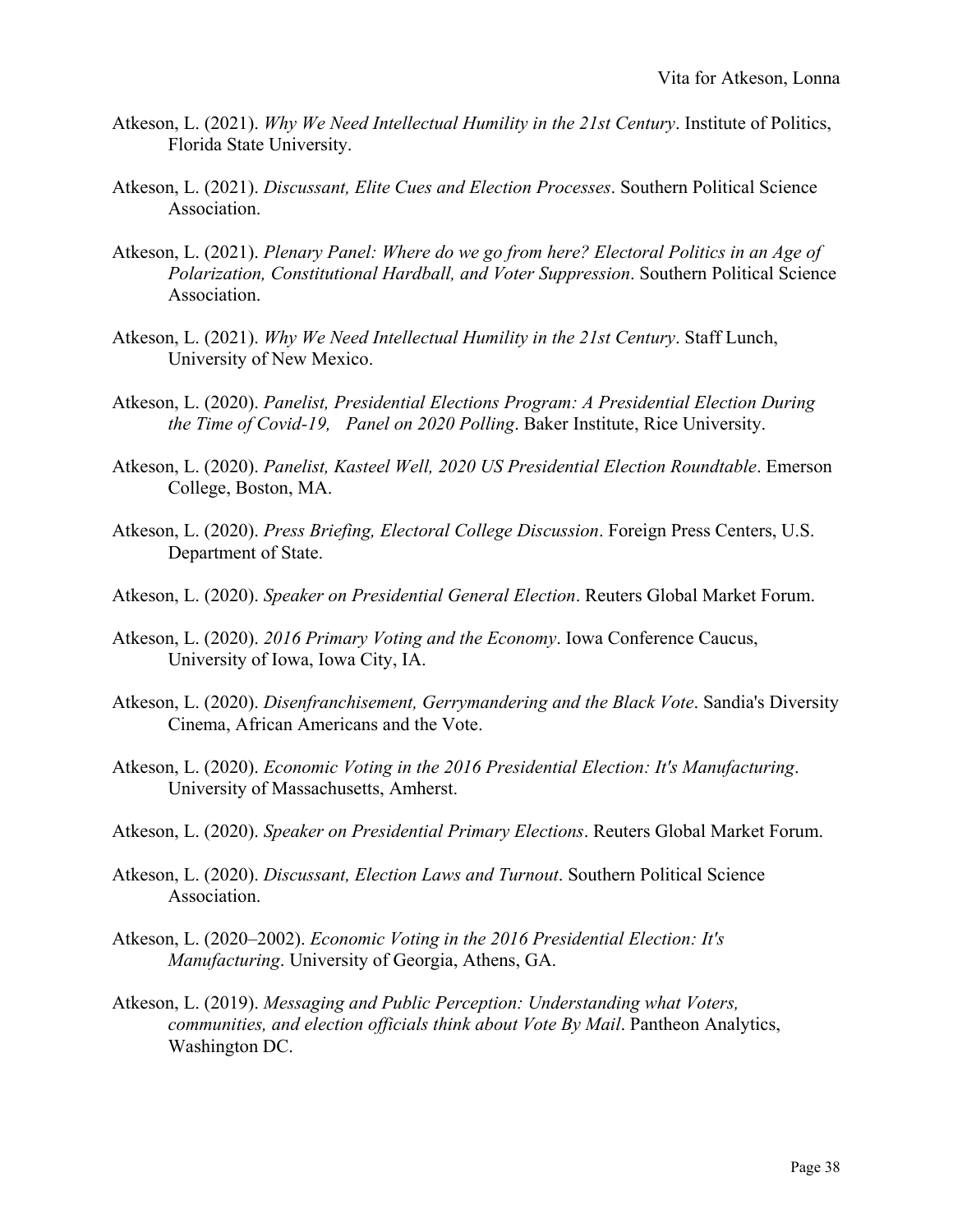- Atkeson, L. (2019). *The Election Landscape*. Corrales Independent, Corrales, NM.
- Atkeson, L. (2019). *The Science of Elections*. Taos Democrats, Taos, NM.
- Atkeson, L. (2018). *Reflections on the 2018 Midterm Elections*. Albuquerque League of Women Voters, Albuquerque.
- Atkeson, L. (2018). *Another Electoral College Misfire*. Santa Fe League of Women Voters Public Forum on the National Popular Vote, Santa Fe, NM.
- Atkeson, L. (2018). *Why We Need Intellectual Humility in the 21st Century*. Wednesday Women, Albuquerque, NM.
- Atkeson, L. (2018). *Economic Voting in the 2016 Election*. Florida State University, Tallahassee,  $FL_{\odot}$
- Atkeson, L. (2018). *de Tocqueville and the State of the Nation 2018*. St. John's College, Santa Fe, NM.
- Atkeson, L. (2017). *Social Identity Primes and Public Opinion: A comparison of Black and White Attitudes During Extraordinary Events*. University of Delaware, Newark, DE.
- Atkeson, L. (2016). *Voting Convenience Centers*. American Bar Association Standing Committee on Election Law Town Hall on Voting Convenience Centers, State Bar of New Mexico, Albuquerque, NM.
- Atkeson, L. (2016). *The 2016 General Election: Change, Revolution or Status quo? Confessions of a Political Scientist*. Indiana University Purdue University Indianapolis, Indianapolis, IN.
- Atkeson, L. (2016). *The Virtues of Election Observation*. The National Conference of State Legislatures, Chicago, IL.
- Atkeson, L. (2016). *Speaker*. League of Women Voters Santa Fe.
- Atkeson, L. (2016). *The Iowa Caucus 2016*. University of Iowa, Iowa City.
- Atkeson, L. (2015). *Data Quality, Professional Respondents and Discontinuous Surveys: Issues of Engagement, Knowledge and Satisficing*. The International Methods Colloquium.
- Atkeson, L. (2015). *The Effect of Election Lines on Turnout: A Case Study in Sandoval County, New Mexico*. New Research on Election Administration and Reform, MIT, Cambridge, MA.
- Atkeson, L. (2013). *Speaker*. League of Women Voters.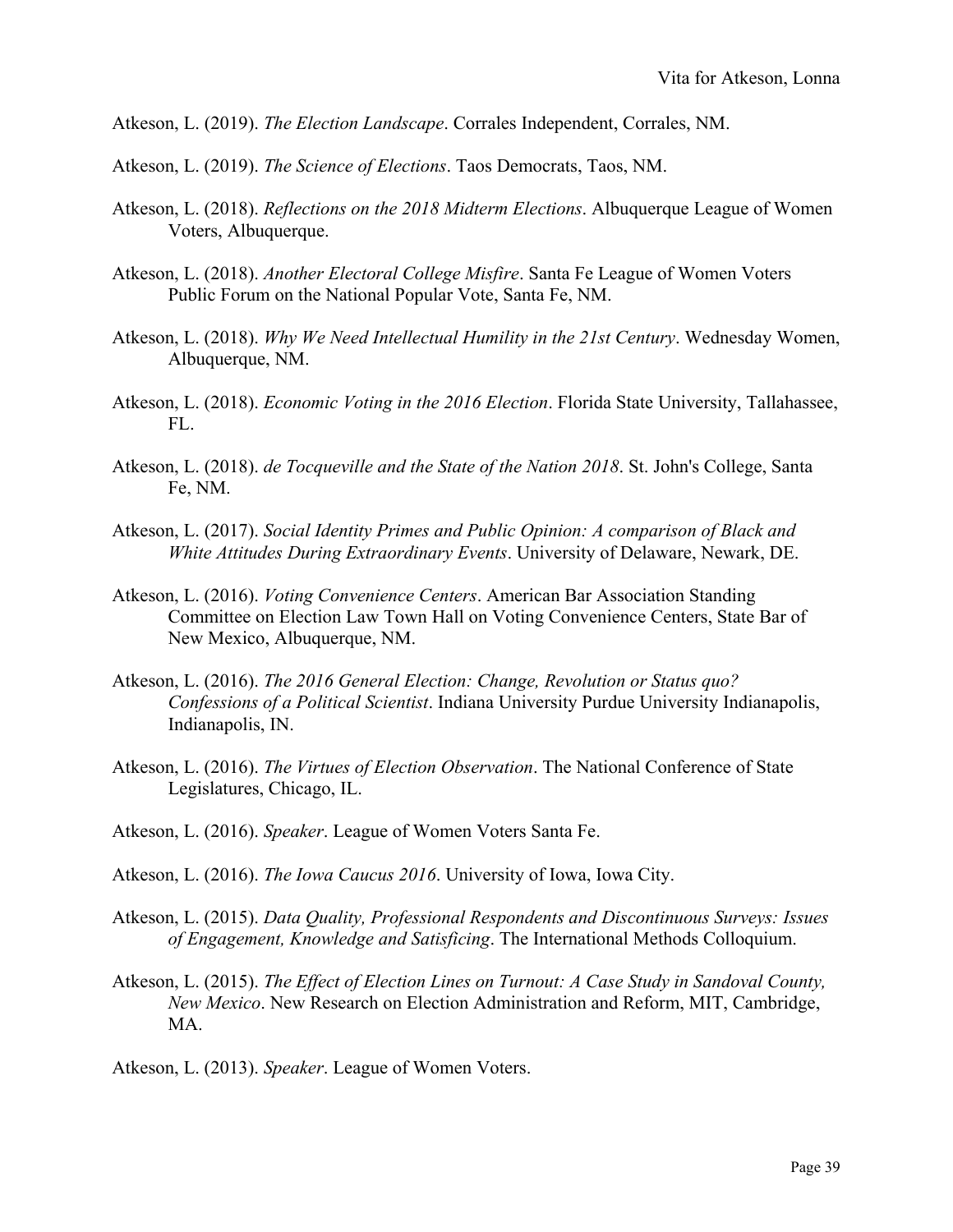Atkeson, L. (2012–2020). *Speaker*. Women's Press of Albuquerque.

- Atkeson, L. (2012). *Discussant, State Politics and Policy Meeting*. American Political Science Association.
- Atkeson, L. (2011). *Directed 3 meetings with a citizen panel: Electing the President A Citizen Panel: A Comparison of the Electoral College and the National Popular Vote*.
- Atkeson, L. (2011). *National Popular Vote Initiative Meeting*. San Francisco, California.
- Atkeson, L. (2010). *Election Auditing*. Computer Science Department, University of New Mexico.
- Atkeson, L. (2010). *Discussant: "Gender of Interviewer and Gender-Related Attitudes in Morocco: A Field Experiment" by Lindsay Benstead*. Society for Political Methodology, University of Iowa, Iowa City.
- Atkeson, L. (2010). *Speaker: Negative Advertising*. Albuquerque Republican Federation of Women.
- Atkeson, L. (2010). *Thinking about Politics: The Role of Gender*. Metro Federated Republican Women.
- Atkeson, L. (2010). *Who is Asked and Who Asks for Voter ID*. UT-Pan Am.
- Atkeson, L. (2010). *New Mexico Politics*. US State Department, A Discussion with Foreign Journalists.
- Atkeson, L. (2009). *Election Auditing and Statistics*. American Statistical Association.
- Atkeson, L. (2009). *Thinking Critically about Election Audits*. Brookings Institute.
- Atkeson, L. (2008). *Speaker, "Post-election 2008"*. Women's Press of Albuquerque.
- Atkeson, L. (2008). *Panelist, PBS Town Hall Meeting with Lehrer News*. PBS.
- Atkeson, L. (2008). *Invited Participant*. Political Methodology Conference.
- Atkeson, L. (2008). *Racing to the Front: The Influence of Presidential Primary Frontloading on Presidential Primary Turnout*. Reforming the Presidential Nomination Process, hosted by the Department of Political Science, University of Iowa.
- Atkeson, L. (2007). *New Barriers to Voter Participation: An Examination of New Mexico's Voter Identification Law*. University of Arizona.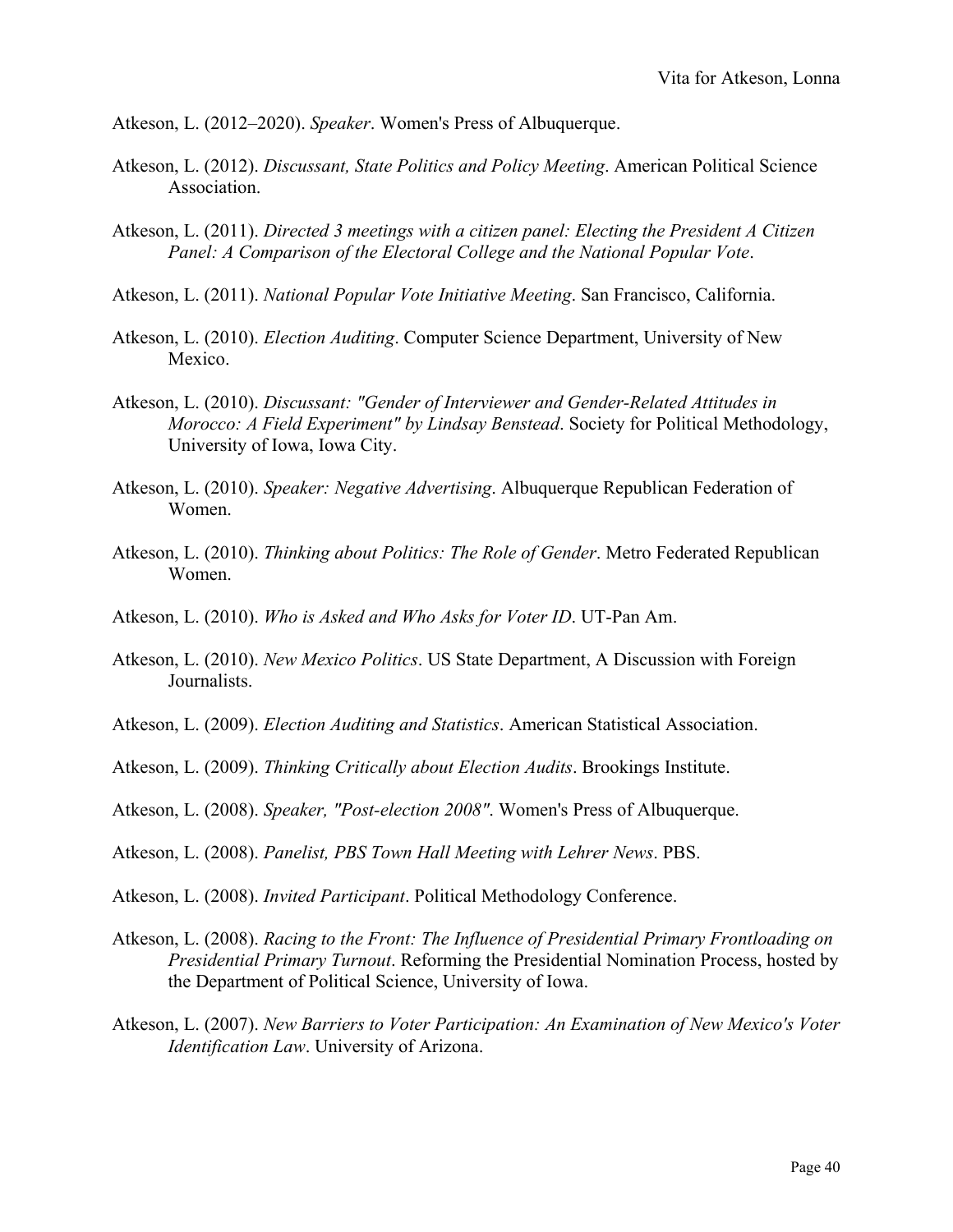- Atkeson, L. (2007). *Voter Confidence: The Micro Experience*. First Tuesday Forums on American Democracy and Elections at the University of Arizona, Department of Political Science.
- Atkeson, L. (2007). *Panelist, Press Conference, War Games: Issues and Resources in the Battle for Control of Congress*. Pew Charitable Trusts.
- Atkeson, L. (2006). *Speaker, "Does Your Vote Count?"*. League of Women Voters, Albuquerque, New Mexico.
- Atkeson, L. (2006). *Invited Participant*. Political Methodology Conference, Davis, California.
- Atkeson, L. (2006). *Invited Participant*. Federal 2006 Congressional Election Conference, Brigham Young University, Provo, Utah.
- Atkeson, L. (2003). *Help America Vote Act*. New Mexico Advisory Commission.
- Atkeson, L. (2002). *Soft Money and Issue Advocacy in the 2002 Elections*. Roswell High School.
- Atkeson, L. (2000). *2000 Discussant, "Senate and Gubernatorial Candidates"*. Midwest Political Science Association.
- Atkeson, L. (2000). *Panelist, Roundtable on Presidential Primaries*. Western Political Science Association.
- Atkeson, L. (2000). *Panelist, Roundtable on Presidential Primaries*. Southwestern Political Science Association.
- Atkeson, L. (1999). *Participant, Political Methodology Summer Conference*.
- Atkeson, L. (1999). *Presentation on Campaign Finance Reform*. Campaign Finance and Reform Committee of the New Mexico State Legislature.
- Atkeson, L. (1999). *Panelist, Roundtable on "Issue Ads, Party Soft Money and Independent Expenditures"*. Western Political Science Association.
- Atkeson, L. (1999). *Participant, Press Conference on The Role of Soft Money in the 1998 Federal Elections*. Washington, DC.
- Atkeson, L. (1998). *Panel member, "Expanding Democracy"*. Albuquerque League of Women Voters.
- Atkeson, L. (1997). *Discussant, Panel on "Public Opinion and Public Policy"*. American Political Science Association.